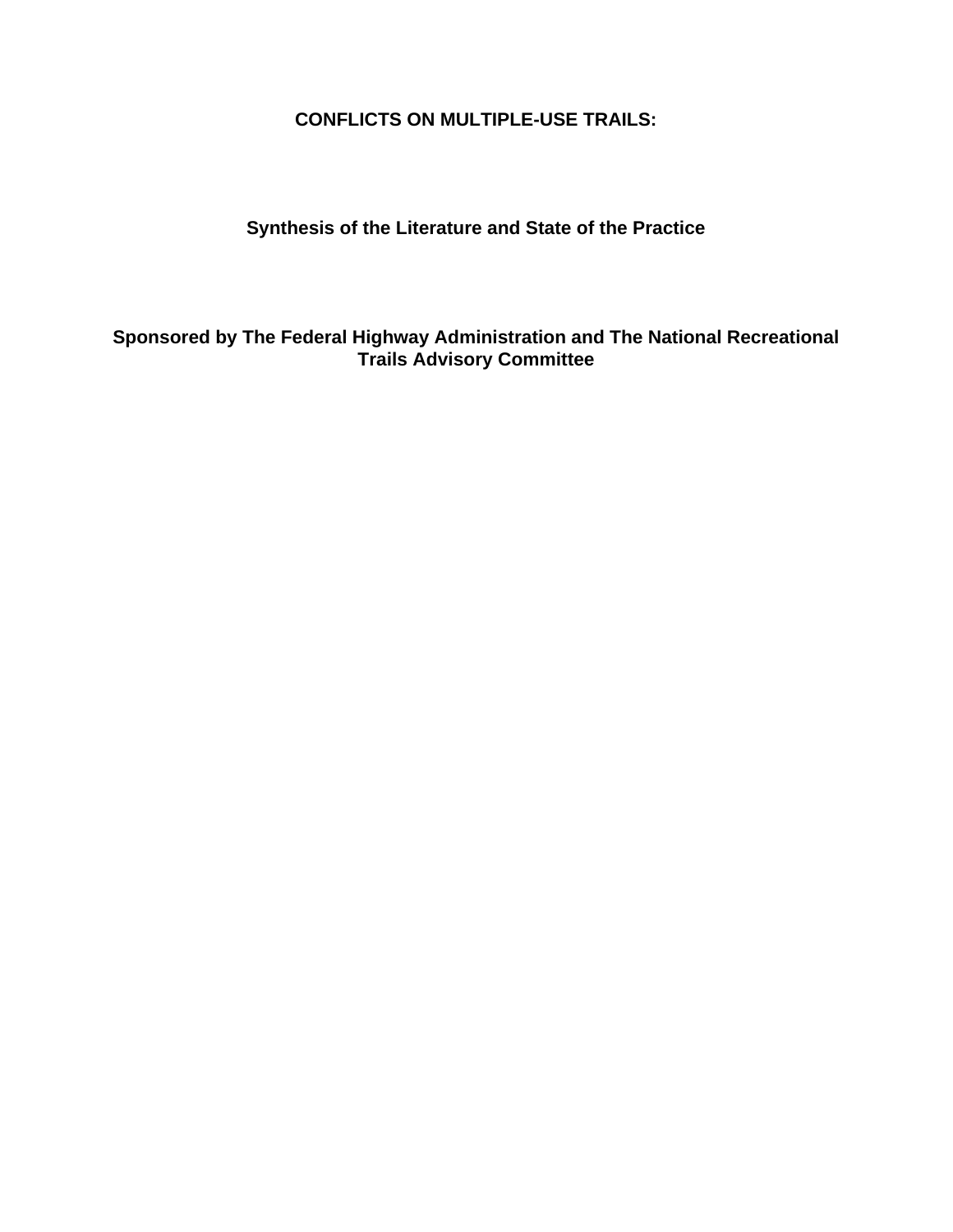### **Notice:**

This document is disseminated under the sponsorship of the Department of Transportation in the interest of information exchange. The United States Government assumes no liability for its contents or use thereof.

The United States Government does not endorse products or manufacturers. Trademarks or manufacturers' names may appear herein only because they are considered essential to the object of this document.

The contents of this report reflect the views of the authors, who are responsible for the facts and accuracy of the data presented herein. The contents do not necessarily reflect the official policy of the Department of Transportation.

This report does not constitute a standard, specification, or regulation.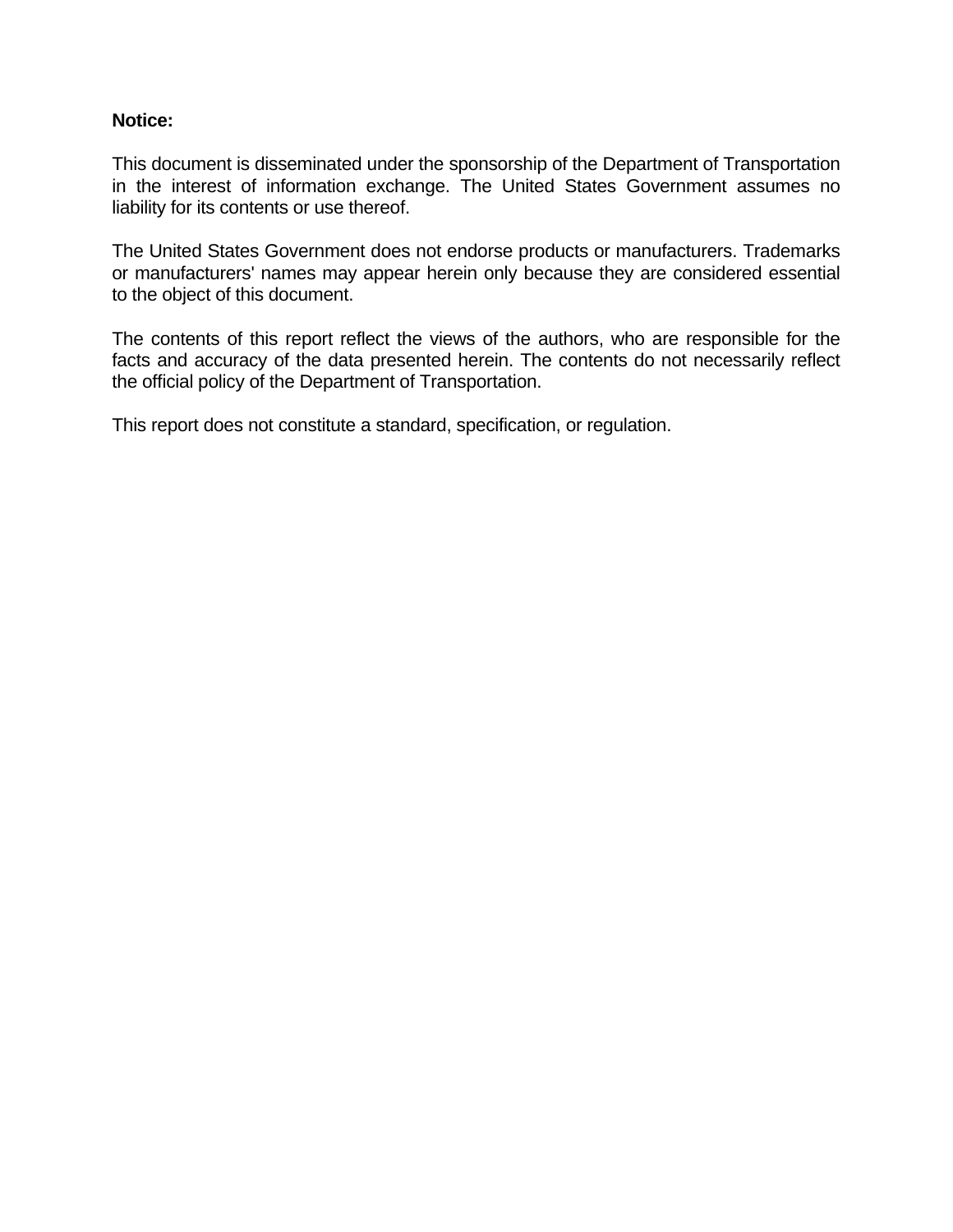### **Acknowledgments**

The large number of people and organizations involved in the research for and writing of this report is an indication of how strongly trail managers and users feel about improving cooperation and sharing on multiple-use trails. Their concern and commitment have earned them the thanks of the trails community. Several contributors deserve special recognition, however. The members of the National Recreational Trails Advisory Committee recognized the need for this baseline information and made this project a high priority. They shared their vast trail contacts and advice and reviewed drafts. Advisory Committee Chair Stuart Macdonald, in particular, provided invaluable guidance and contacts and got the effort off to a solid start. Several individuals deserve special thanks for their efforts in actually gathering the information and producing the report you are holding. Melanie Orwig, graduate student in the Department of Parks, Recreation and Tourism Management at North Carolina State University, made a large number of the contacts with trail managers, gathered and recorded references, and compiled all of the appendix material. Steve Fiala, Trails Specialist with the East Bay Regional Park District, made key contacts in California and contributed valuable material. Many others, too numerous to mention, provided guidance and reviewed drafts. Finally, graduate students Timothy Hopkin and Laurie Sullivan researched and gathered much of the original reference material.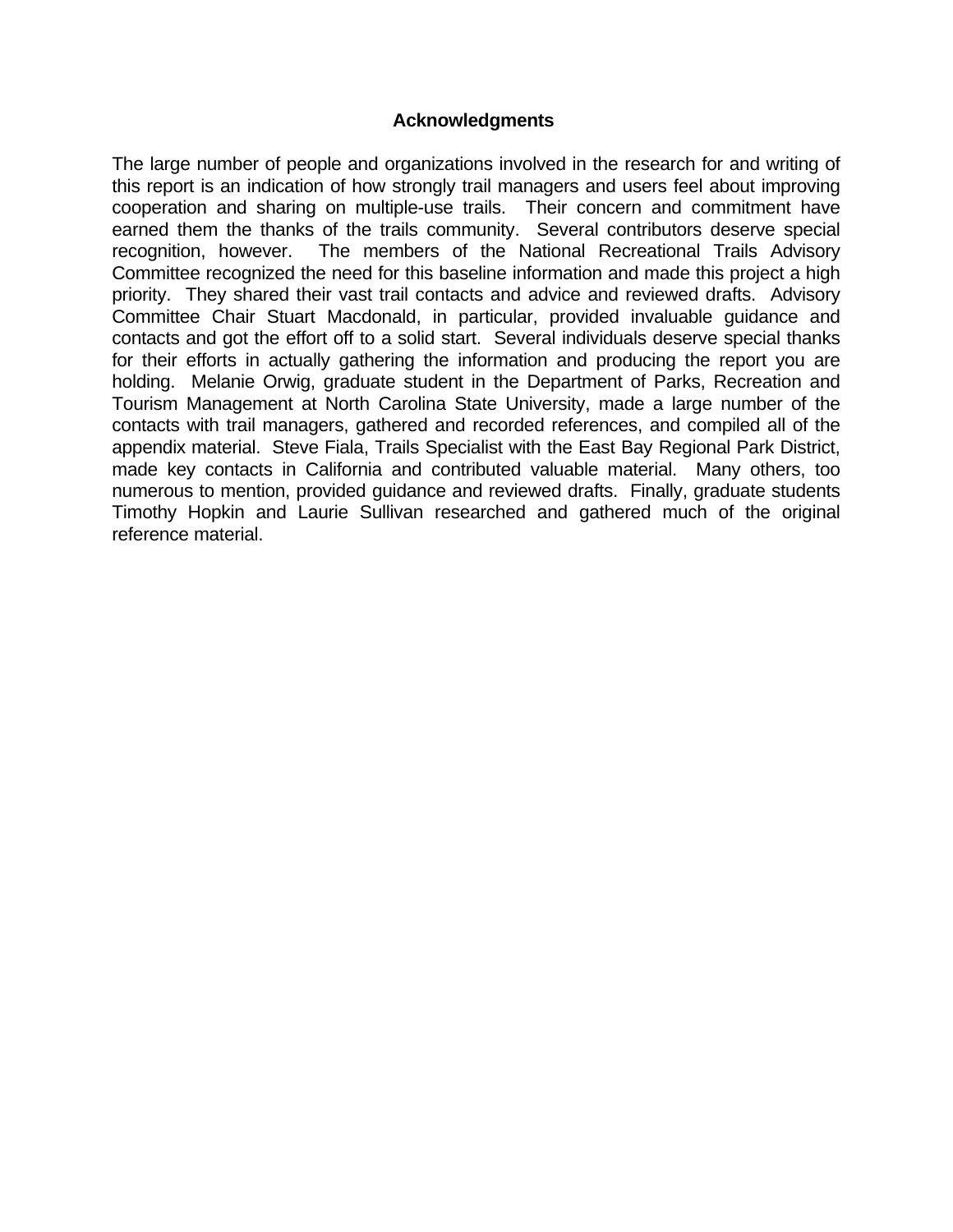### **Table of Contents**

## **EXECUTIVE SUMMARY**

### **INTRODUCTION**

## **I. SYNTHESIS OF THE MULTIPLE-USE TRAIL LITERATURE AND PRACTICE**

A. Challenges Faced by Multiple-Use Trail Managers

*Maintaining User Safety Protecting Natural Resources Providing High-Quality User Experiences* Threats to Quality Experiences

*Summary*

### B. Ways to Avoid or Minimize Conflicts on Multiple-Use Trails

*Physical Responses Management Responses*

> Information and Education User Involvement Regulations and Enforcement

### *Summary*

C. Conclusion

## **II. RESEARCH NEEDS IN AVOIDING AND MINIMIZING CONFLICTS ON MULTIPLE-USE TRAILS**

A. Challenges Faced by Multiple-Use Trail Managers

*Maintaining User Safety Protecting Natural Resources Providing High-Quality User Experiences*

B. Ways to Avoid or Minimize Conflicts on Multiple-Use Trails

*Physical Responses Management Responses*

Information and Education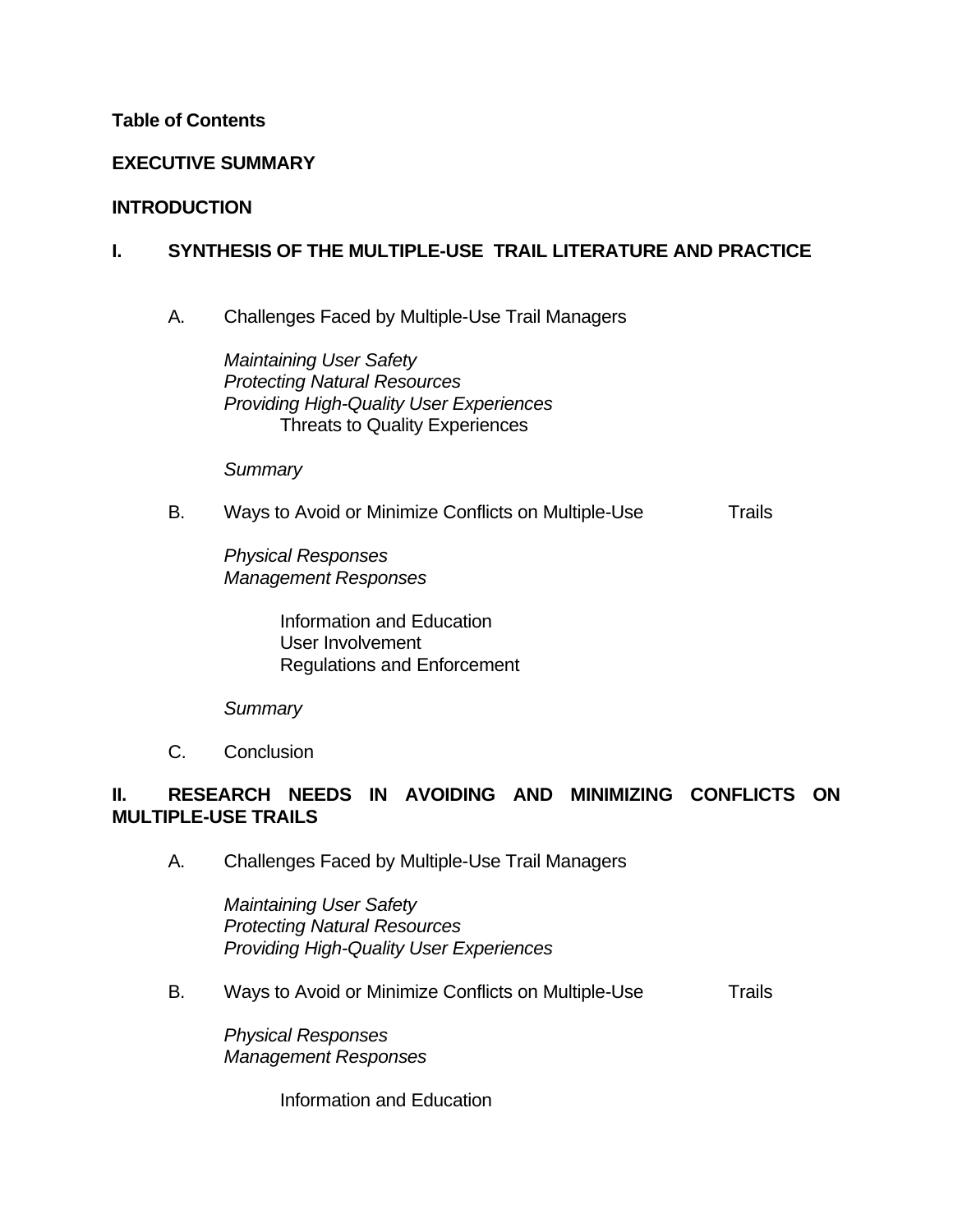User Involvement Regulations and Enforcement

*Overall Approach*

*Other Research Needs*

C. Conclusion 38

## **APPENDICES**

Appendix 1 National Recreational Trails Advisory Committee

Appendix 2 Organizations to Contact for Additional Information

Appendix 3 Persons Contributing Information for this Report

Appendix 4 List of Existing Trail-Sharing Guidelines and Other Educational **Materials** 

## **BIBLIOGRAPHY**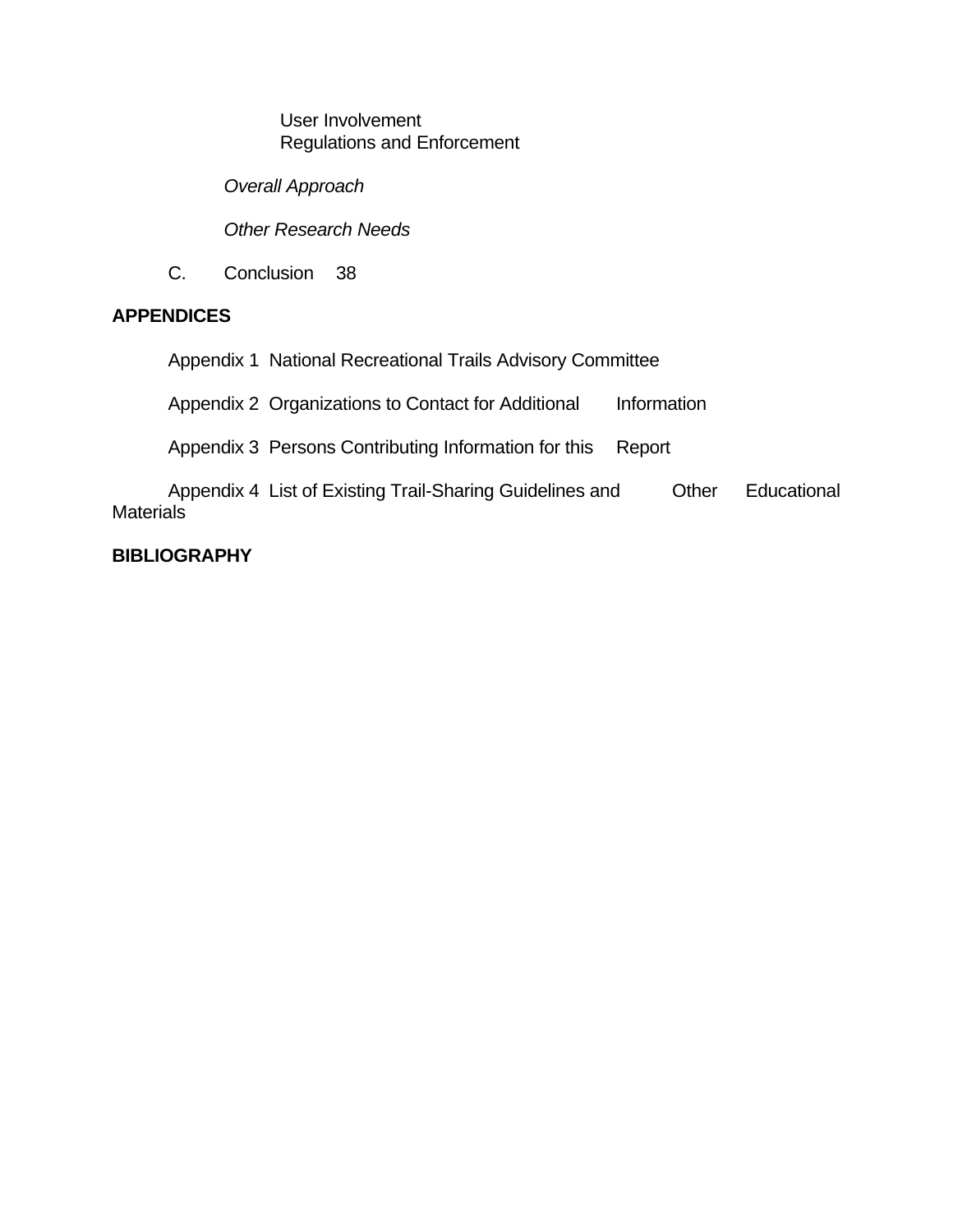## **EXECUTIVE SUMMARY**

The National Recreational Trails Advisory Committee identified trail-user conflicts on multiple-use trails as a major concern that needs resolution. The Advisory Committee recognized that there is a significant amount of literature and expertise on this topic, but no one source that summarizes the available information. The Committee asked the Federal Highway Administration to produce a synthesis of the existing research to foster understanding of trail conflicts, identify promising approaches for promoting trail sharing, and identify gaps in our current knowledge. This synthesis is intended to establish a baseline of the current state of knowledge and practice and to serve as a guide for trail managers and researchers.

The challenges faced by multiple-use trail managers can be broadly summarized as maintaining user safety, protecting natural resources, and providing high-quality user experiences. These challenges are interrelated and cannot be effectively addressed in isolation. To address these challenges, managers can employ a wide array of physical and management options such as trail design, information and education, user involvement, and regulations and enforcement.

Past research has consistently found that most outdoor recreationists are satisfied with their recreation experiences. Likewise, most trail experiences on multiple-use trails are probably enjoyable and satisfying. Conflicts among trail users do exist, however, and these conflicts can have serious consequences.

Conflict in outdoor recreation settings (such as trails) can best be defined as "goal interference attributed to another's behavior" (Jacob and Schreyer 1980, 369). As such, trail conflicts can and do occur among different user groups, among different users within the same user group, and as a result of factors not related to users' trail activities at all. In fact, no actual contact among users need occur for conflict to be felt. Conflict has been found to be related to activity style (mode of travel, level of technology, environmental dominance, etc.),focus of trip, expectations, attitudes toward and perceptions of the environment, level of tolerance for others, and different norms held by different users. Conflict is often asymmetrical (i.e., one group resents another, but the reverse is not true).

The existing literature and practice were synthesized into the following 12 principles for minimizing conflicts on multiple-use trails. Adherence to these principles should help improve sharing and cooperation on multiple-use trails.

**1. Recognize Conflict as Goal Interference** -- Do not treat conflict as an inherent incompatibility among different trail activities, but goal interference attributed to another's behavior.

**2. Provide Adequate Trail Opportunities -- Offer adequate trail mileage and provide** opportunities for a variety of trail experiences. This will help reduce congestion and allow users to choose the conditions that are best suited to the experiences they desire.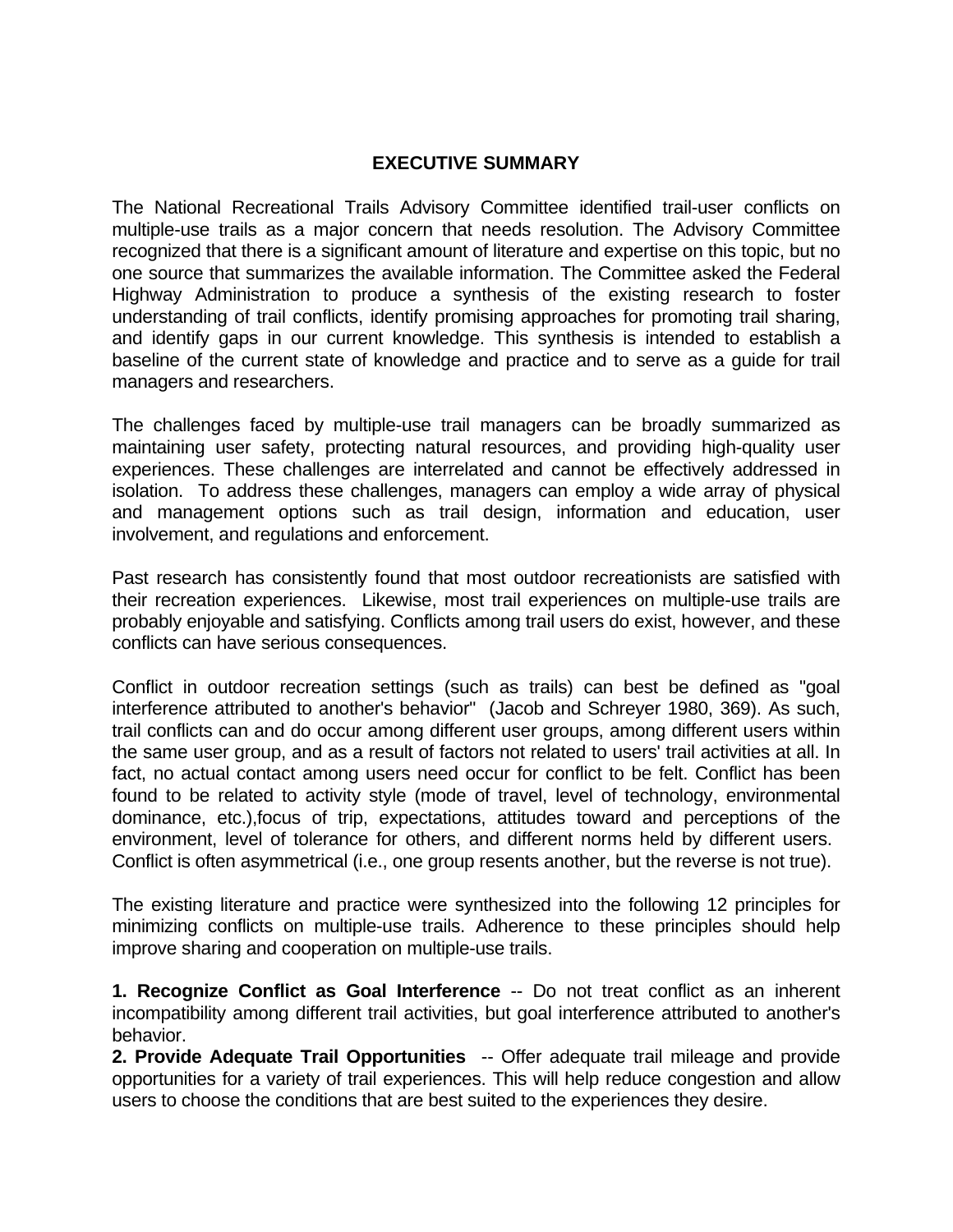**3. Minimize Number of Contacts in Problem Areas** -- Each contact among trail users (as well as contact with evidence of others) has the potential to result in conflict. So, as a general rule, reduce the number of user contacts whenever possible. This is especially true in congested areas and at trailheads. Disperse use and provide separate trails where necessary after careful consideration of the additional environmental impact and lost opportunities for positive interactions this may cause.

**4. Involve Users as Early as Possible** -- Identify the present and likely future users of each trail and involve them in the process of avoiding and resolving conflicts as early as possible, preferably before conflicts occur. For proposed trails, possible conflicts and their solutions should be addressed during the planning and design stage with the involvement of prospective users. New and emerging uses should be anticipated and addressed as early as possible with the involvement of participants. Likewise, existing and developing conflicts on present trails need to be faced quickly and addressed with the participation of those affected.

**5. Understand User Needs** -- Determine the motivations, desired experiences, norms, setting preferences, and other needs of the present and likely future users of each trail. This "customer" information is critical for anticipating and managing conflicts.

**6. Identify the Actual Sources of Conflict** -- Help users to identify the specific tangible causes of any conflicts they are experiencing. In other words, get beyond emotions and stereotypes as quickly as possible, and get to the roots of any problems that exist.

**7. Work with Affected Users** -- Work with all parties involved to reach mutually agreeable solutions to these specific issues. Users who are not involved as part of the solution are more likely to be part of the problem now and in the future.

**8. Promote Trail Etiquette** -- Minimize the possibility that any particular trail contact will result in conflict by actively and aggressively promoting responsible trail behavior. Use existing educational materials or modify them to better meet local needs. Target these educational efforts, get the information into users' hands as early as possible, and present it in interesting and understandable ways (Roggenbuck and Ham 1986).

**9. Encourage Positive Interaction Among Different Users** -- Trail users are usually not as different from one another as they believe. Providing positive interactions both on and off the trail will help break down barriers and stereotypes, and build understanding, good will, and cooperation. This can be accomplished through a variety of strategies such as sponsoring "user swaps," joint trail-building or maintenance projects, filming trail-sharing videos, and forming Trail Advisory Councils.

**10. Favor "Light-Handed Management"** -- Use the most "light-handed approaches" that will achieve area objectives. This is essential in order to provide the freedom of choice and natural environments that are so important to trail-based recreation. Intrusive design and coercive management are not compatible with high-quality trail experiences.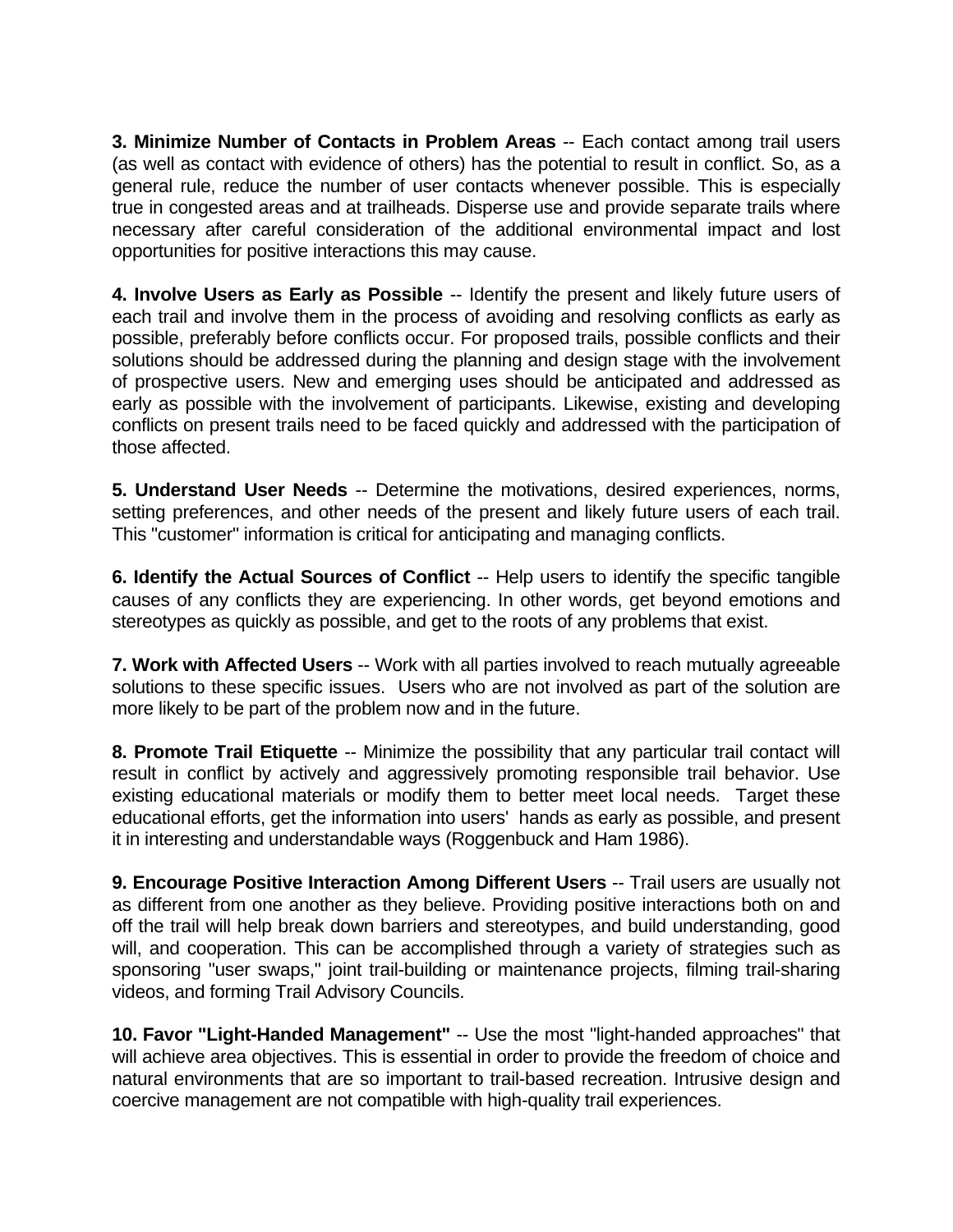**11. Plan and Act Locally** -- Whenever possible, address issues regarding multiple-use trails at the local level. This allows greater sensitivity to local needs and provides better flexibility for addressing difficult issues on a case-by-case basis. Local action also facilitates involvement of the people who will be most affected by the decisions and most able to assist in their successful implementation.

**12. Monitor Progress** -- Monitor the ongoing effectiveness of the decisions made and programs implemented. Conscious, deliberate monitoring is the only way to determine if conflicts are indeed being reduced and what changes in programs might be needed. This is only possible within the context of clearly understood and agreed upon objectives for each trail area.

The available research on recreational conflict is helpful for understanding and managing conflicts on trails. There is a great deal we do not know, however. This report concludes by identifying many conflict-related research topics that have not been adequately explored. Some of this suggested research is theoretical in nature, and some is suggested for applied experimentation by managers in the field.

Trail managers recognize trail conflicts as a potentially serious threat. Many are optimistic, however, and feel that when trail conflict situations are tackled head on and openly they can become an opportunity to build and strengthen trail constituencies and enhance outdoor recreation opportunities for all users.

## **INTRODUCTION**

Conflicts on multiple-use trails have been described "as problems of success -- an indication of the trail's popularity" (Ryan 1993, 158). In fact, the vast majority of trail users are satisfied, have few complaints, and return often. However, conflicts among trail users do occur and can have serious consequences if not addressed. The National Recreational Trails Advisory Committee identified trail-user conflicts on multiple-use trails as a major concern that needs resolution. The Advisory Committee recognized that there is a significant amount of literature on this topic, but no one source summarized the available information. The Committee asked the Federal Highway Administration to produce a synthesis of the existing research to help identify ways to avoid and minimize multiple-use trail conflicts. This synthesis is intended to establish a baseline of the current state of knowledge and practice and to serve as a guide for trail managers and researchers.

Multiple-use trails (often called "shared use," "mutual use," or

"diversified" trails) are becoming the norm. It is increasingly common for trail users to encounter other users (or evidence of use) on trails. Some encounters are with users participating in the same activity, and some are with fellow trail users engaged in different activities. While most trail encounters seem to be pleasant or neutral, some are unpleasant. The conflicts that can result from unpleasant encounters may spoil individual experiences and threaten to polarize trail users who could be working together rather than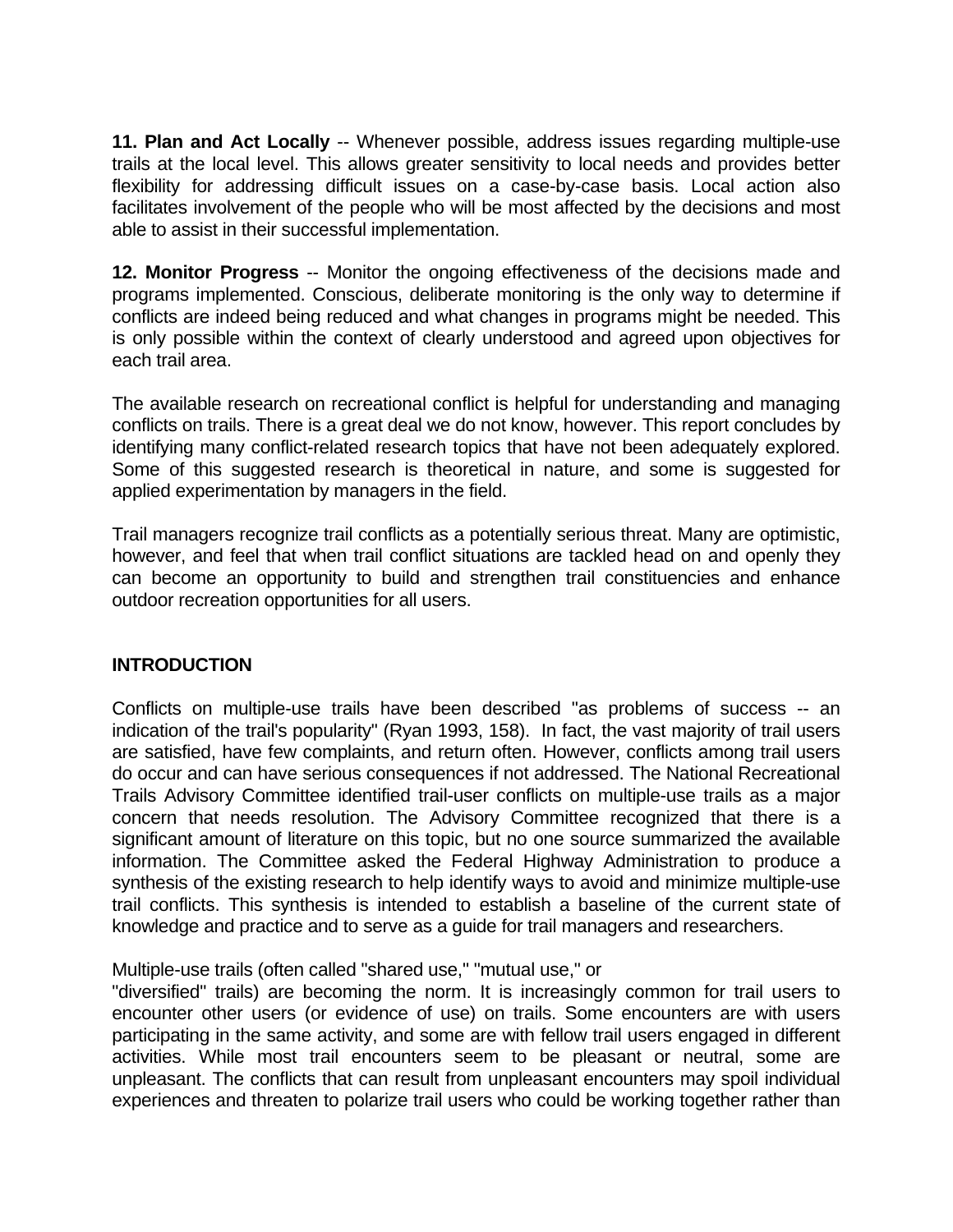at odds with one another. As the number of trail users grows and diversity of trail activities increases, the potential for conflict grows as well. It is the responsibility of managers, researchers, and trail users to understand the processes involved in recreational conflicts and do everything possible to avoid and minimize them on multiple-use trails. This synthesis of literature is one step in that direction. It has two primary goals:

\* To guide planners and managers by providing a concise, readable synopsis of the literature and current state of management knowledge regarding how to best accommodate multiple activities on the same trails.

\* To direct future research by clearly identifying the topics which most warrant further study, in terms of both formal scientific inquiry and manager experimentation.

Although this report is about conflicts on trails, its tone is intended to be positive, constructive, and hopeful. The nature of a literature review is historic -- what has been tried, what has been learned, and what the experts have concluded. Because it is largely a synthesis of existing information, this report uses the existing language. This language has tended to revolve around the word "conflict," which could set a negative tone if the report were concerned only with existing information. However, the Advisory Committee is looking beyond the past focus on conflict to a new and more positive focus on trail sharing in which conflicts have been minimized or avoided. With such a focus, contacts with other users can more often become a positive part of the trail experience. This positive approach is consistent with the discussions we had with trail managers and advocates across the country. They regard the resolution of trail conflicts as an opportunity to build a stronger, more mutually supportive community of trail users. By focusing on the many things trail users have in common and the many constructive trail-sharing efforts underway across the country, they feel it will be easier to address the relatively few areas that tend to pull users apart.

The scope of this document is broad because conflicts come in many shapes and forms. In fact, the majority of the literature related to conflict and conflict resolution is from the perspective of international politics and organizational behavior. The focus of this report is conflicts on trails. Even in the area of trails, many types of conflicts can occur -- conflicts between trail users and animals, trail users and trail managers, even trail proponents and private landowners, to name just a few. This synthesis recognizes these as important topics, but will only address conflicts among trail users. Although it focuses on conflicts among the users of multiple-use trails, it does so within the context of the other interrelated problems trail managers face. It also uses a broad definition of multiple-use trails and attempts to make applications to a wide variety of different types of trails.

Resolving conflicts and promoting trail sharing among users is only one of many challenges faced by managers of multiple-use trails. In attempting to address the issue of trail conflicts, however, it quickly becomes apparent that the challenges trail managers face are interrelated, as are the tools available to address these challenges. It is superficial to attempt to focus only on how to reduce conflict without also addressing other threats to user satisfaction, issues related to visitor safety, and the impacts trail use has on natural resources. The focus of this report is how to improve trail sharing by avoiding and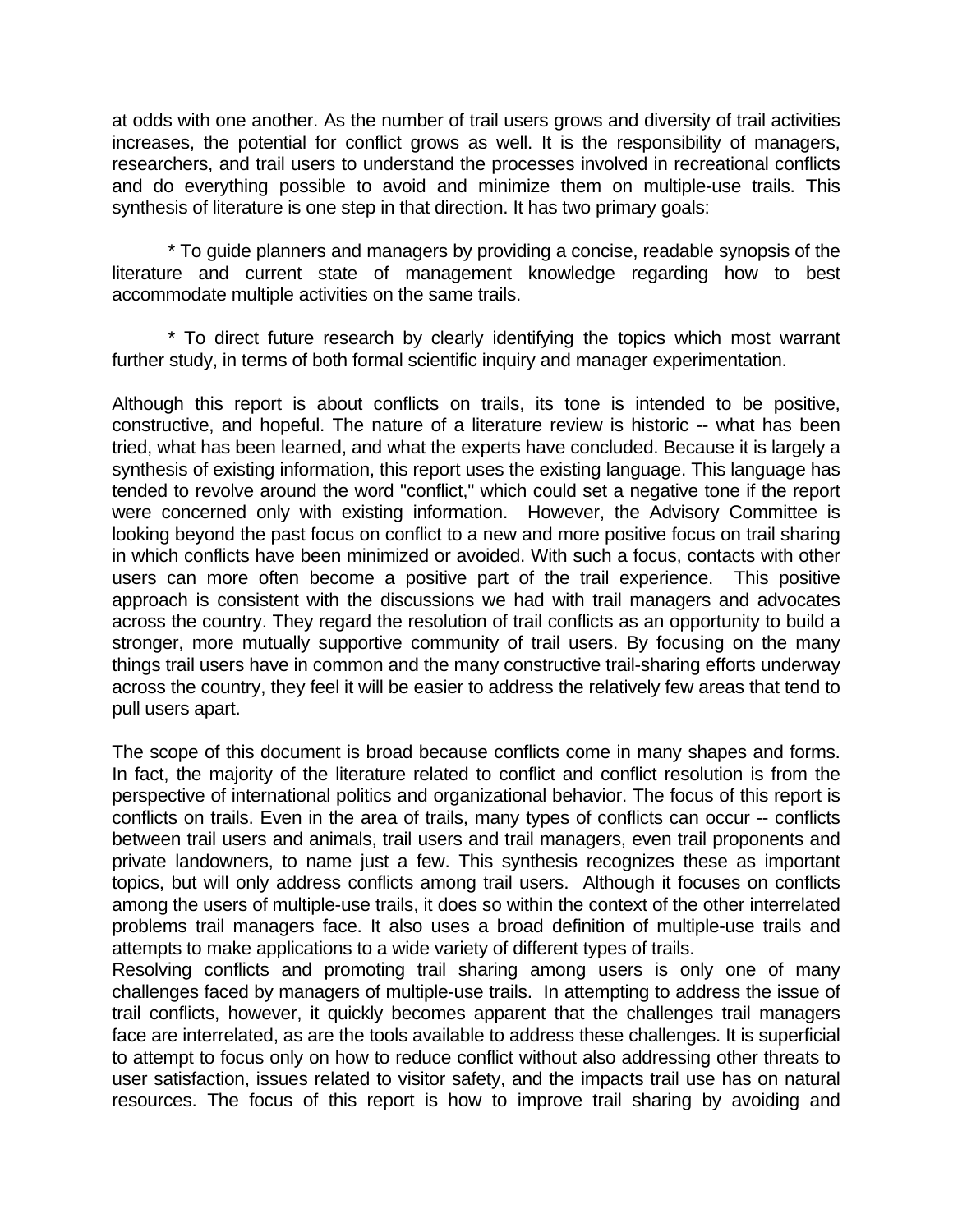resolving conflicts. To address this topic adequately, it is presented within the context of these interrelated issues. Similarly, the responses available to address all of these challenges are interrelated and are also presented here.

Likewise, "multiple-use trail" is defined broadly for the purposes of this document. A multiple-use trail is typically defined as any trail that is used by more than one user group, or for more than one trail activity. These two terms are the ones most commonly used to refer to users traveling by different modes of transportation and are used interchangeably in this report. Trail-user groups include hikers, equestrians, mountain bicyclists, cross-country skiers, 4-wheel drive users, off-highway motorcyclists, all-terrain vehicle users, and snowmobilers. Many other trail-user groups exist as well, including in-line skaters, dog sledders, llama packers, and wheelchair users to mention a few. Any trail used by more than one of these user groups is certainly a multiple-use trail. However, when considering trail conflict, we have to consider other trails as well. Even single-use trails must accommodate very different styles of a single activity. A pedestrians-only trail, for example, might be used by hikers, backpackers, trail runners, bird watchers, hunters, snowshoers, orienteers, rock hounds, etc., and conflict can and does occur among any and all of these trail users. Conflicts occur even among members of the same user group. Therefore, the information contained here can and should be applied to all trails since in the broadest sense all trails are multiple-use trails and are being shared to some extent.

A wide variety of trail types were also considered in attempting to address the topic of trail conflicts thoroughly. Information was considered that pertains to trails ranging from hard-surfaced urban greenways to unimproved backcountry trails extending miles from the nearest access point. Although there are obvious physical differences among these many types of trails, much of the information and all of the conclusions reached can be applied successfully to any recreational trail. By definition, a literature review considers the information available. In some parts of the report this fact will tend to emphasize the perspective of one user group or a particular type of trail over others. Much of the most recent information regarding information and education efforts on trails, for example, was written with mountain biking in mind. These apparent biases are simply due to the references available. In most cases, the reader will be able to make broader applications of examples or studies originally directed at a single type of trail or trail-user group.

This report is organized into two parts. Part I presents the synthesis of literature and practice related to multiple-use trails. It is organized around the three major challenges faced by trail managers and the two categories of responses at their disposal to address these challenges. In every case the challenges and available responses cut across many trail activities and types of trails. Part I concludes with a presentation of general principles for avoiding and minimizing conflicts on multiple-use trails distilled from the information reviewed. Part II builds on the synthesis by identifying gaps in our current knowledge and suggesting research that could be undertaken to close these gaps.

This report is a review and synthesis of literature, but the literature considered was more than that typically reviewed for academic purposes. Three types of written and computer-based information sources were reviewed: research-based literature (scientific journals, conference proceedings, technical reports, etc.), management documents, and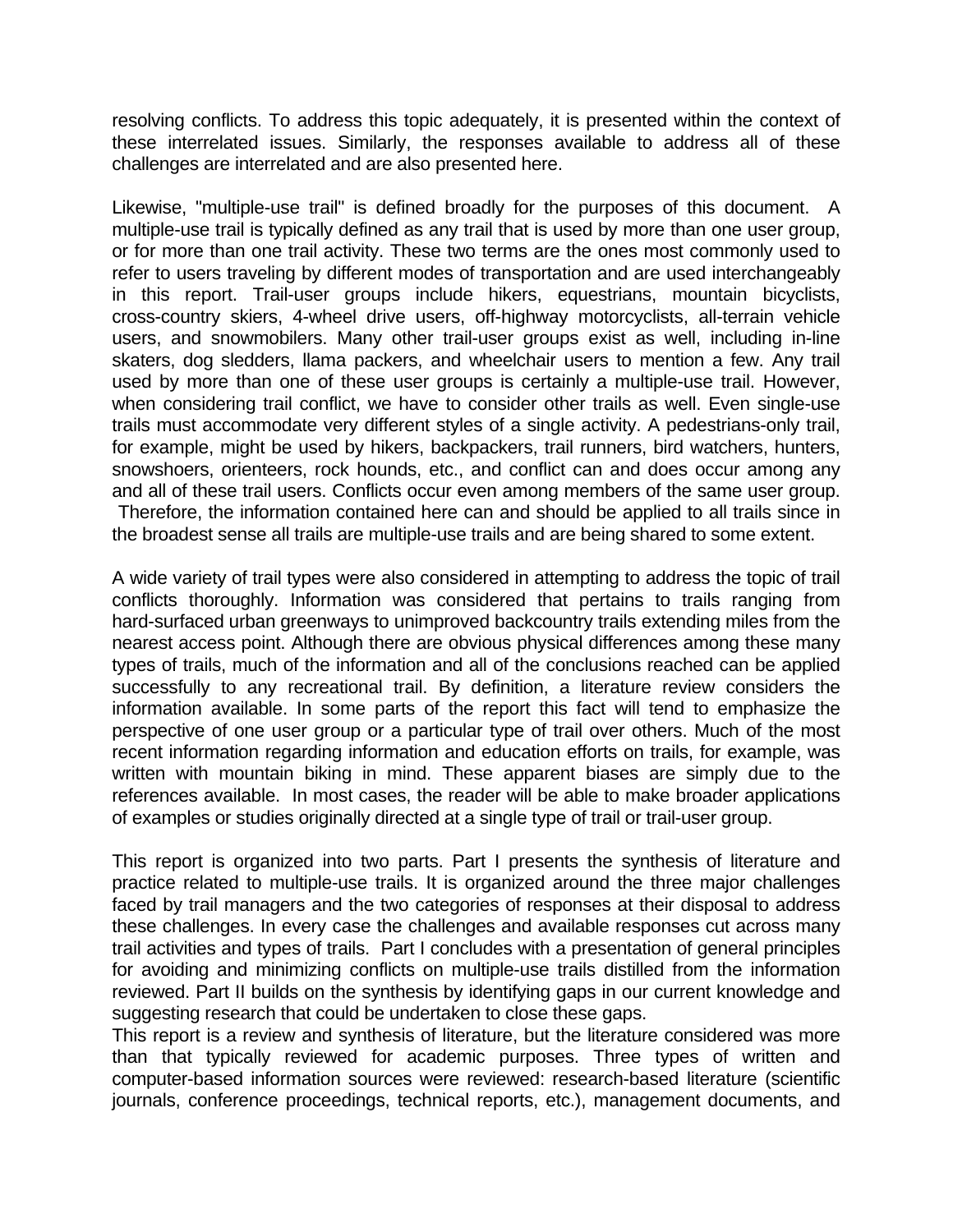popular literature. In addition (and often more helpful), many hours of discussions with trail experts were undertaken, and examples from the field examined. Conducting the research and preparing this report have been a challenging and rewarding endeavor. It is our hope that the information that follows will help you, the trail manager, researcher, or trail user, to understand the dynamics of conflicts on multiple-use trails and the tools available to address this challenge. When addressed head on and openly, the seemingly negative challenge of trail conflicts can become a positive opportunity to improve trail sharing and enhance outdoor recreation opportunities for all users.

This optimistic sentiment was echoed by several presenters at the Eleventh National Trails Symposium, which had the theme "Trails for All Americans." Their comments are a fitting way to end this introduction and set the tone for the material that follows.

"Communication and cooperation between and among user groups enhances the opportunity for enjoyable trail experiences for all users" (Henley 1992, 171).

"All of us share these common goals: to protect access to public lands, protect the environment and its beauty, to enjoy traveling and being outdoors, to encourage responsible recreation and tourism" (Macdonald 1992, 19).

"Since funding for trails is scarce, we need to find ways of sharing what we do have in a manner which does not infringe upon any one group or groups of users" (Dingman 1992, 168).

"Ignoring, or fighting, entire categories of trail users means losing a great deal of potential support. And it threatens funding and political power by turning the trails community into competitors -- and enables us all to be dismissed as special interest groups" (Macdonald 1992, 19).

"Splintering the outdoor user groups is playing into the hands of those interests that would exploit or destroy the resource we're all preoccupied with saving. The Davids of the world have a tough job already. If we continue to sling rocks at each other, the Goliaths will walk or ride all over us. Let's build trails, not walls, between each other" (John Viehman as quoted in Henley 1992, 174).

"Sharing trails means sharing responsibility for, as well as the use of, our trail system. We can consider responsibility in three phases: my responsibility, your responsibility and our responsibility" (Filkins 1992, 175).

"Reduction in user conflict comes with the recognition of other legitimate trail activities. In a time of increasing population and decreasing trail budgets we must work towards expansion of recreational trails for all rather than restriction of opportunity for some" (Filkins 1994).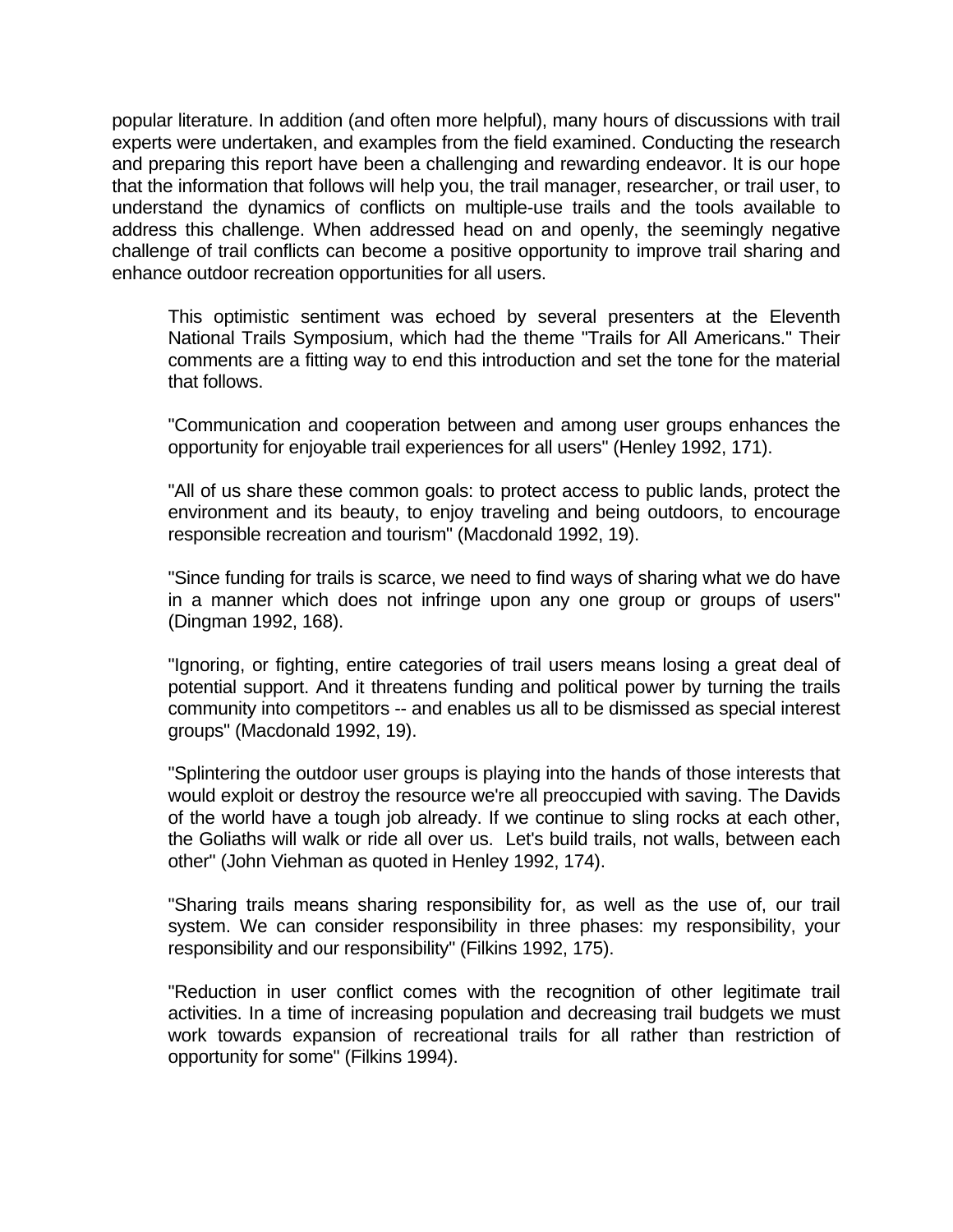## **I. SYNTHESIS OF THE MULTIPLE-USE TRAIL LITERATURE AND PRACTICE**

### *A. Challenges Faced by Multiple-Use Trail Managers*

The manager of any trail faces many challenges, usually within the context of too few staff and too little money. The underlying challenges faced by trail managers, however, remain the same regardless of the type of trail and whether it serves a single group or many different ones. Trail managers attempt to: 1) maintain user safety, 2) protect natural resources, and 3) provide high-quality user experiences. These issues can become more complex and more difficult to manage as the number and diversity of trail uses increase, but the challenges and the tools available to address them remain basically the same.

### *Maintaining User Safety*

Unsafe situations or conditions caused by other trail users can keep visitors from achieving their desired trail experiences. This goal interference due to safety concerns is a common source of conflicts on trails. There are a number of threats to user safety that can occur on trails. Some of these include:

- \* Collisions and near misses among users and/or their vehicles.
- \* Reckless and irresponsible behavior.
- \* Poor user preparation or judgment.
- \* Unsafe conditions related to trail use (e.g., deep ruts, tracks on snow trail, etc.).

\* Unsafe conditions not related to trail use (e.g., obstacles, terrain, weather, river crossings, etc.).

\* Poor trail design, construction, maintenance or management.

\* Other hazards (e.g., bears, lightning, cliffs, crime, etc.).

To help maintain user safety on trails, planners and managers can attempt to control or influence many factors, including the following:

\* User speed (often has more to do with speed *differential* than the speed itself).

- \* Mass of user and vehicle (if any).
- \* Sight distances.
- \* Trail width.
- \* Trail surface.
- \* Congestion (e.g., number of users per mile).
- \* Users overtaking one other silently/without warning.
- \* Trail difficulty (obstacles, terrain, condition, etc.).
- \* User skill level and experience.

\* User expectations and preparedness (e.g., walkers who understand they may see bicycles on a particular trail can better prepare themselves for possible encounters).

- \* Emergency procedures.
- \* On-site management presence.

Protecting Natural Resources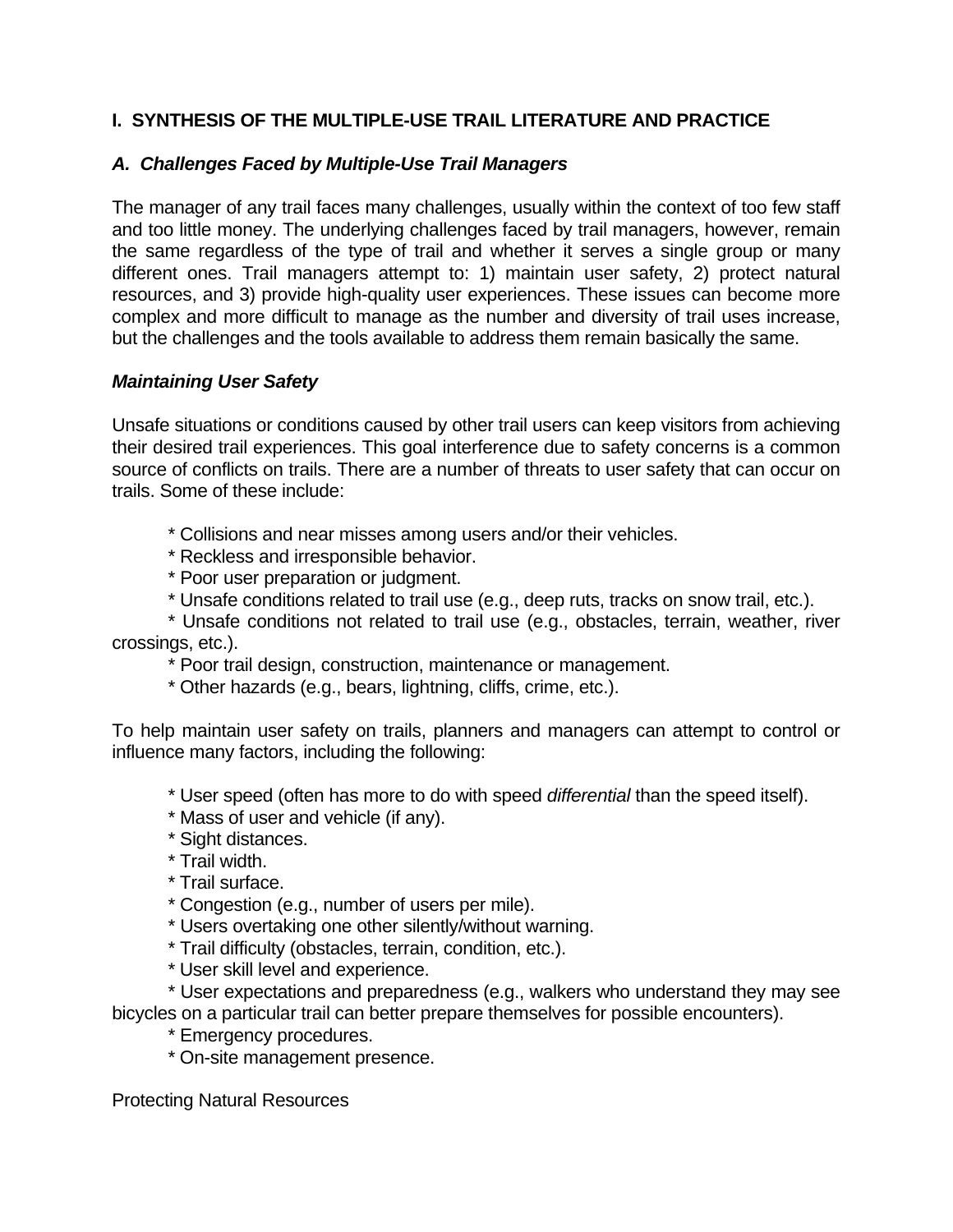Resource impacts such as soil erosion, damaged vegetation, polluted water supplies, litter, vandalism, and many other indications of the presence of others can lead to feelings of crowding and conflict. These feelings can occur even when there is no actual contact among different trail users. A hiker's enjoyment might be reduced by seeing All-Terrain Vehicle (ATV) tracks near a wilderness boundary, for example, or an equestrian user might be upset to see many cars with bike racks at the trailhead before beginning a ride.

Minimizing environmental impacts is a high priority for resource and recreation managers. Natural resources include soils, wildlife, vegetation, water, and air quality. Historic, cultural, and archaeological resources are also vulnerable to impacts caused by trail use. A considerable amount of trail manager time and resources is spent attempting to minimize impacts affecting each of these resources. All trail use, regardless of travel mode,impacts natural resources. Research indicates that the following factors influence the amount of resource damage caused by trail use:

\* Soil characteristics: type, texture, organic content, consistence, depth, moisture (e.g., muddy versus dry), temperature levels (especially frozen versus thawed), etc.

- \* Slope of surface and topography
- \* Position in land form (e.g., northern versus southern exposure)
- \* Elevation
- \* Type of ecosystem
- \* Type of wildlife
- \* Type of vegetation in trail
- \* Type of vegetation and terrain beside trail (influencing widening)
- \* Quality of trail design and construction (especially regarding drainage)
- \* Level of maintenance (e.g., effectiveness of drainage)
- \* Type of use
- \* Type of vehicle
- \* Level of use
- \* Concentration or dispersal of use
- \* Season of use
- \* Difficulty of terrain (to user)
- \* Up or down hill traffic direction
- \* Style of use or technique (e.g., skidding tires versus controlled riding)

There is a large body of research regarding the natural resource impacts of outdoor recreation. Much of this research is reviewed in *Visitor Impact Management: A Review of Research*, by Kuss, Graefe, and Vaske (1990). It provides an excellent summary and synthesis of the findings of more than 230 articles related to the vegetation and soil impacts of recreation, 190 related to water resources impacts, and another 100 related to impacts on wildlife. Many of these deal directly or indirectly with trail use. Another excellent reference is a bibliography prepared by the National Off-Highway Vehicle Conservation Council (date unknown). It identifies more than 750 studies relating to off-highway vehicles and their use. A large number of these relate to resource impacts and resource protection.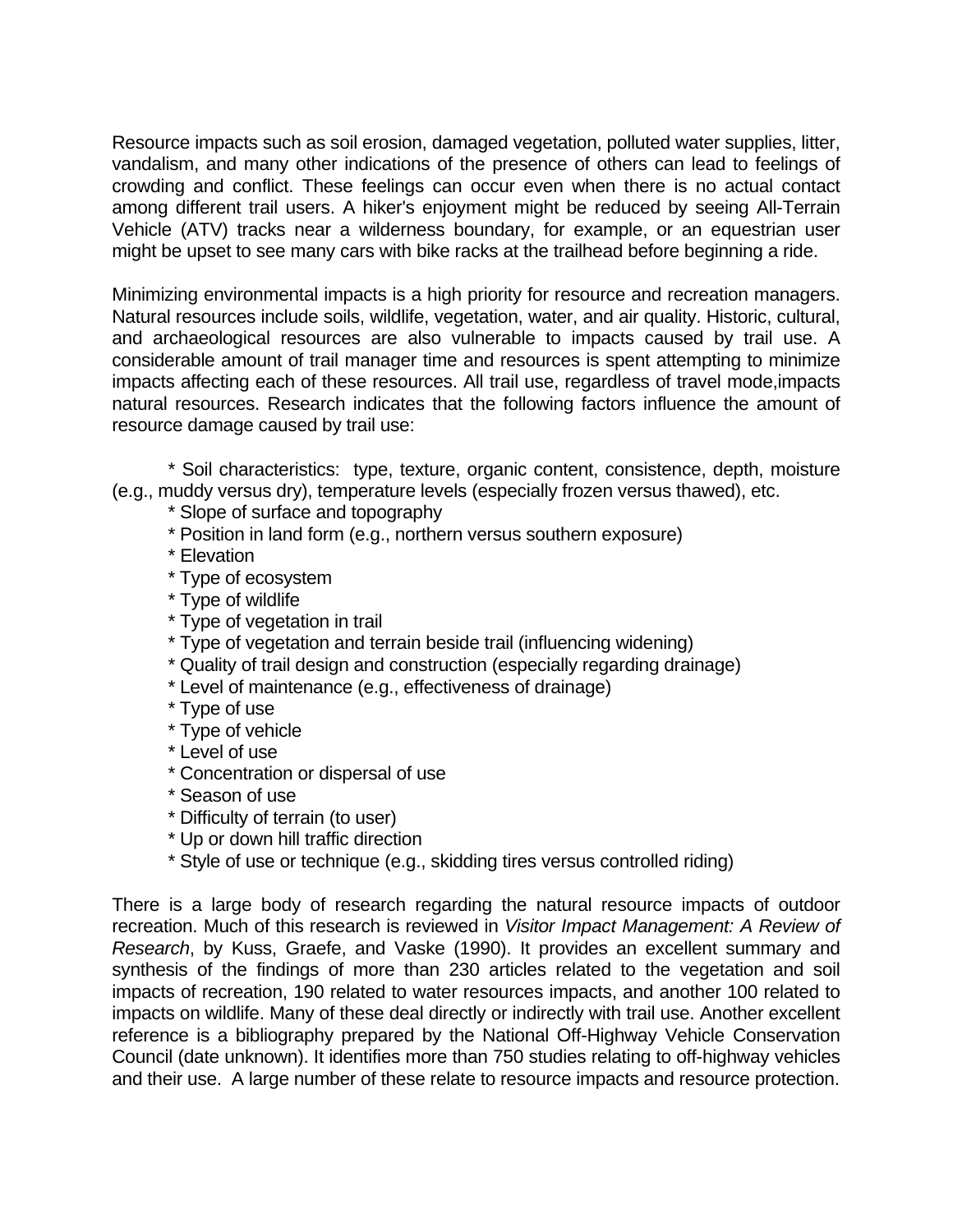Based on their thorough review of the literature, Kuss et al. (1990) conclude that evaluations of impacts should be made on a site-specific or area-specific basis due to the many interrelated factors affecting them. They do, however, offer the following generalizations regarding the impacts of various trail uses: backpacking causes more damage than hiking without a pack; hiking and backpacking cause greater changes to trails than walking; horses and packstock cause greater damage than hiking; trail biking causes more damage than hiking; and track-driven vehicles cause more damage than wheel-driven vehicles. They note, however, that site-specific factors can lead to exceptions to these generalizations. In a recent study of erosion damage caused by trail use, Seney (1991) concluded that horses produced more erosion than hikers, off-road bicycles, or motorcycles and that wet trails were more susceptible to damage than dry trails.

It is sometimes difficult to distinguish trail damage caused by trail users from damage caused by nonusers. For example, equestrian trail use is often blamed for damage caused by livestock grazing on public lands. Damage that appears to have been caused by motorized trail users may have been caused by trail crews accessing work sites or by miners traveling to and from their claims. In many cases, the initial construction of the trail itself causes greater resource impact than subsequent trail use (Keller 1990).

One aspect of protecting natural resources that is particularly relevant to multiple-use trail management is the relationship between amount of use and levels of natural resource impact. Numerous studies of the effects of camping indicate that the greatest environmental impact occurs with low use (see review by Kuss et al. 1990). In other words, the initial users of lightly used areas cause the most damage to soils and vegetation. The rate of degradation generally decreases after a certain amount of damage has been done. This has important implications for the issue of whether to concentrate or disperse trail use. In trail settings where this same relationship holds, dispersing trail use to relatively unused trails may greatly increase environmental impacts.

### *Providing High-Quality User Experiences*

Researchers believe that people who participate in outdoor recreation activities do so because they hope to gain certain rewards or outcomes (Vroom 1964; Driver and Tocher 1970). These outcomes consist of a wide variety of experiences such as solitude, challenge, being with friends or family, testing skills, experiencing nature, and others (Driver and Knopf 1977; Driver and Brown 1978; Tinsley and Kass 1978). What experiences are desired vary a great deal across activities, among people participating in the same activity, and even within the same individual on different outings (Schreyer and Roggenbuck 1978; Graefe, Ditton, Roggenbuck, and Schreyer 1981). In fact, recreationists are often seeking to satisfy multiple desires in a single outing (Hendee 1974, Driver and Tocher 1970). So recreation behavior is understood to be goal-directed and undertaken to satisfy desires for particular experiences. The quality of these experiences is often measured in terms of users' overall satisfaction (Williams 1988).

In a perfect world, land managers could provide nearby, high-quality opportunities for every type of experience trail users might possibly seek. This is rarely possible, of course.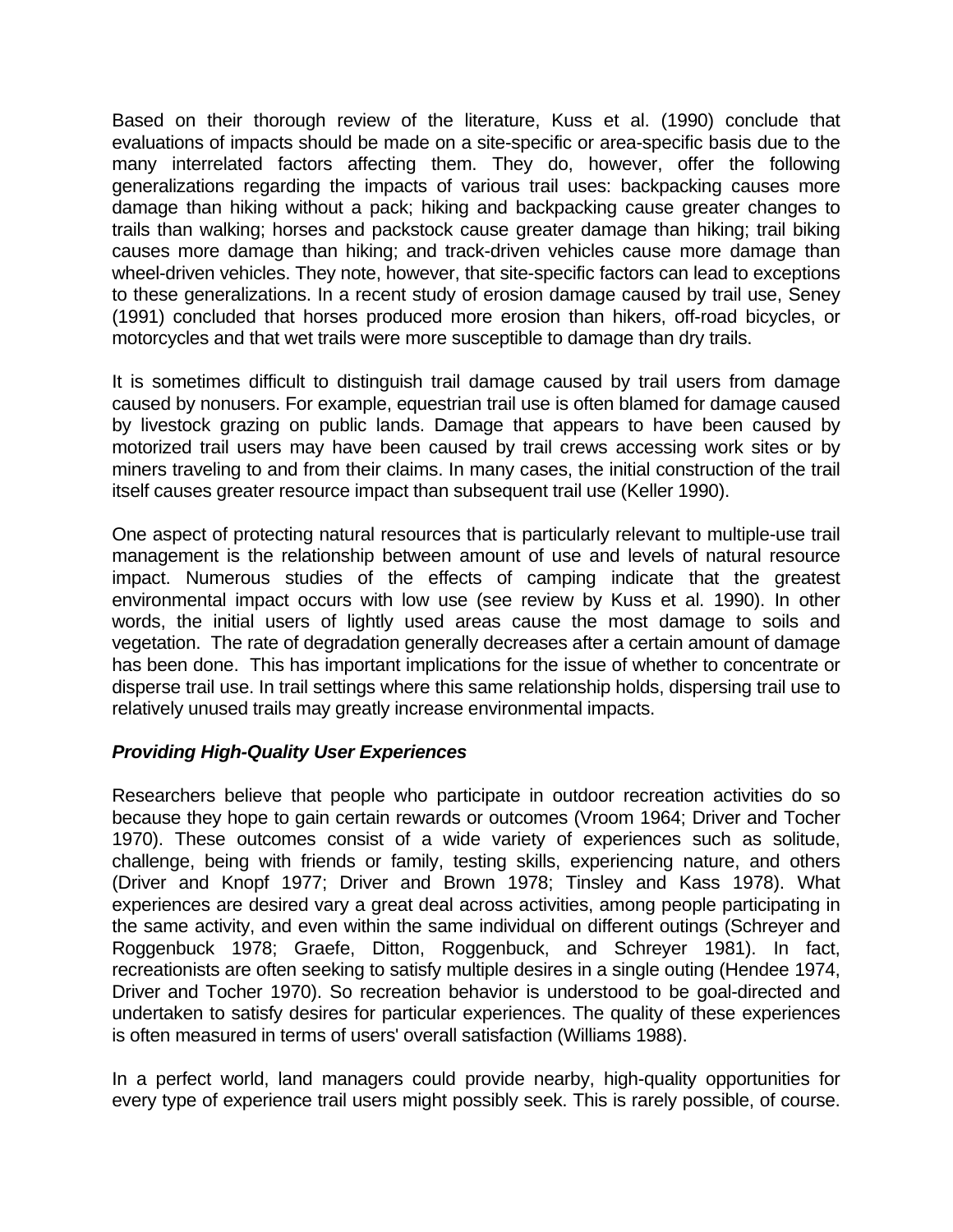Limited budgets, limited amounts of land, and the sheer number of users with different preferences make it impossible to perfectly satisfy all the people all the time. Flexibility, compromise, and common courtesy on the parts of all users are necessary to maximize the opportunities for high-quality experiences for everyone.

Threats to Quality Experiences -- Past research has consistently found that outdoor recreationists are well satisfied with their recreation experiences (Kuss et al. 1990, 191). However, recreation experiences are affected by many subjective as well as situational factors: the conditions encountered at an area, users' expectations, any discrepancies between what users expect and what they actually find or experience (Lawler 1973; Peterson 1974; Schreyer and Roggenbuck 1978; Todd and Graefe 1989), social and personal norms (shared "rules" or "standards" of good or bad, right or wrong, etc.), use levels (Kuss et al. 1990), and "social interference" (Brehm 1966; Proshansky, Ittelson and Rivlin 1970). For a complete review of research related to the recreation experience, see Kuss, Graefe, and Vaske (1990). Two of the most serious threats to quality trail experiences on multiple-use trails are discussed in more detail below.

*Crowding* -- Crowding is more than the objective density of users in a particular area. It is a subjective judgment on the part of an individual that there are too many other people there. In other words, it is a negative evaluation of a particular density of people in an area (Stokols 1972; Rapoport 1975; Kuss et al. 1990). As such, crowding can reduce the quality of recreation experiences. Level of use does appear to affect feelings of crowding, but in most cases not directly. Levels of perceived crowding vary with such mediating factors as:

- \* Number of encounters
- \* Number of encounters preferred
- \* Number of encounters expected
- \* Discrepancy between actual and expected encounters
- \* Motivations for participation (e.g., solitude versus social interaction)
- \* Preferences (desires)
- \* Expectations (what was anticipated)
- \* Behavior (as opposed to the number) of others
- \* Visitor attitudes
- \* Type of area (e.g., primitive versus urban)
- \* Location of contacts (e.g., trailhead versus campsite)
- \* Proximity of others
- \* Size of group
- \* Size of group encountered
- \* User's experience level
- \* Perceived environmental disturbance
- \* Type of encounter

\* Obtrusiveness of visual impact (e.g., bright-colored versus earth-toned clothes, tents, and equipment)

See Kuss et al. (1990) for an excellent review and synthesis of research related to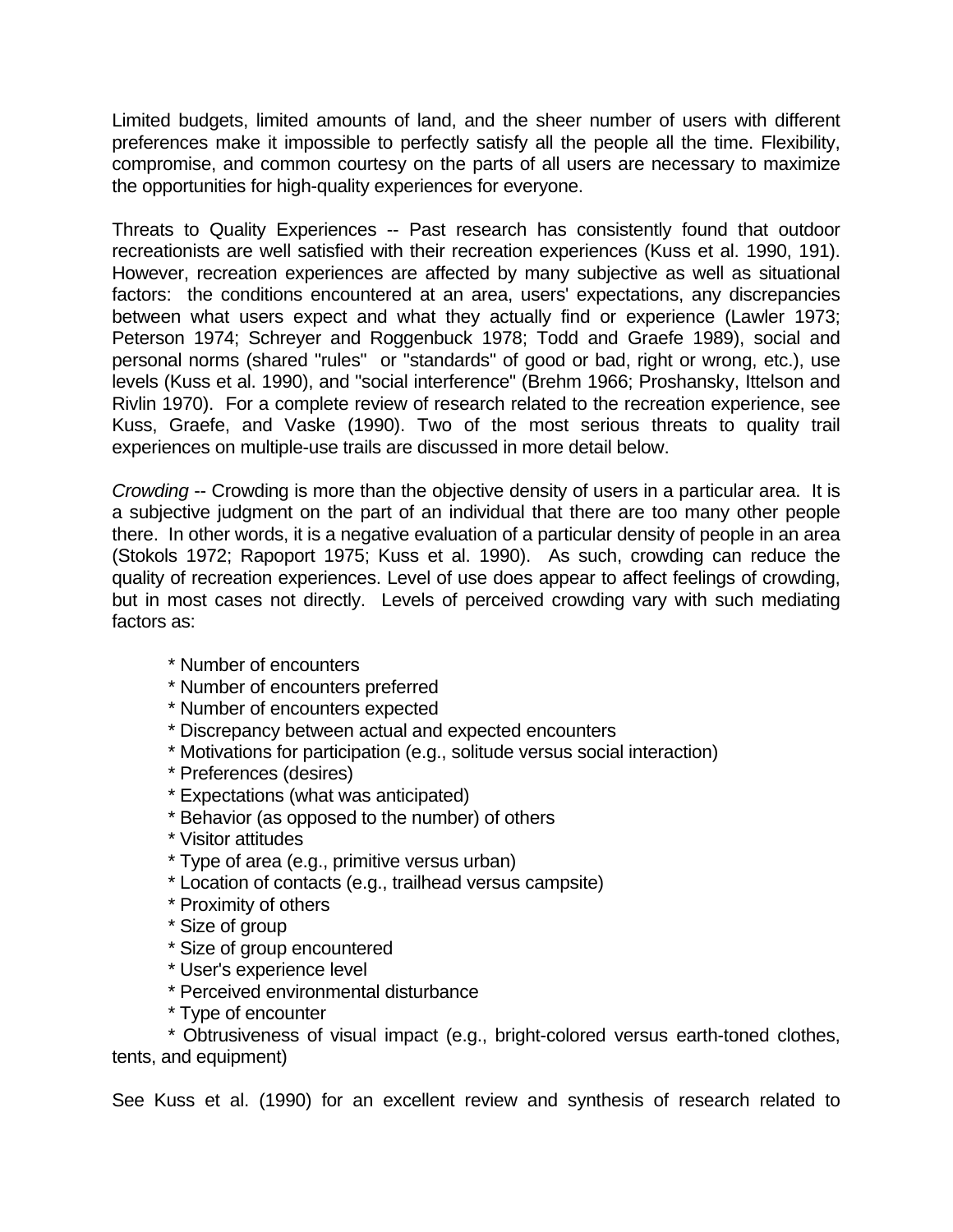crowding. Crowding on trails can be the result of others participating in the same trail activity or different activities. Crowding can be related to feelings of conflict on trails.

*Conflict* -- The verb "share" is generally defined as "to distribute parts of something among others; to retain one part of something and give the rest or part of the rest to another or others; to take or use a part of something with someone or something; to do or experience something with others; to join with others in doing or experiencing something." On the other hand, the verb " conflict" is defined as "to be at variance, clash, to struggle, or contend" (New Webster's Dictionary 1992). Conflict can cause serious impacts to recreation experiences, to the point of causing some users to end their use and be displaced by other pre-emptive users (Schreyer 1979).

According to recreation researchers, conflict is a special type of dissatisfaction. It is generally defined as "goal interference attributed to another's behavior" (Jacob and Schreyer 1980, 369; Jacob 1977). For example, when a trail user fails to achieve the experiences desired from the trip *and* determines that it is due to someone else's behavior, conflict results and satisfaction suffers. As defined by Jacob and Schreyer (1980), conflict is not the same thing as *competition* for scarce resources. If people attribute not getting a parking place at a trailhead to their *own* lack of planning, there is no conflict. If they *blame* the lack of parking places on horseback riders who they feel have parked their trucks and trailers inconsiderately (whether or not this is truly the case), conflict will likely result. In both cases, users did not achieve their goals, and dissatisfaction resulted, but only one was due to conflict as defined here.

As with crowding, conflict is not an objective state but depends on individual interpretations of past, present, and future contacts with others. Jacob and Schreyer (1980, 370) theorize that there are four classes of factors that produce conflict in outdoor recreation:

**\* Activity Style** -- The various personal meanings attached to an activity. Intensity of participation, status, range of experience, and definitions of quality (e.g., experts and novices may not mix well).

**\* Resource Specificity** -- The significance attached to using a specific recreation resource for a given recreation experience (e.g., someone running her favorite trail near where she grew up along Lake Tahoe will not appreciate seeing a tourist demonstrate a lack of respect for her "special place" by littering).

**\* Mode of Experience** -- The varying expectations of how the natural environment will be perceived (e.g., bird watchers who are "focused" on the natural environment will not mix well with a group of ATV riders seeking speed and thrills who are "unfocused" on the environment).

**\* Tolerance for Lifestyle Diversity** -- The tendency to accept or reject lifestyles different from one's own (e.g., some trail users "just don't like" people who do not share their values, priorities, trail activities, etc.).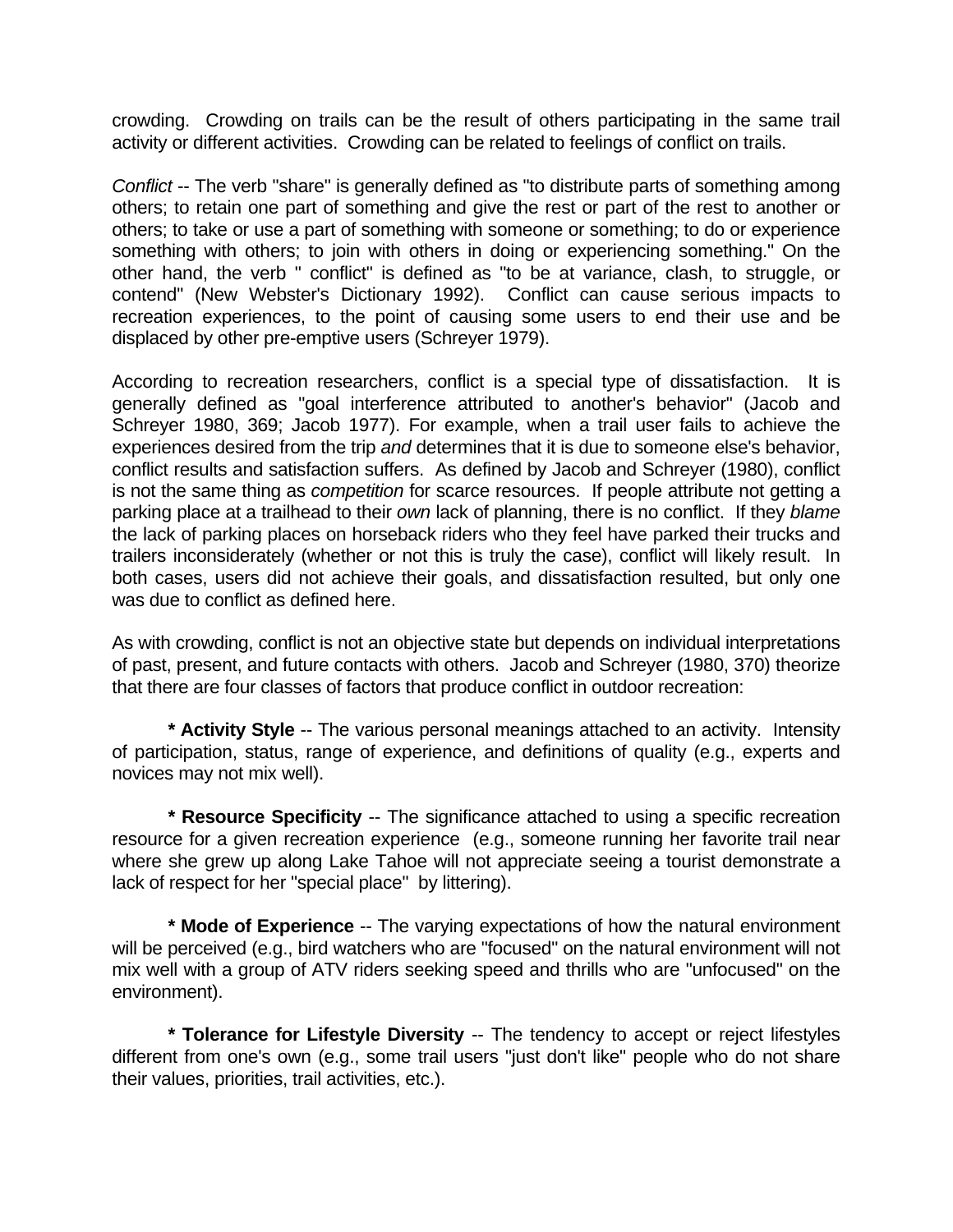These four factors have been redefined by Watson, Niccolucci, and Williams (in press) as "specialization level," "definition of place," "focus of trip/expectations," and "lifestyle tolerance." Their research suggests that these factors may be better at predicting *predispositions* toward conflict than predicting actual goal interference.

Notice that none of the above factors thought to produce (or predispose some to) conflict are necessarily related to the particular activity a trail user might be engaged in at the time. Also note that no actual contact need occur for conflict to be felt.

Taking an approach similar to that of Jacob and Schreyer (1980), Owens (1985) attempts to differentiate more clearly between "conflict" and "crowding" from a goal-oriented social and psychological perspective. He defines "recreational conflict" as "a negative experience occurring when competition for shared resources prevents expected benefits of participation from accruing to an individual or group." He defines "social and psychological conflict" as "competition for shared resources amongst individuals or groups whose leisure behavior is mutually exclusive or has contrary objectives and as existing whenever two or more individuals or groups perceive the (recreational) utility of particular (countryside) resources in terms of opposing values or goals." In other words, social interrelationships and differences among users are more the root problem than the physical influences they might have on one another. Owens develops this concept by introducing two propositions:

1. "Conflict is a process of social interaction which is operationalized with the general motivational goal of eliminating environmental instability and restoring perceived equilibrium" (p. 251). According to Owens, all behavior settings have normative "rules." When competing groups view a setting and its purpose in different ways and/or there is inappropriate behavior, these rules begin to break down. In such cases people will employ various coping mechanisms (behavioral, cognitive, or affective) to try to eliminate the source of stress and try to return things to a more desirable state. Conflict occurs when these coping strategies are inadequate, unsuccessful, or unavailable in an acceptable period of time and alternatives seem to be unavailable (i.e., if a person's coping strategies don't work, his feelings of crowding can become feelings of conflict).

2. "Conflict is a cumulative process of social interaction which once established becomes an enduring psychological state guiding the behavior of individuals and/or groups" (p. 252). Owens proposed that this is how conflict can be distinguished from crowding. Crowding is an immediate reaction to present conditions and thus transient. Conflict is more persistent and enduring, lasting beyond a particular outing. Owens sees conflict itself as an experience which can be viewed as a continuum from "simmering discontent and frustration" to confrontation. It may or may not alter actual behavior. If overt confrontation appears, much of the damage of conflict may have already occurred.

Kuss et al. (1990) noted three types of coping strategies, all of which change the character of the experience for the user forced to cope:

\* Users re-evaluate the normative definition of what is acceptable (i.e., they adapt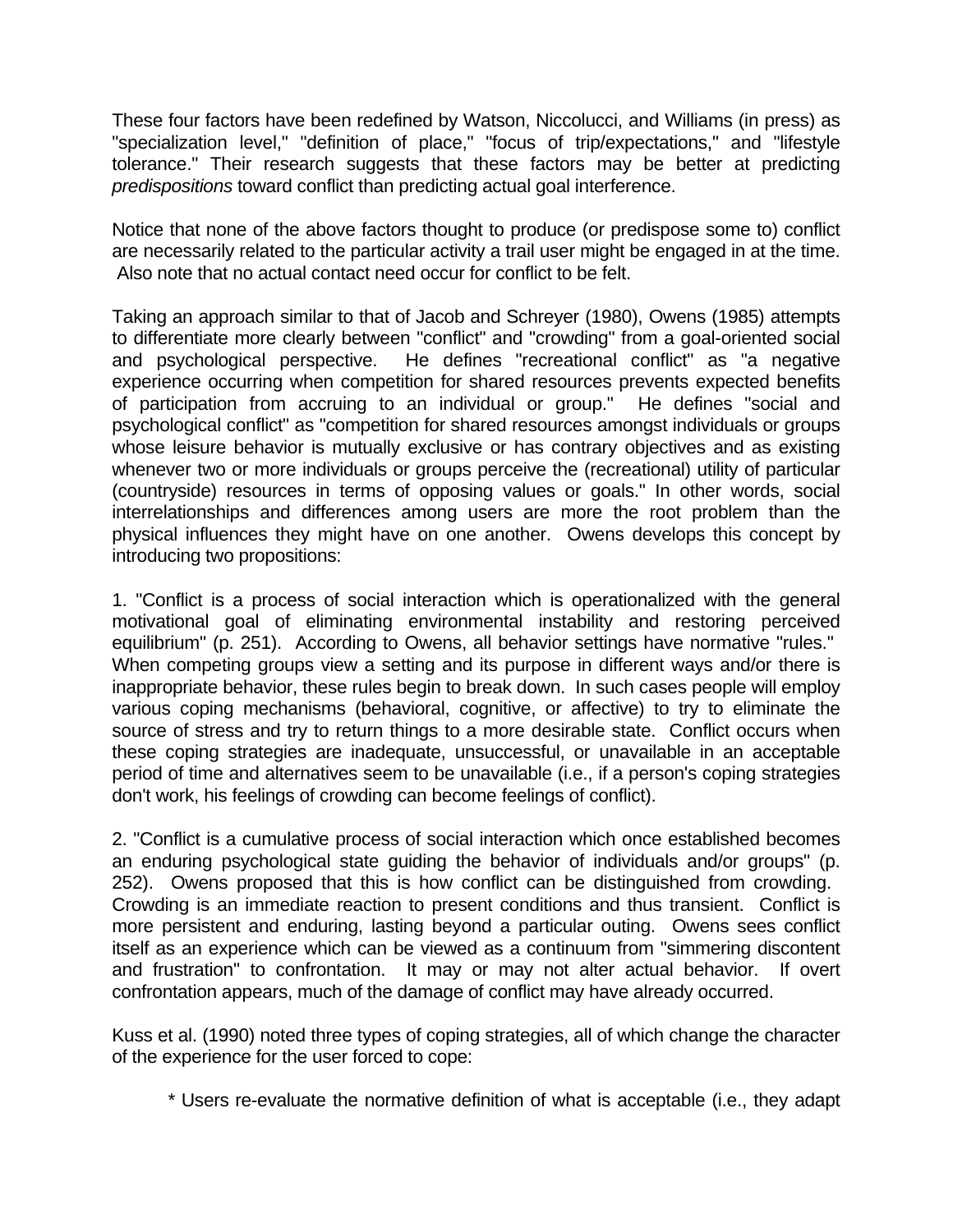and accept the conditions they find).

\* Users change their behavior (e.g., use less frequently, use at off-peak times, etc.).

\* Users are displaced altogether (i.e., conditions are unacceptable to them, so they stop the activity or stop visiting that area).

In studies of recreationists on trails, rivers, and lakes, several themes and patterns have been found to relate to conflict. These themes tend to support the four theoretical propositions proposed by Jacob and Schreyer (1980) that were discussed above. These themes are:

*\* Level of Technology* -- Participants in activities that use different levels of technology often experience conflict with one another. Examples include cross-country skiers and snowmobilers, hikers and motorcyclists, canoe paddlers and motor boaters, and nonmotorized raft users and motorized raft users (Lucas 1964; Knopp and Tyger 1973; Devall and Harry 1981; Adelman, Heberlein, and Bonnicksen 1982; Noe, Hull, and Wellman 1982; Noe, Wellman, and Buhyoff 1982; Bury, Holland, and McEwen 1983; Gramann and Burge 1981).

*\* Conflict as Asymmetrical*-- Many times, feelings of conflict are one-way. For example, cross-country skiers dislike encountering snowmobilers, but snowmobilers are not as unhappy about encountering cross-country skiers. This type of one-way conflict has been found between many different activities (Stankey 1973; Schreyer and Nielsen 1978; Devall and Harry 1981; Jackson and Wong 1982; Adelman, Heberlein and Bonnicksen 1982). In general, trail users enjoy meeting their own kind, but dislike uses that are faster and more mechanized than their own (McCay and Moeller 1976; Goldbloom 1992).

*\* Attitudes Toward and Perceptions of the Environment* -- Users in conflict have been found to have different attitudes toward the environment (Knopp and Tyger 1973; Saremba and Gill 1991) and may perceive the environment differently. Perceptions may be influenced by when the user first visited the area, with long-time and frequent visitors being most sensitive to contacts with others (Nielsen, Shelby and Haas 1977; Schreyer, Lime and Williams 1984). People who view the environment as an integral part of the experience are more susceptible to conflict than those who see the environment as just a setting for their activity. (Low Impact Mountain Bicyclists of Missoula (LIMB), for example, encourages riders "to use mountain bikes to enjoy the environment, rather than use the environment to enjoy mountain bikes" (Sprung 1990, 29). Some experiences are dependent upon very specific environments. Likewise, people can become attached to particular settings (Williams and Roggenbuck 1989; Moore and Graefe 1994). Some mountain bikers feel hikers are *too* possessive toward trails (Hollenhorst, Schuett and Olson 1993).

*\* Others as Different* -- Users experiencing conflict perceive others to be different from themselves in terms of background, lifestyle, feelings about wilderness, activities, etc. (Adelman, Heberlein and Bonnicksen 1982). However, trail-user groups are sometimes more similar than they believe (Watson, Williams and Daigle 1991). Method of travel and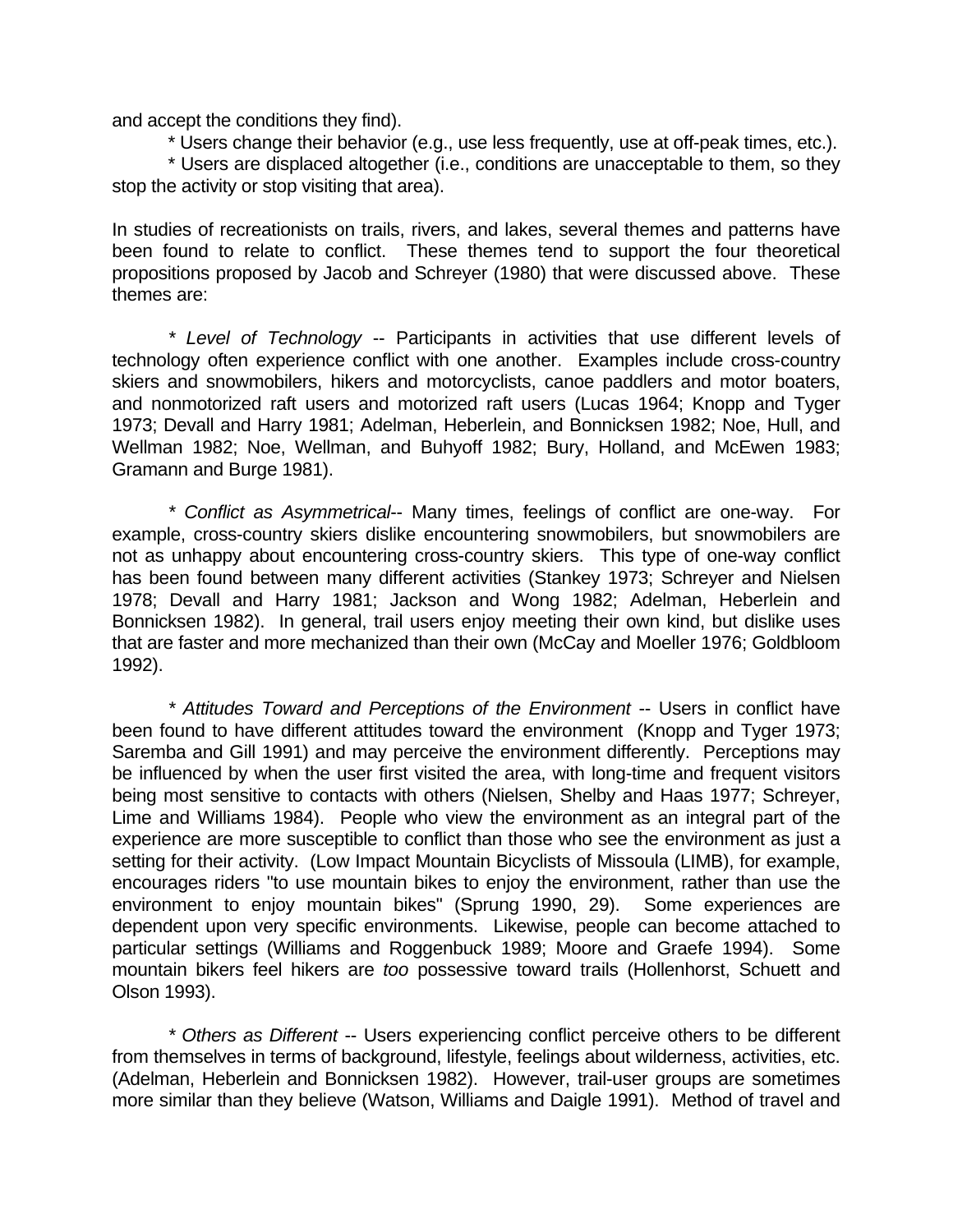group size are the most visible cues users can evaluate to determine their similarity to other groups (Kuss et al. 1990). One negative contact can lead some sensitive users to conclude that "all of *them* are rude."

*\* Violation of Norms* -- Individuals and groups with different standards of behavior (social and individual norms that define what behavior is appropriate) often conflict with one another (Jacob and Schreyer 1980; Vaske, Fedler and Graefe 1986). Norms of behavior are established through social interaction and refined through an ongoing process. These norms influence how people behave and how they expect others to behave. For example, many fishermen resent canoeists who shout and yell (Driver and Bassett 1975). They apparently hold a norm that boisterous behavior is inappropriate in those situations. The strength of the norm violated (as well as the importance of the goal interfered with) will influence the magnitude of the conflict. Norms appear to be more useful than goals for predicting conflict (e.g., a hiker and a motorcyclist may share the same goals of experiencing nature and escaping from the city but may cause conflict for one another).

*\* Level of Tolerance* -- Level of tolerance for others is related to level of conflict (Jacob and Schreyer 1980; Ivy, Steward and Lue 1992). Levels of tolerance vary widely among individuals depending upon personal norms and situational factors such as group size, where the contact occurs, when the user first visited the area, motivations, and frequency of use (Vaske et al. 1986; Shelby and Heberlein 1986). Levels of tolerance are lowest in "wilderness" areas. Assumed images of activities and stereotyping influence tolerance as well (White and Schreyer 1981; Williams 1993). This is consistent with the belief among members of LIMB that Missoula's "live and let live" attitude contributed to their success in minimizing user conflicts on area trails.

*\* Environmental Dominance* -- Users who differ in terms of the importance they give to "conquering" the environment are likely to conflict. This is related to the importance of autonomy, control, challenge, and risk-taking goals (Bury, Holland and McEwen 1983).

Another theme related to trail conflict often expressed by trail managers and trail users is the resentment toward newcomers that is often expressed by traditional trail users. This is similar to the "last settler syndrome" (Nielsen, Shelby and Haas 1977) where visitors want a particular place to remain the way is was when they first arrived. The first or traditional users want to be the last ones allowed access. Mountain bikers commonly complain that hikers want to unfairly exclude them from backcountry areas just because bicycle use is new and untraditional. This "last settler syndrome" is particularly acute in areas where one user group has built and/or maintained trails which are later invaded by other types of uses. Managers and new users must be sensitive to the understandable ownership the traditional users feel toward trails they have built and care for. A similar sense of ownership and tradition makes it more difficult to close trails to a particular use once that use is established. The animosity felt by some long-time mountain bikers toward managers of the Mt. Tamalpias area (Marin County, north of San Francisco) is likely magnified by the fact that in the early days of mountain biking, all trails there were open to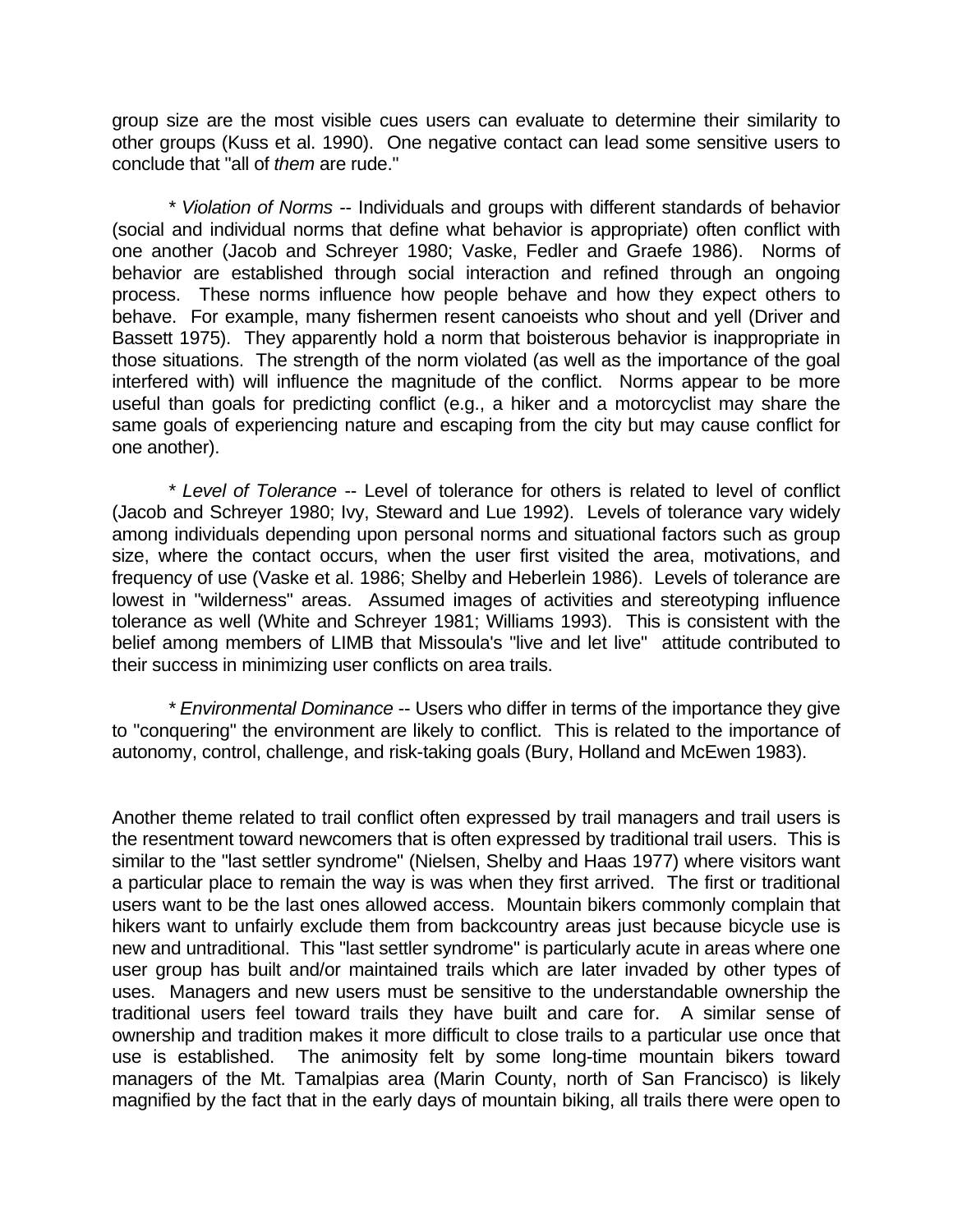mountain biking. Single-track trails were subsequently closed to mountain bike use.

In addition to the general causes of conflict summarized above, it is instructive to look at specific factors that lead to feelings of conflict on trails. Sources of conflict can be either willful or innocent. Some users are irresponsible and unfriendly. They behave in ways they know will annoy others or damage resources. Many, however, are simply not aware of how they should behave on trails. Examples of common sources of conflict among trail users reported by trail managers and users include noise, speed, smell of exhaust, surprise, lack of courtesy, trail damage (e.g., erosion, tracks, skid marks, etc.), snow track damage, different (and sometimes unrealistic) expectations, uncontrolled dogs, horse manure, fouled water sources, littering, animal tracks in snow, wild behavior, and lack of respect for others. Flink and Searns (1993) believe conflict results from an increase in demand for trail resources, increased use of existing limited trails, poor management, underdesigned facilities, lack of user etiquette, and disregard for the varying abilities of trail users (p. 194).

A study of readers of Backpacker magazine found that over two-thirds felt the use of mountain bikes on trails was objectionable (Viehman 1990). Startling other trail users, running others off the trail, being faster and more mechanized, damaging the resources, causing erosion, frightening wildlife, and "just being there" were the biggest concerns (Kulla 1991; Chavez, Winter and Baas 1993). Keller (1990) notes that brightly colored clothes, a high-tech look, and the perception of a technological invasion can all be sources of conflict felt by others toward mountain bikers.

Just as some physical damage to trails is not caused by trail users, some conflicts on trails are not due to other trail users at all. Aircraft noise from sightseeing planes and helicopters, for example, is a major irritant to trail users in Hawaii. Noise and smells from nearby roads or developments can have as much or more impact on trail experiences than conflicts with other users.

So, following this collection of items that can cause conflict on trails, the relevant question is, how big a problem is trail conflict? Certainly, conflict is a major problem on some multi-use trails (Flink and Searns 1993). As mentioned earlier, however, past research has consistently found that outdoor recreationists are well satisfied with their recreation experiences (Kuss et al. 1990, 191). This has been found in a variety of settings, including trails. Because the conflict studies noted above were designed to examine recreational conflict, many of them focused on areas where visible conflicts were occurring. These studies do not give a clear picture of the scope of conflict that might be occurring on trails in general. Conflicts are certainly a serious threat to satisfaction, but serious conflicts may not be the norm.

Several studies of multiple-use rail-trails have included questions related to user conflicts. In a survey of rail-trail managers conducted by the Rails-To-Trails Conservancy in 1991, over half of the 83 managers responding reported no conflicts or "few if any" conflicts on their trails. The most common type of conflicts reported were between hikers and bikers, followed by conflicts between equestrians and bikers. Conflicts involving in-line skaters,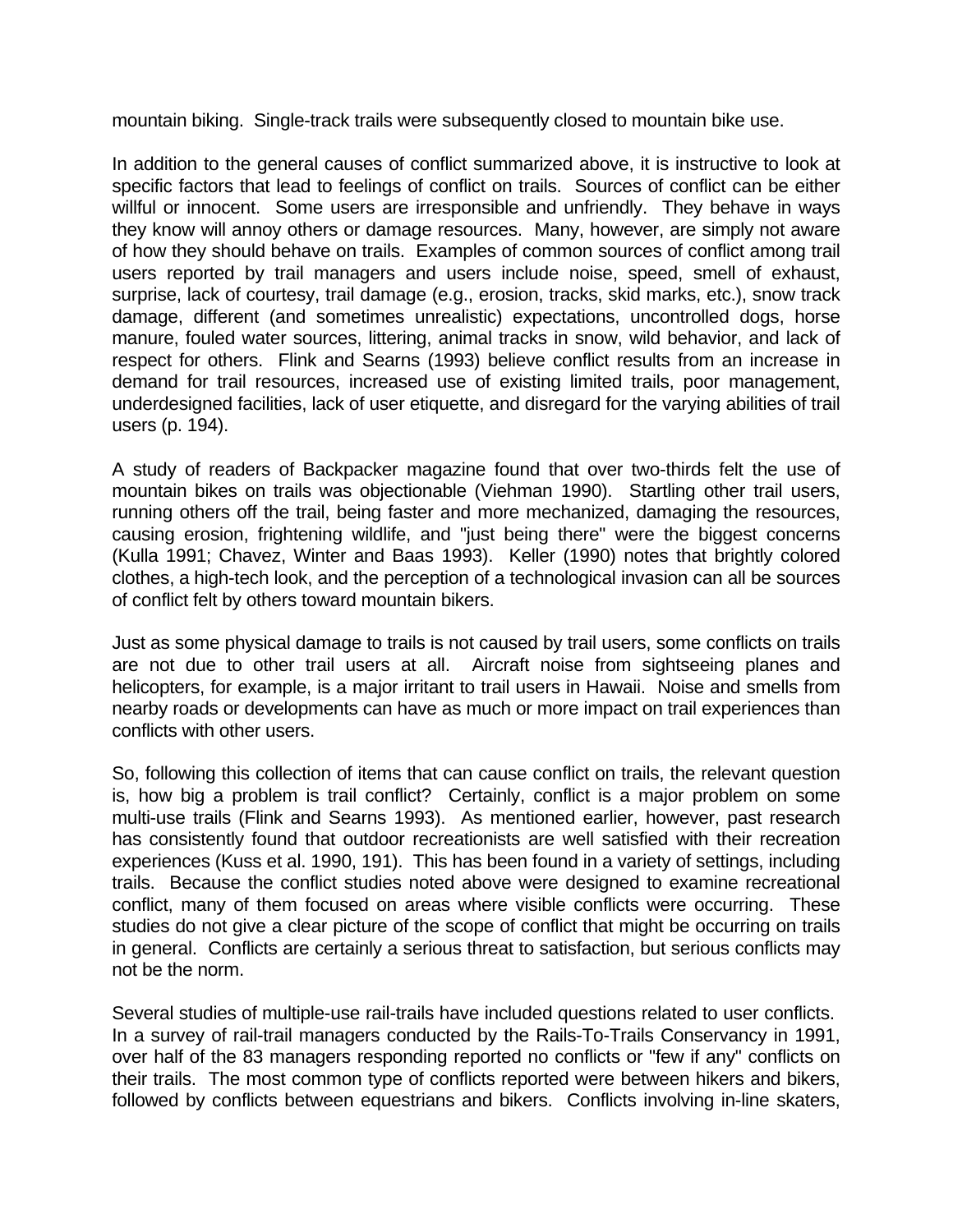cross-country skiers, and dogs were also reported. A study of three rail-trails in Iowa, Florida, and California found that users reported little problem with conflict on average. More than 2,000 users were asked to rate "conflicts with other activities" and "reckless behavior of trail users" on a 7-point scale where "1" represented "not a problem" and "7" represented "a major problem." The mean response was less than 2 on each trail for "conflicts with other activities" and ranged from 1.5 to 2.8 for "reckless behavior of trail users" (Moore, Graefe, Gitelson and Porter 1992, III-26). The same study included an open-ended question that asked "What things did you *like* least about the trail?" The top three responses were recorded for each user. Of a total of 2,128 comments, 316 (14.8 percent) related to the behavior of other users. The most common of these (239) were about bicyclists being inconsiderate, riding two-abreast, passing with no warning, going too fast, and other unspecified concerns about bikers. An additional 72 (3.4 percent) identified crowding as the thing liked least. Similar results were found in a study of trail users on 19 multi-purpose pedestrian and bike trails in Illinois (Gobster 1990, 32). "Use problems" (crowding, conflict, and reckless users) received mean ratings of less than 2 on a 5-point scale where "1" represented "not a problem" and "5" represented a "major problem."

A recent National Park Service study of backcountry recreation management provided information related to conflicts on backcountry trails in 93 national parks (Marion, Roggenbuck and Manning 1993). Nine percent of the parks reported that conflicts between horses and hikers were a problem in many or most backcountry areas. Three percent of the parks reported that conflicts between hikers and mountain bikers were a problem in many or most areas. Day users (apparently due to their large numbers), overnight users, horse users, and mountain bikers were all felt to cause visitor conflicts. Day users, overnight users, OHV/ATV users, horse users, and mountain bikers were also reported to create problems through inconsiderate behavior.

Conflicts among trail users are a serious problem in some areas. On Mt. Tamalpias in Marin County, California, for example, "renegade" mountain bikers have allegedly built illegal trails and engaged in vandalism and sabotage to attempt to gain access to single-track trails closed to them. However, there are also areas where users are successfully (and apparently happily) sharing trails. Unfortunately, the existing research does not offer much insight into how widespread a problem recreational conflict is on trails. Many of the managers we talked to felt conflict was a problem. Several also volunteered that they expected conflicts to increase unless they could do something about the problem soon.

### *Summary*

Managers of multiple-use trails face many interrelated challenges. Most important, they must attempt to keep users safe, minimize negative impacts to natural resources, and provide for high-quality visitor experiences. All of these challenges involve managing various types of impacts caused by recreational use. Conflicts among trail users are one of these impacts. After extensively reviewing the recreation literature, Kuss et al. (1990) developed five principles related to the impacts caused by outdoor recreation (pp. 5, 187- 188). Although developed to explain the environmental and social impacts of outdoor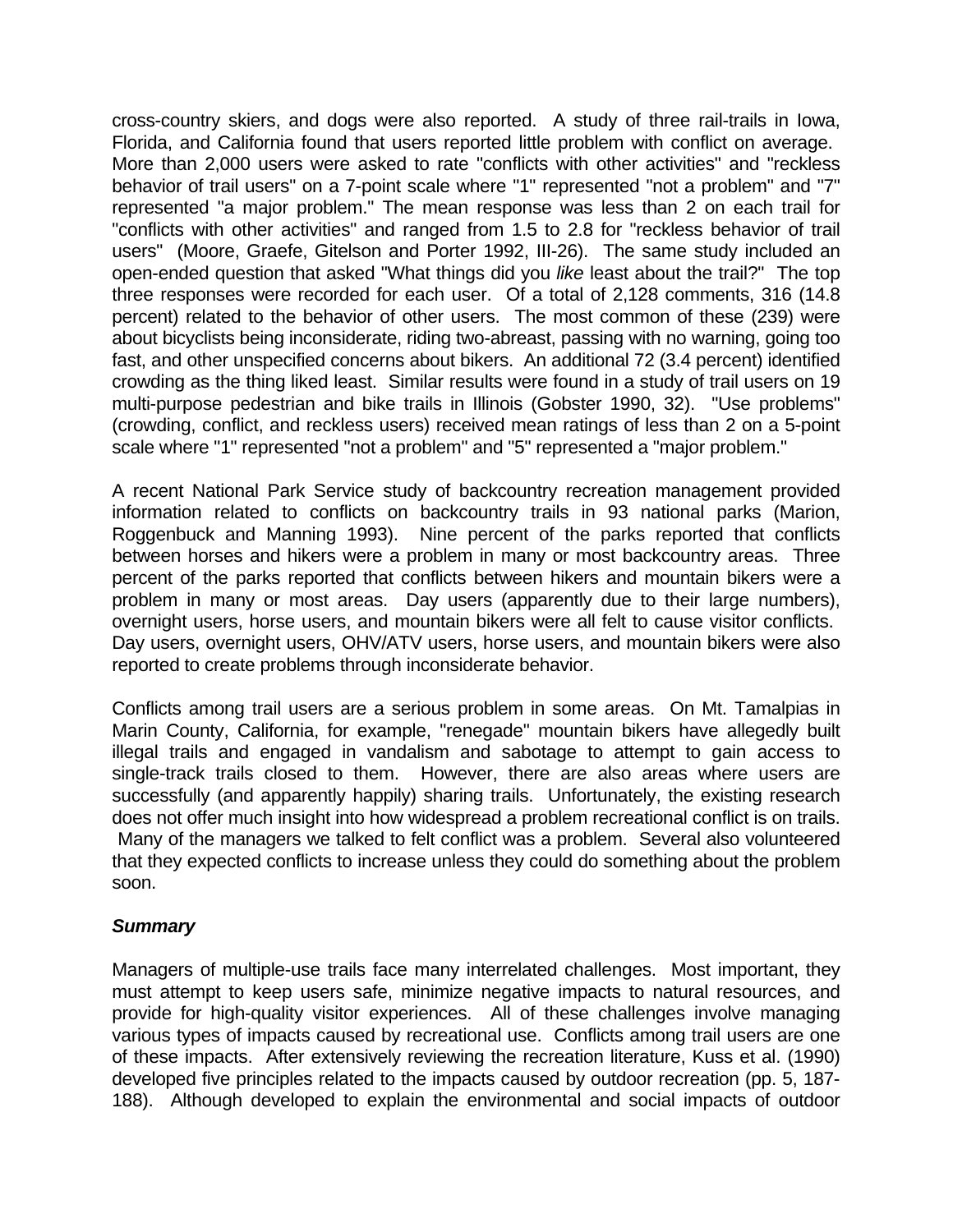recreation in general, they apply equally well to the impacts (including conflict) that challenge managers of multiple-use trails in particular. They consider contacts between users and the damage users cause to the environment as "first-order" social impacts (p. 189). They feel these impacts interact to cause combinations of perceived crowding, dissatisfaction, perceived resource impacts, as well as conflicts between users. Their principles can be summarized as follows:

\* Recreational use can cause an interrelated set of impacts to occur (e.g., damage to natural resources caused by one group can lead to feelings of conflict or crowding in another group). There is no single predictable response to recreational use.

\* Impacts are related to level of use, but the strength and nature of the relationships vary widely and are influenced by many aspects of use intensity and a variety of situational variables.

\* Tolerance to impacts vary (e.g., all individuals do not respond the same way to encounters with other visitors, just as all soils or plants react differently to trampling).

\* Impacts are activity-specific. Some activities create impacts more quickly or to a greater degree than others. Impacts even from the same activity can vary according to such factors as mode of transportation, characteristics of visitors, party size, and behavior.

\* Impacts are site-specific. Given a basic tolerance level to a particular type of recreation, the outcome of use may still depend on the time and place of the encounter or disturbance.

Conflicts on trails can be a serious, complex challenge, but one that must be addressed if users are to have safe, satisfying experiences. The next section details the tools available to address the challenge of conflict on multiple-use trails.

### **B. Ways to Avoid or Minimize Conflicts on Multiple-Use Trails**

As noted earlier, most participants are satisfied with their outdoor recreation experiences. The challenges discussed in the preceding section, however, can lead to severe consequences if not managed properly. In addition, the nature of the recreation experience limits the manager's options in addressing the potential negative impacts of trail use. Freedom, and freedom of choice in particular, are essential for high-quality outdoor recreation on and off trails. Multiple-use trail managers must be sensitive to this fact and avoid restriction and manipulation whenever possible. The "minimum tool rule" proposed by Hendee, Stankey, and Lucas (1990) for wilderness management is an appropriate guideline for the management of most multiple-use trails as well. They advocate using the least intrusive measures (whether physical or managerial) that will still achieve area objectives. This sensitivity is critical to maintaining the freedom and naturalness so important to most trail-based recreation.

 A wide variety of possible responses to addressing conflict problems exists. For example, rail-trail managers responding to a survey by the Rails-To-Trails Conservancy listed the following as techniques they use to overcome conflict-related problems on their trails (listed from most to least frequently reported):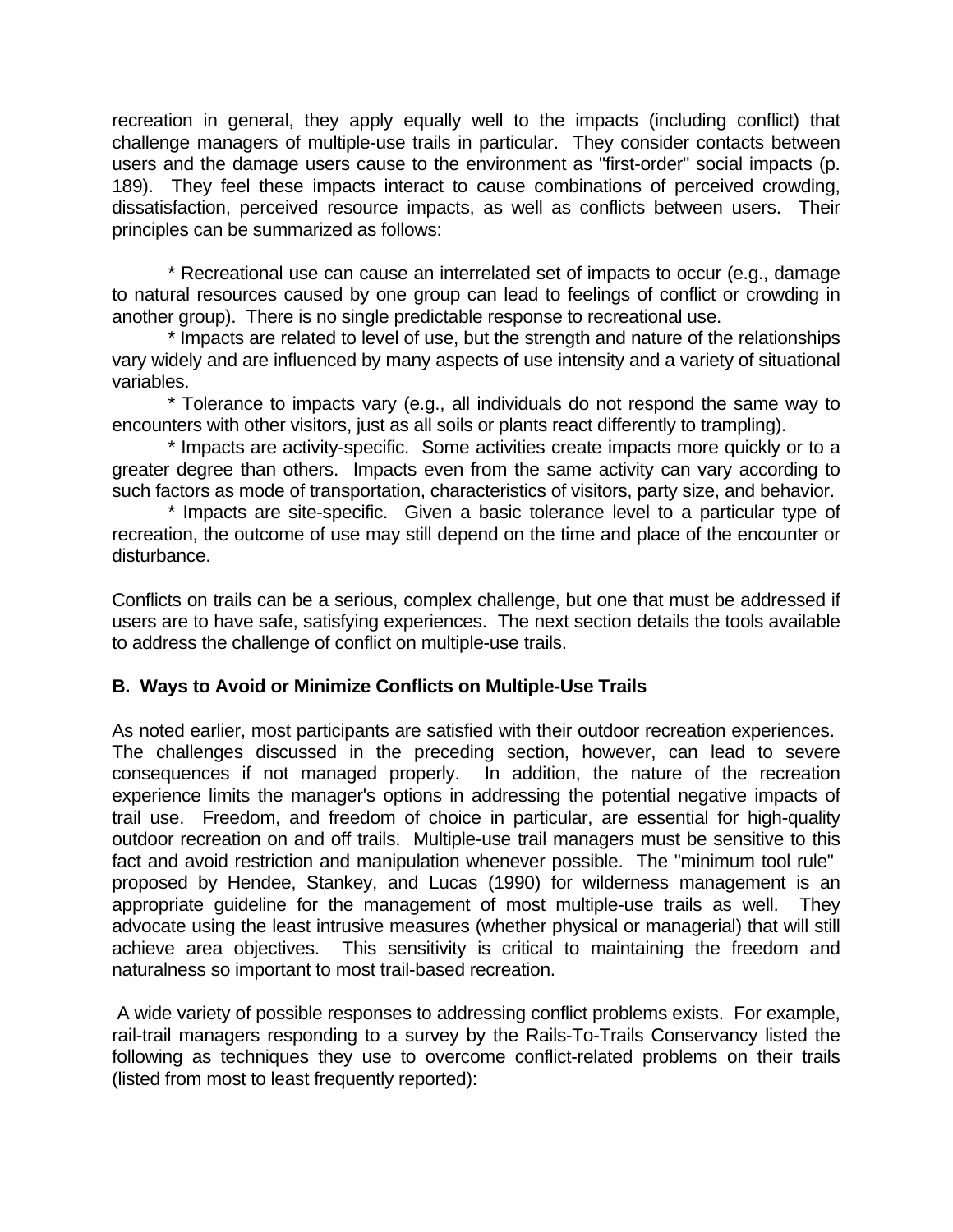- \* signage
- \* education
- \* meeting with user groups
- \* expanding facilities
- \* police or ranger patrols
- \* enforcement of regulations
- \* brochures articles in newsletters or local newspapers
- \* imposing speed limits
- \* volunteer trail patrols
- \* partial closings
- \* bicycle bell give-aways

In a recent National Park Service study of backcountry recreation management in 93 national parks (Marion et al. 1993), managers listed the following as actions they had taken to reduce visitor crowding and conflict in backcountry areas (the numbers following each indicate the percent of managers reporting that they used that technique):

\* Inform visitors about crowded conditions they may encounter in certain areas (56 percent)

\* Encourage quiet behavior and activities (45 percent)

- \* Inform visitors about conflicting uses they may encounter in certain areas (40 percent)
	- \* Encourage use of less popular access points and backcountry areas (38 percent)
	- \* Encourage off-season use (29 percent)
	- \* Designate trails for different types of visitor use (27 percent)
	- \* Encourage visitors to use natural-colored equipment and clothing (18 percent)
	- \* Encourage weekday use (14 percent)
	- \* Segregate different types of visitor use by geographic area (12 percent)
	- \* Discourage use during peak seasons (12 percent)
	- \* Discourage weekend use (4 percent)
	- \* Encourage outfitters and large groups to use lesser used areas (2 percent).

The following section discusses these and other possible responses managers can take when faced with one or more of the safety, resource protection, or user experience challenges noted in the previous section. These responses are grouped into two broad categories: physical responses and management responses. Management responses are further broken down into three types: information and education, user involvement, and regulations and enforcement. There is considerable overlap between the physical and management responses as well as among the three types of management responses. An effective program will include many different tools.

Strategies will differ depending upon whether the trail is an existing one or one planned for new construction. There is no reason to wait for any problem to occur before taking steps to address it. This is especially true of conflict. It is always better to try to avoid conflict before it becomes a challenge rather than try to reduce it after it is entrenched. Responses may also be affected by factors outside the manager's immediate control.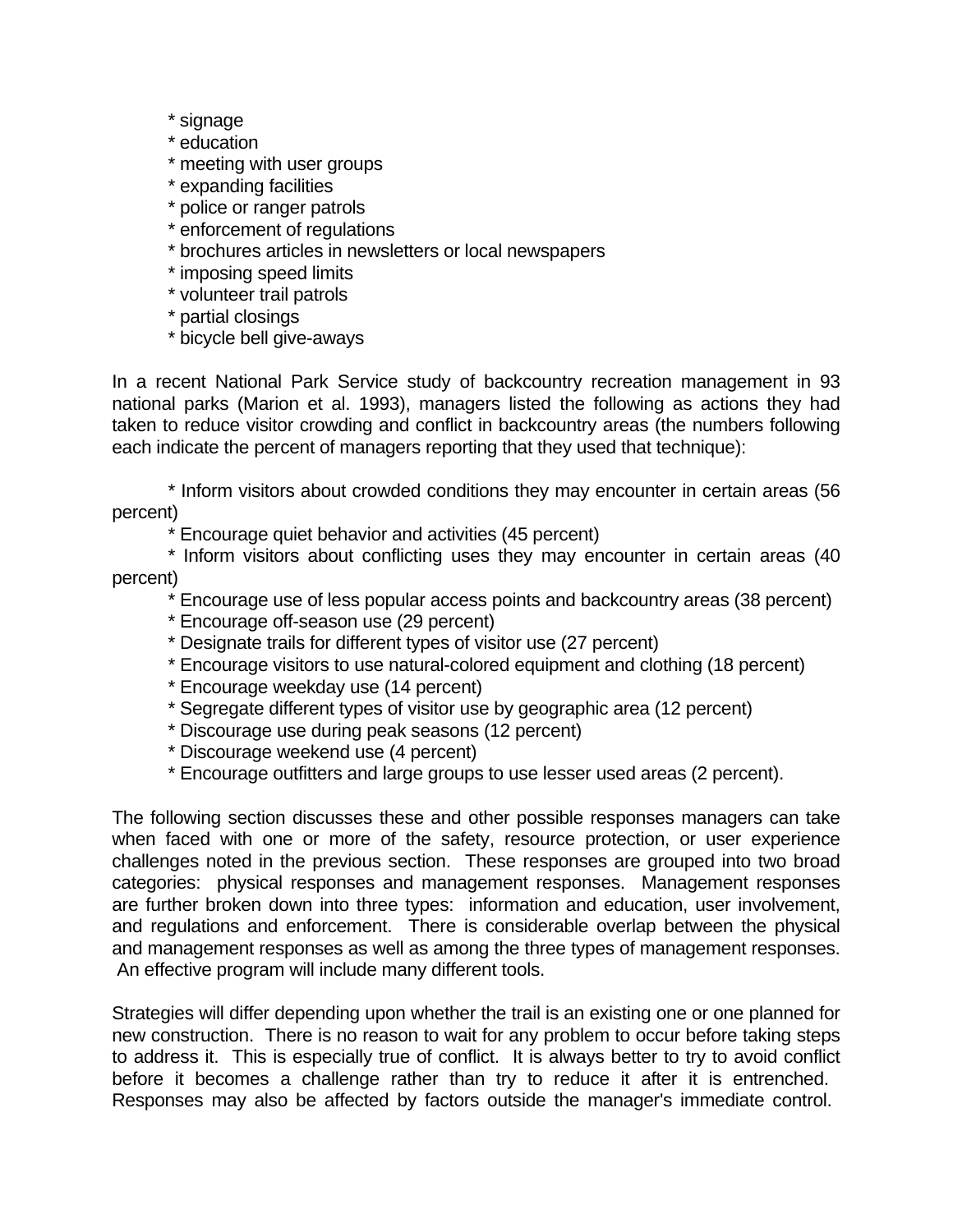Occasionally sharing trails is not an option for managers or users such as when a private or corporate landowner agrees to allow only certain activities (e.g., snowmobile use). These situations may occur as conditions of a lease, easement, or other agreement.

 A more common situation that can limit managers' options is overall agency policy. See Keller (1990) for an excellent discussion of the two general policy approaches that guide decisions on mountain bike access (and access for other trail activities) to public lands. Keller identifies a "trails open unless declared closed" policy and a "trails closed unless declared open" policy. Although policies can be changed, they form the context within which managers and users must address conflict and promote cooperation.

 Note that although many of the following approaches are directed toward trail users, most require action on the part of trail managers as well as users. Some strategies will require training for the managers, staff, and volunteers who implement them. Conflict resolution training for individuals facilitating initial meetings of different user groups would be very helpful, for example. As pointed out by Keller (1990) the land manager's approach to the issue can be every bit as important as the proposal itself (p. 24).

### *Physical Responses*

Proper trail design, layout, and maintenance (or redesign and reconstruction when necessary) are essential for user safety and resource protection and are important contributors to user satisfaction as well. Proper design includes more than aesthetics and minimizing resource impacts. It can be used to encourage trail users to behave in more appropriate ways. Influencing proper behavior through the subtleties of design is preferable and often more effective than attempting to do so after the fact through education programs or regulations. For example, it is easier and more effective to prevent shortcutting of switchbacks by designing climbing turns in rugged, well-screened areas than by posting educational signs at poorly designed switchbacks.

Different users often have very different needs and desires in terms of physical trail attributes such as surface, slope, length, safe sight distances, amenities, etc. Various standards and recommendations are available for different user groups (see American Association of State Highway and Transportation Officials 1991; USDA Forest Service 1991; Flink and Searns 1993; Ryan 1993; Seier 1990). These needs and preferences are far from universal even within one user group, however. Walkers, joggers, runners, hikers, people walking dogs, and people pushing strollers are all pedestrians, for example, but they do not have the same needs and desires in terms of physical trail attributes or trail settings. The best physical responses will always be dictated by specific local conditions. Managers and planners should identify the present and likely future trail users and determine the needs and desires of those users. Users of different ages, motivations, activity preferences, etc., will have different physical trail needs and preferences. Ryan (1993), for example, suggests hosting a "community design workshop" for proposed rail-trails to identify these needs and preferences.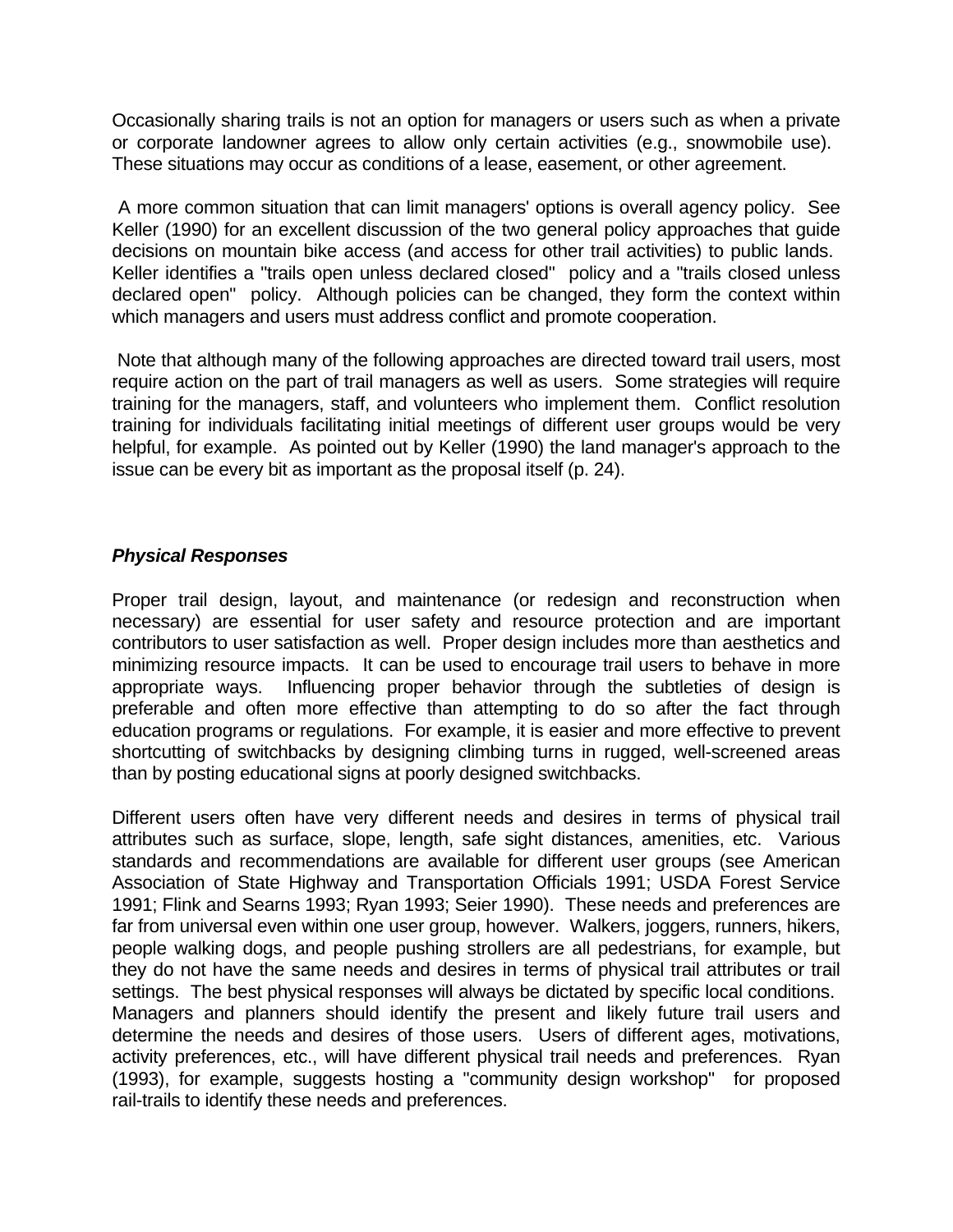**Options.** Here is a partial list (in no particular order) of physical design, layout, and maintenance alternatives that can help avoid or minimize trail conflicts:

Provide adequate trail mileage and a variety of trail opportunities in terms of terrain, difficulty, scenery, etc. Trail impacts, including conflicts, may be due more to the number of users on the trail than the types of users present or their behavior. Therefore, one important physical response option is to provide more trails and perhaps different kinds of trails where possible and appropriate. This will help disperse use and contribute to user satisfaction.

Use the least intrusive physical manipulation that will achieve area objectives (Hendee, Stankey and Lucas 1990). Some physical solutions can reduce the opportunities for some experiences sought by trail users (e.g., manipulated or hardened surfaces can make solitude and enjoyment of natural surroundings less achievable).

Provide separate trails when necessary and possible. This may be necessary only for problem sections. In other situations, whole trails or separate systems should be provided for different uses.

Flink and Searns (1993) advocate designing trails with specific users in mind to avoid conflict and unsafe trail conditions. They propose the following six alternative layouts for land-based trails (pp. 208 -- 210).

*\* Single Tread, Single Use* -- The Appalachian Trail, for example, is designed and managed primarily for hiking.

*\* Single Tread, Multiple Use* -- Almost any urban, multiple-use trail is an example of this type of configuration. The W&OD Trail west of Washington, D.C., for example, is open to walking, running, bicycling, in-line skating, and other uses on the same paved tread.

*\* Single Tread Time of Use* -- (i.e., different types of use allowed on the single tread at different times of day, days of week, season of the year, etc.). This concept is similar to swimming pool regulations that set aside certain times for lap swimming only. Snowmobile trails in that are open for multiple use during parts of the year but are restricted to snowmobiling during winter months illustrate this as do multiple-use trails that are set aside for periodic special events such as "walk-a-thons." Beachside trails in southern California that are closed to biking when the lifeguard determines they are too crowded are a form of time zoning. At such times a red light is lit indicating that bikers must walk their bikes.

*\* Single Tread, Zoning for Multiple Use* -- (i.e., different types of use allowed on different sections of the trail). For example, the Heritage Trail east of Dubuque, Iowa, has one section set aside for cross-country ski use in the winter while the rest is available for snowmobiles. This type of zoning is also accomplished through design on the Platte River Greenway near Denver. Urban sections are paved and open to most nonmotorized uses, while some more rural sections are surfaced in crusher fines and are unusable by in-line skates and narrow-tired bicycles.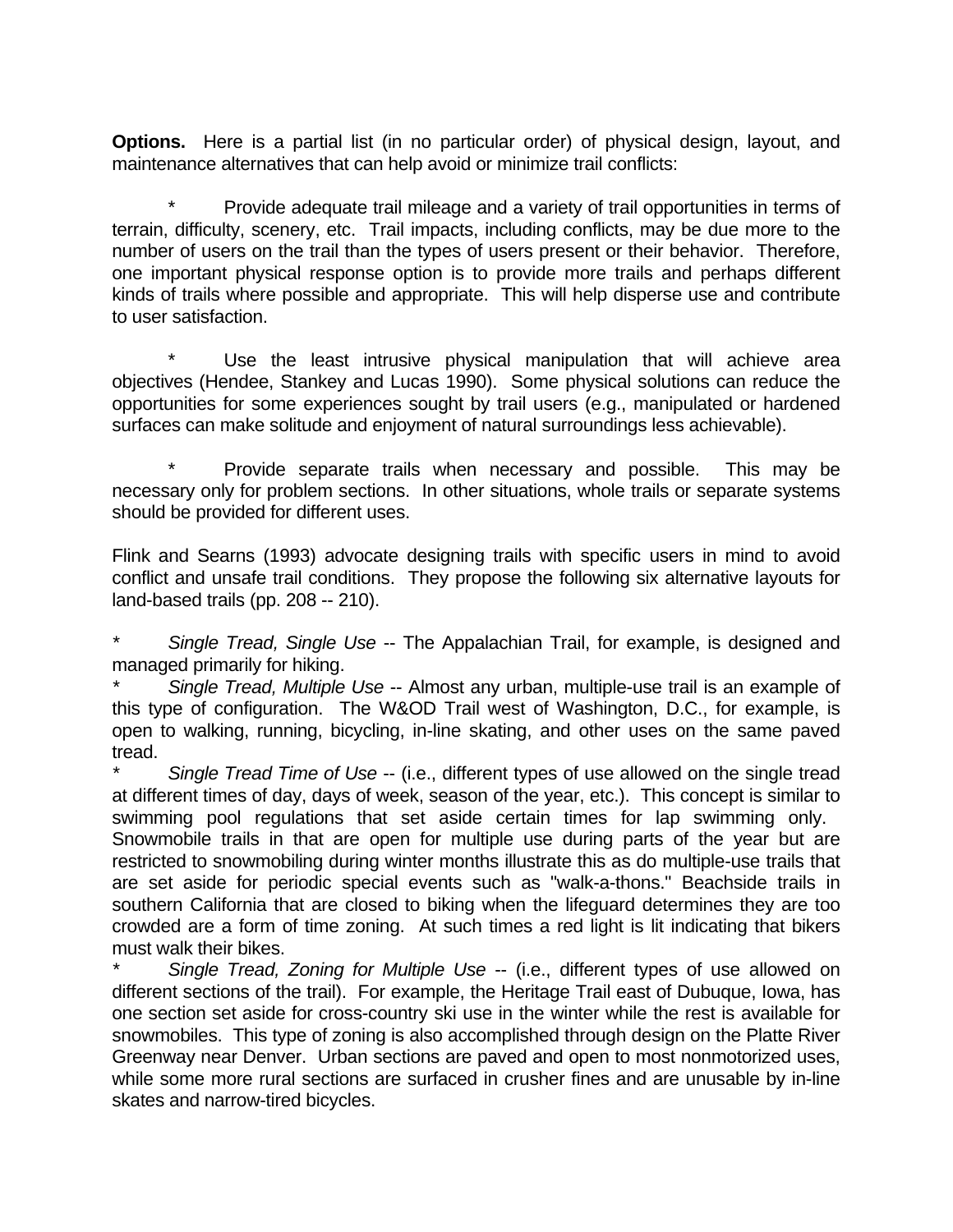*Multiple Tread, Multiple Use* -- (i.e., different treads provided for different types of users within the same corridor). The heavily used Ojai Trail northwest of Los Angeles in Ventura County has adopted this approach. A 10-foot-wide paved trail for bicyclists and pedestrians runs parallel to a 10-foot-wide wood chip trail designed for equestrian use. The two are separated by a 42-inch-high wooden fence. The Venice Beach Trail south of Los Angeles separates two-way bicycle traffic from two-way pedestrian and skater traffic using a yellow center line and stamps on the pavement to indicate appropriate uses within each lane.

*Multiple Tread, Single Use* -- (i.e., provide different treads for various skill levels or preferences among the same user type). Urban trails that include a hard-surfaced trail for walkers with a nearby dirt path for runners illustrate this configuration as do cross-country ski areas that provide a set track on one side of a wider platform groomed for "skating."

McCoy and Stoner (1992) feel that providing separate trails for different users groups has many drawbacks, however. They point out that it can be expensive, cause resentment, be difficult to enforce, and limit opportunities for communication and cooperation among users. When separate trails are necessary, they suggest encouraging rather than requiring single use and explaining the reasons for this strategy at trailheads. This approach combines physical design with information and education efforts. Advocates of multiple-use trails see providing separate trails as a last resort. They feel positive interactions among users on the trail is the best way to foster communication, understanding, and a strong, cooperative trail community.

Paint a centerline on heavily used multi-purpose greenways. This can help communicate that users should expect traffic in both directions (Flink and Searns 1993) and encourage users to travel on the right and pass on the left.

Screen trails for sight, sound, and smells (e.g., exhaust fumes from motorized vehicles). Design in buffers (physical, visual, etc.) by using topography, vegetation, the sound of rivers, etc. to insulate users from one another when possible. Add buffers as needed on existing trails.

Provide separate trailheads for different users.

Separate uses at trailheads and for the first (most crowded) stretches of the trail. These separate segregated trails could then converge, perhaps a mile from the trailhead, after users are more spread out. On the other hand, Attila Bality of the National Park Service Southwestern Region advocates forcing all trail users to share the same trail for some distance (e.g., a mile) before having single-use or restricted-use trails diverge from the main trail if necessary. His feeling is that users will only learn to understand one another and share trails if encouraged to do so. Some may not share unless forced to do so.

Design in adequate sight distances.

Build trails wide enough to accommodate the expected use. Many sources and recommended standards are available for various user groups (see American Association of State Highway and Transportation Officials 1991; USDA Forest Service 1991; Flink and Searns 1993; Ryan 1993).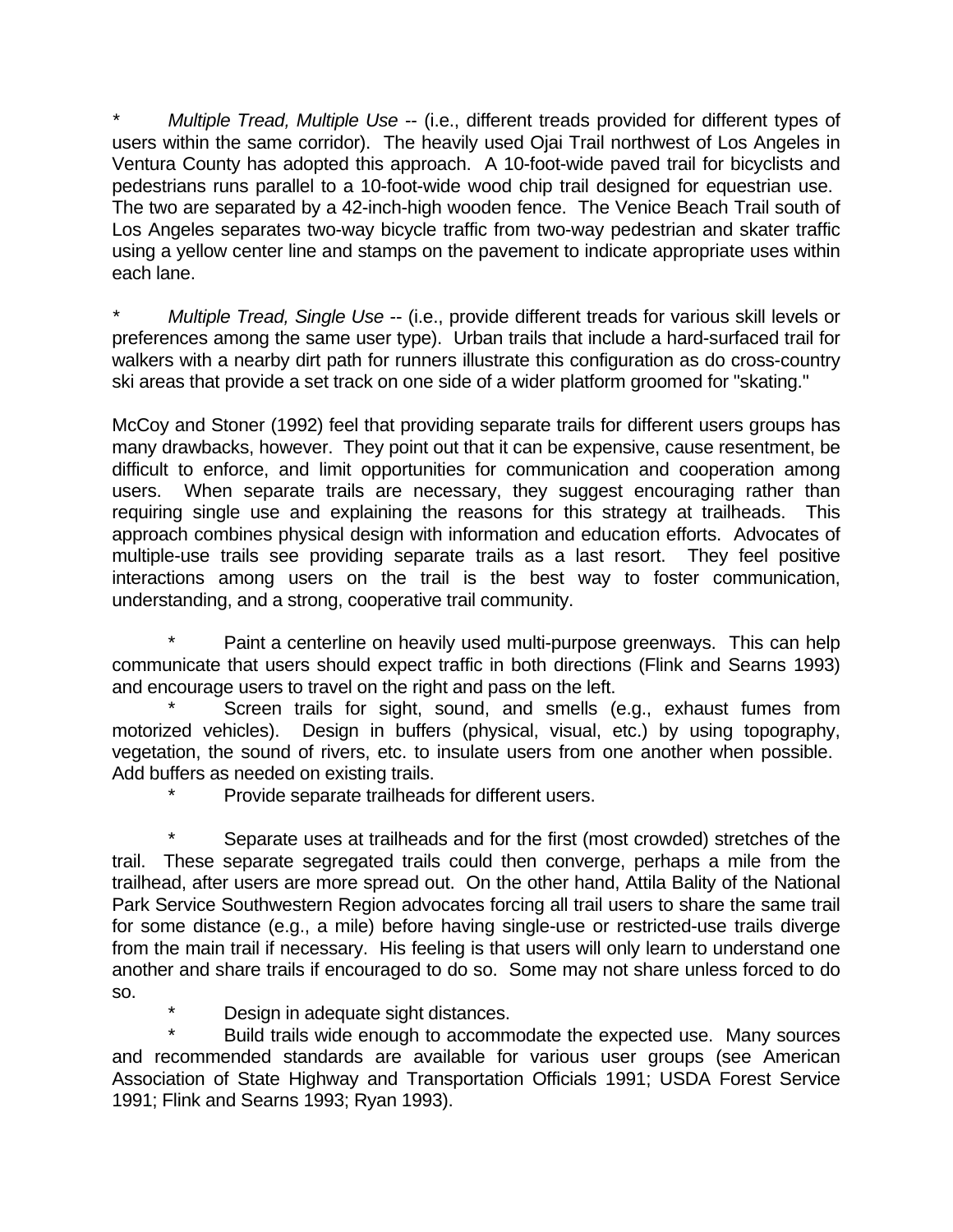\* Build trails wide enough for safe passing, and/or provide pullout areas.

Design and construct trails to minimize erosion. Resource damage attributable to a particular user group can cause conflict as well. Numerous excellent sources of information are available regarding trail construction and maintenance techniques (See Flink and Searns 1993; Ryan 1993; Albrecht 1992; American Hiking Society 1990; USDA Forest Service 1991; USDA Forest Service 1984; Proudman and Rajala 1981; Birchard and Proudman 1981). Some recommended actions to control erosion are:

Drain the surface -- design for drainage, and install drainage structures where needed. Excellent suggestions for options on mountain bike trails are included in McCoy and Stoner (1992).

Avoid steep grades.

Use full bench construction (full trail tread supported by undisturbed soil rather than fill) when possible.

Design trails *across* slopes, not parallel to the fall line.

Keep trails (especially inclines) in areas of erosion-resistant soils.

Use trail-hardening techniques where appropriate (e.g., geo-tech fabrics, turf stone or tread support blocks, etc.).

Minimize erosion at switchbacks on mountain bike trails by keeping surface rough (slow speeds prevent mountain bikers from locking brakes), providing rock and log barriers at edges to prevent shortcutting and speeding to outer edge, or using climbing turns instead.

\* Design to control speeds where necessary (e.g., where mountain bikes are sharing trails with walkers). Obviously, these techniques should only be used in situations where they will not create a safety hazard. To control speeds, managers have attempted to:

-- Vary the trail surface (e.g., add aggregate).

Vary the trail terrain (e.g., no banked turns).

Design to include frequent turns. But avoid sharp turns after long straight sections on mountain bike trails since fast riders may lock their brakes and skid into these turns.

Add or leave barriers (e.g., rocks, roots, bumps, curves, washboard surfaces, downed trees, narrow sections, waterbars, and other drainage structures, bumps, or "roll and dip" sections as described by McCoy and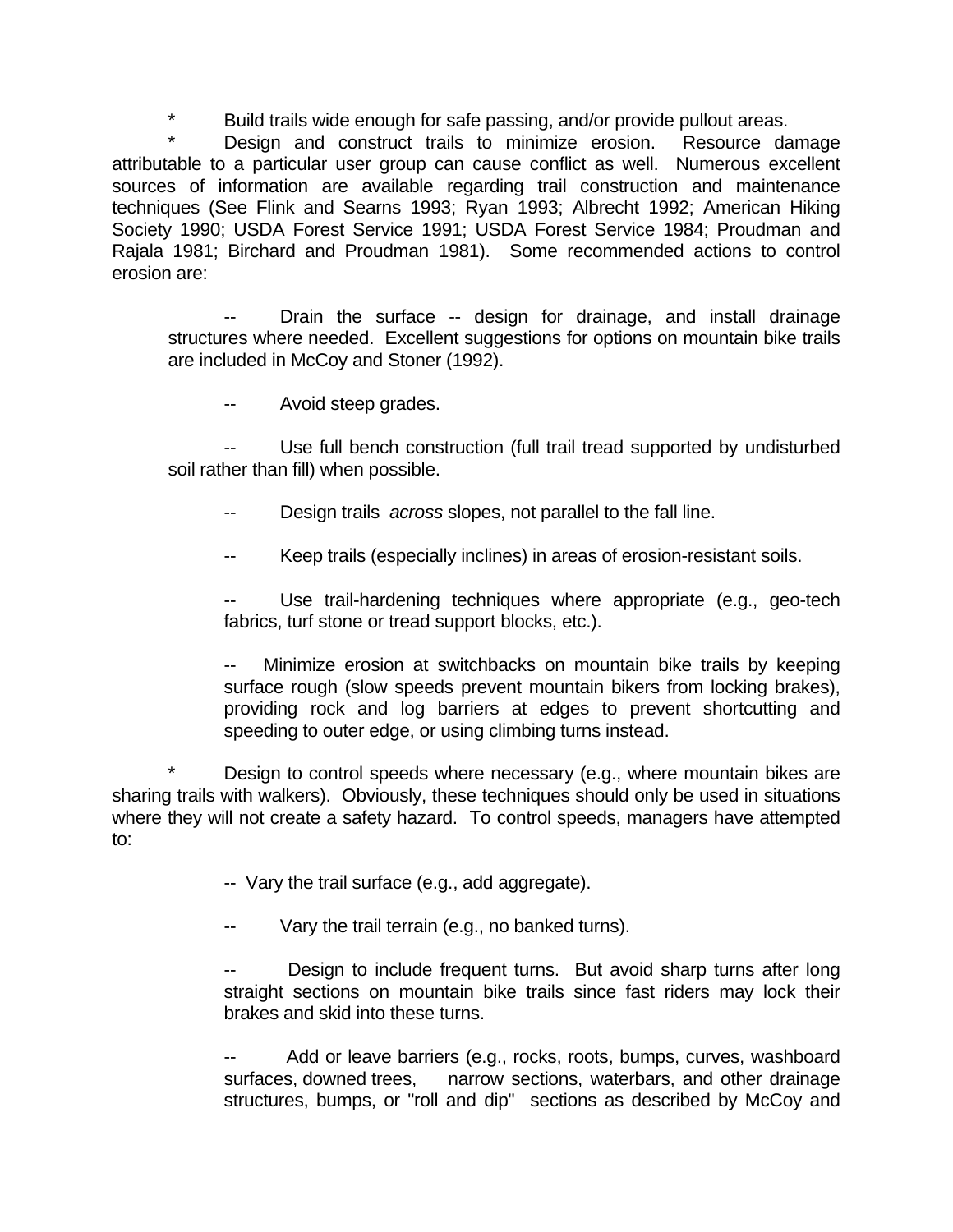Stoner 1992). Be aware, however, that the Americans With Disabilities Act prohibits building barriers that would make a facility less accessible to persons with disabilities.

Where trail systems consist of a combination of single-track and road sections, design and manage so that single-track sections are traveled uphill and the roads downhill. This will slow mountain bikes on narrow sections and reduce skidding.

\* Design entrances to and exits from loops at angles to encourage one-way traffic where desired. (This reduces the problem of signing for one-way traffic, which may lead some users to let down their guard and not expect the oncoming traffic which may still occur.)

\* Provide adequate facilities (toilets, places to tie horses, etc.).

Have an effective maintenance program appropriate to the type of trail and its use. Flink and Searns (1993, 298-- 299) consider such programs essential for users' safety and experiences and provide an excellent example for greenways. According to Ryan (1993), trail maintenance programs should address, at a minimum, the following: signs and markings, sight distance and clearance, surface repair, drainage, sweeping and clearing, structural deterioration, and illumination. She suggests involving the public in these activities through adopt-a-trail or similar programs.

### *Management Responses*

Once a trail is physically in place, managers can still have a tremendous influence on user safety, natural resource protection, and user experiences. Management actions can take many forms, from doing nothing to closing areas. The alternatives can be grouped into three categories: information and education, user involvement, and regulations and enforcement. Considerable overlap exists among these three groups, of course. This is especially true of information/education and user involvement (e.g., a volunteer trail patrol provides information and educates users, involves users in taking responsibility for their own trails and use, and may well assist in communicating and enforcing regulations and preventing resource damage). Information and education, user involvement, and regulations and enforcement are discussed separately below.

**Information and Education** -- Uninformed, unintentional, unskilled, and careless actions by users are often cited as the causes of many problems in outdoor recreation areas (Roggenbuck 1992; Roggenbuck and Ham 1986). Many managers feel that this is particularly true of trail-related problems. If this is true, educating the public and persuading them to act responsibly should be effective strategies for improving behavior on trails. According to McCoy and Stoner (1992), "effective communication is the best way to prevent user dissatisfaction and conflict." Ryan (1993) advocates education as the key to solving problems associated with mountain bike use and for promoting trail-user etiquette. Many others echo the importance of trail-user education (Merriman 1988).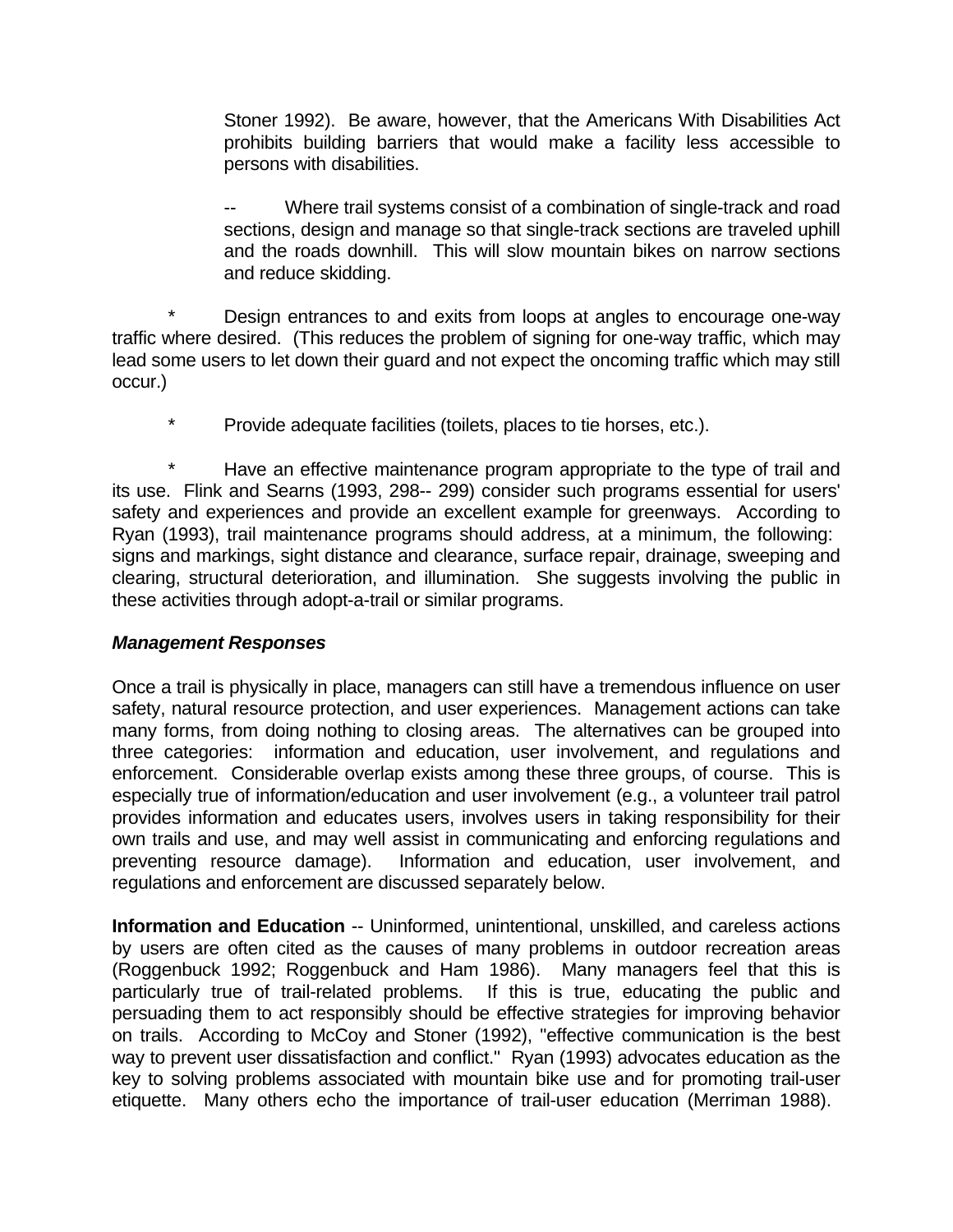Whether the behavior being promoted is called trail etiquette, trail ethics, trail courtesy, or trail sharing, information and education efforts are almost universally supported as an essential strategy for providing opportunities for high-quality recreation experiences. Influencing human behavior through information and education is an attractive alternative to controlling or coercing compliance through more heavy-handed techniques that can impact recreation experiences (Manfredo 1992; Lucas 1981). This preference is strongly held by recreationists (Roggenbuck and Ham 1986) and seems to be shared by most managers. Like other good things, however, even information and education can be overdone. Lucas (1981) cautions managers against providing too much information, especially in backcountry settings where users may be seeking discovery and exploration.

Considerable literature exists on the use of information and education in recreation settings. An excellent reference is *Influencing Human Behavior: Theory and Applications in Recreation, Tourism, and Natural Resources Management,* edited by Manfredo (1992). Particularly relevant is the chapter by Roggenbuck entitled, "Persuasion to Reduce Resource Impacts and Visitor Conflicts." He notes that a user's motive for engaging in undesirable behavior will influence how effective persuasion will be in changing the behavior. In terms of the five types of undesirable visitor actions identified by Hendee et al. (1990), Roggenbuck proposes that persuasive communication has low potential for influencing illegal or unavoidable (e.g., human waste) acts, but has very high potential for changing uninformed acts. Similarly, persuasion has moderate potential to influence careless acts (e.g., littering) and high potential of modifying unskilled actions. Gramann and Vander Stoep (1987) categorize violations of norms in parks into six types. Roggenbuck places them in the following order in terms of how effective persuasive communication would be in altering each. From the least likely to be influenced by persuasion to the most likely, they are: status-conforming (i.e., do it to be "in" with the group), willful, releasor-cue (e.g., seeing others do it), responsibility-denial, unintentional, and uninformed.

Roggenbuck (1992) identifies three distinct conceptual routes to persuasion and learning. Each has relevance to designing effective information and education efforts to promote trail sharing.

Applied Behavior Analysis -- This approach addresses the user's behavior itself and not beliefs, attitudes, thoughts, or values that may be associated with it. This is most frequently attempted through rewards, punishments, manipulation of the environment, or behavioral prompts (e.g., written or oral messages that state "Share the Trail" ). Because this approach does not deal with underlying beliefs or attitudes, however, it is not likely to bring about long-term changes in behavior.

Central Route to Persuasion (also called the "central route to attitude change" by Petty, McMichael and Brannon 1992) -- This approach attempts to change behavior by changing the attitudes and beliefs related to them. It attempts to get recipients to consider the message more carefully and then agree with it. If recipients consider the message and agree with it, they change their beliefs and then act accordingly (one hopes in more desirable ways). In other words, get users to consciously consider their actions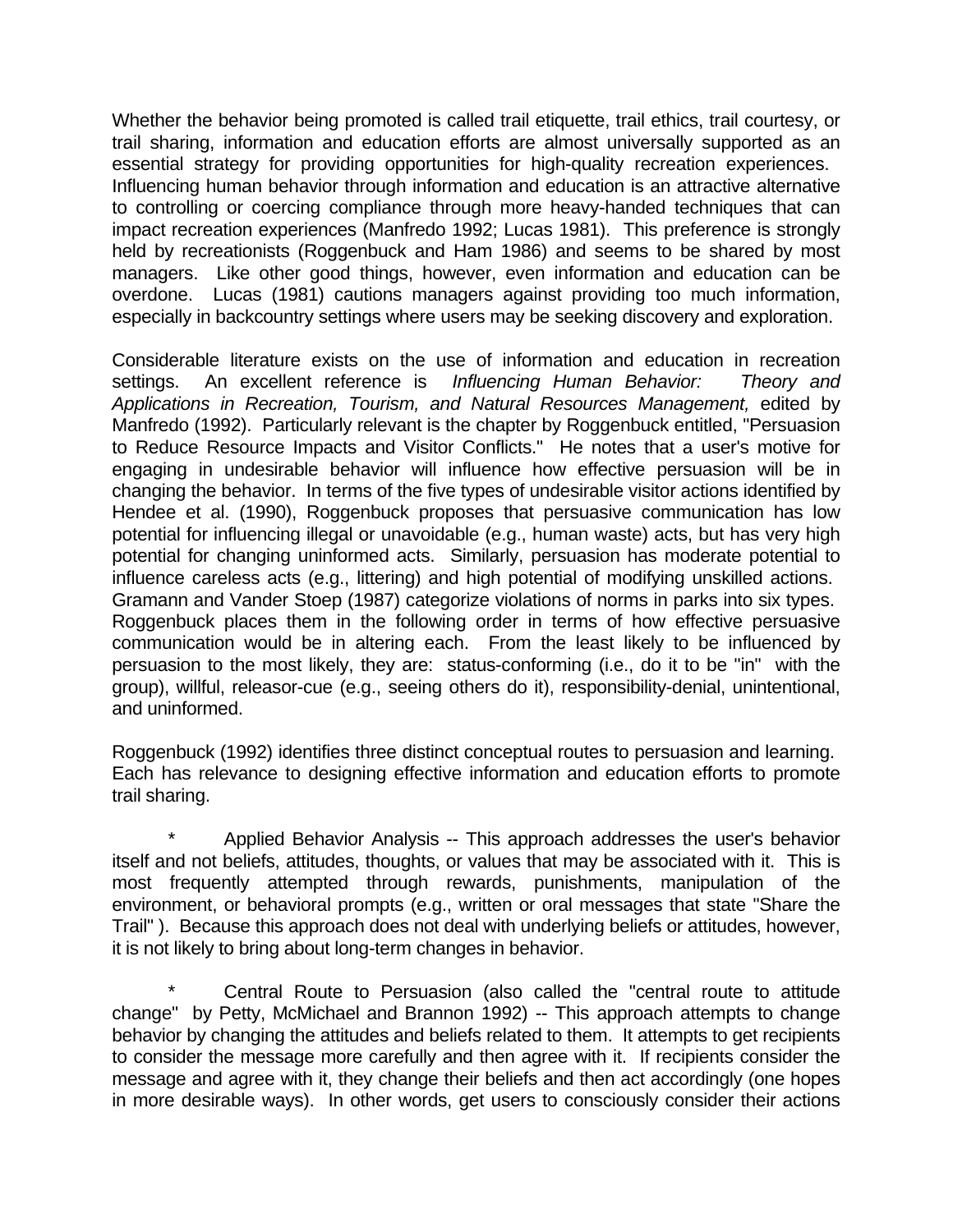rather than spontaneously engage in behavior that may be undesirable (Vincent and Fazio 1992). The central route to persuasion should have better long-term effects because users' new beliefs and attitudes guide their behavior now and in the future. For example, if a user considers and agrees with a campaign promoting an attitude of "Treat Other Trail Users the Way You Would Like To Be Treated," they might internalize the message and act more considerately in the future. To be effective, the user must be motivated to pay attention, be able to understand and process the message, and have the necessary skills and abilities to respond. According to Roggenbuck, the effectiveness of the persuasion will be influenced by characteristics of the recipient, the message, and the situation. Low-knowledge, first-time users are generally easiest to persuade. Strong, well-supported, specific, clear, relevant, interesting messages tailored to particular audiences are most effective. Well-timed situations with adequate time and few distractions are needed for central route persuasion.

Peripheral Route to Persuasion (also called the "peripheral route to attitude change" by Petty, McMichael and Brannon 1992) -- This approach applies when users are unable or unwilling to give the message their attention or consideration. Therefore, little attitude change or long-term effect is achieved. When users are overloaded with information, they often block out managers' messages or use simple decision rules (e.g., is the source credible or important?) to determine their response. For users in a crowded and distracting trailhead parking lot, for example, a poster of Clint Eastwood with the caption, "Good guys share trails," may be more effective than a carefully thought out, well-supported trail-sharing brochure. Timing and some (but not too much) repetition of the message are critical to the success using the peripheral route to persuasion.

The following information and education advice offered by Roggenbuck and Ham (1986) applies well to any such efforts to reduce trail conflict or promote trail sharing:

Programs become feasible and effective when managers are able to identify clientele groups and their characteristics, place information where people can easily receive it, provide information early in the decision-making process, and present the information in an interesting and understandable way (p. Management-62).

Identifying the particular users in need of the information is a critical and often overlooked part of the education process. For example, Matheny (1979) found that 14- to 17-year-olds were the users most likely to shortcut switchbacks on trails. A successful campaign to reduce shortcutting of trail switchbacks would specifically target those users and do so in ways that would be interesting and compelling to them. Similarly, information and education efforts to avoid or reduce trail conflicts should be directed at the particular users involved.

Information and education programs related to promoting trail sharing should have one or more of the following objectives:

- Communicate *why* the trail is shared (Reese 1992).
- Communicate that cooperation can benefit all. Skye Ridley, executive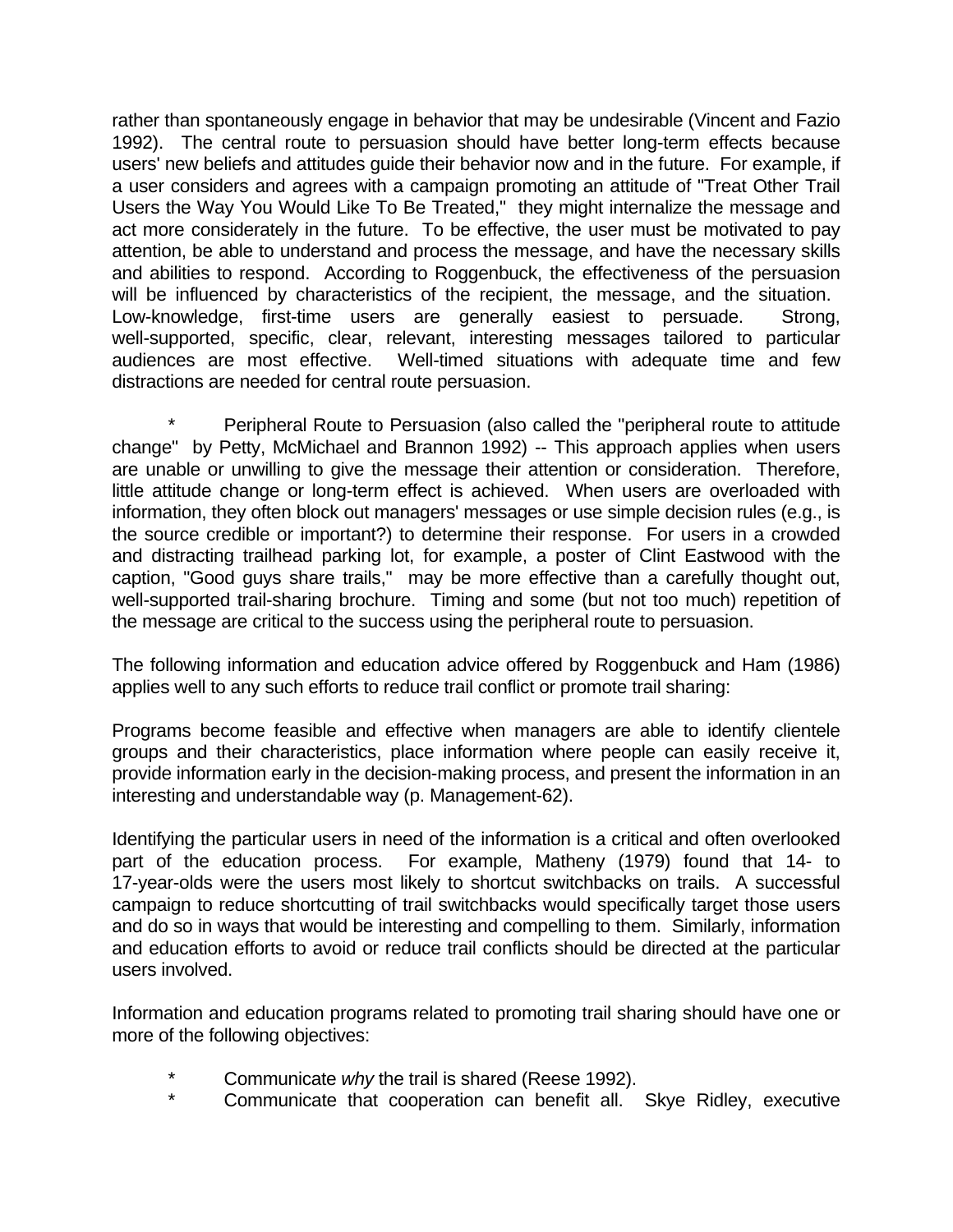director of the Pikes Peak Area Trails Coalition, notes that the challenge is to convince people that "it's cool to share trails."

Teach about other users (especially similarities among users). One study found mountain bike riders to be similar to hikers in many respects. Although the riders had fairly accurate perceptions of these similarities, the hikers did not (Watson, Williams, and Daigle 1991). Determining the similarities among different user groups and documenting the extent to which trail users participate in multiple trail activities could ease "us and them" feelings and reduce conflict.

Communicate the consequences of problem behaviors (e.g., from impact on other users to loss of access for offenders).

- Build consideration and trust.
- \* Teach trail ethics, including the following:

Courtesy toward other trail users and concern toward the environment (Keller 1990).

- Who should yield to whom and why.
- Respect and tolerance for others.
- Responsibility for resource protection.
- What interferes with other activities.

Communicate physical and social trail conditions to help users have more accurate expectations of what and whom they are likely to find on a particular trail:

- Difficulty (grade, length, tread, etc.).
- Trail length and location.

What types and numbers of users might be encountered. Ivy, Steward, and Lue (1992) suggest communicating worst-case scenarios to boaters to allow users to adjust their goals more appropriately. Some managers point out that users have to be realistic and understand that they will sometimes run into the "few bad apples" that exist in every user group.

Teach what causes resource impacts and how to minimize them (e.g., "stay on the trail," "don't skid down hills," etc.).

Reach users as early as possible. Many managers feel conflicts are most severe near trailheads since users tend to be most congested there. They suggest focusing education efforts at trailheads and in the first mile or two of trail.

Trail etiquette and trail-sharing guidelines are found in many brochures and other literature produced by a wide variety of trail organizations and management agencies. Appendix 4 contains a comprehensive list of specific examples of written materials that deal directly or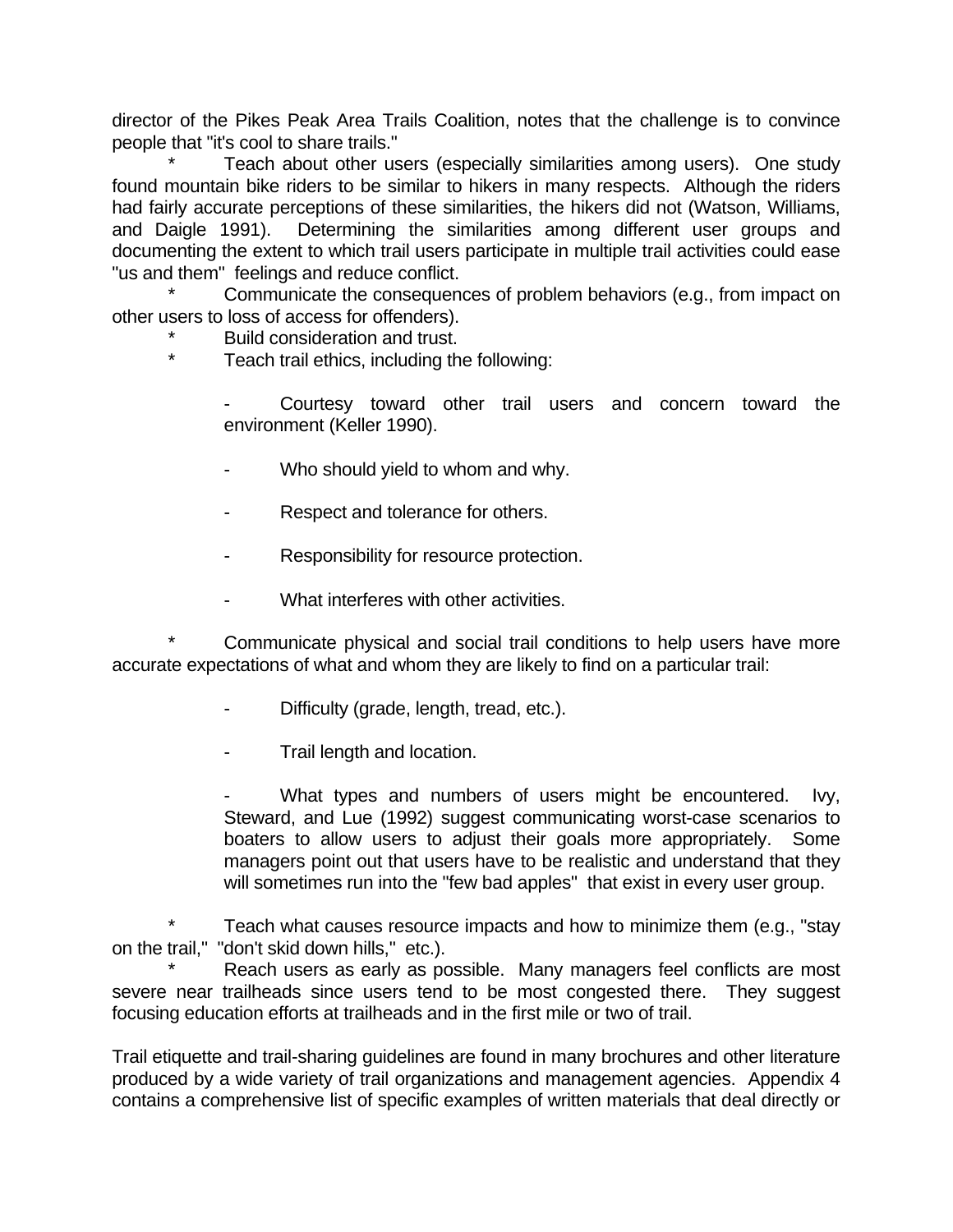indirectly with avoiding or reducing trail conflicts by promoting responsible trail use, trail sharing, etiquette, use dispersal, low-impact use, etc. The names of the organizations producing them are included, and their addresses can be found in Appendix 2.

In addition to the existing programs and literature just noted, trail managers and advocates use many other strategies for communicating with and educating trail users. Many of these are listed below. Some are noted by Kulla (1991), Ryan (1993), and Martin and Taylor (1981), while the majority were suggested in conversations with trail managers. Using a combination of the following approaches will produce better results than relying on only one or two techniques. Alternatives include:

- \* Posters.
- Brochures, flyers, pamphlets, newsletters, and other printed materials.

Maps, guidebooks, visitors' guides, etc. These can incorporate trail regulations, low-impact and shared-use messages, information to disperse use, alternative routes, as well as the reasons for the regulations.

- \* Interpretive rides/walks/etc., by land management staff.
- Presentations before clubs, retailers, school groups, etc.

Videos (e.g., "In Their Shoes" produced by Arizona State Committee on Trails).

Volunteer trail patrols.

"User swaps." This concept builds on the very successful "ROMP and STOMP" events named after the social gatherings between an equestrian group and a mountain bike club called Responsible Organized Mountain Pedalers (ROMP) in California. These joint rides and social events promoted communication between the groups, gave users the opportunity to try the other's trail activity, and also desensitized the horses to mountain bikes. This concept can be extended to become user swaps between any or all trail activities.

- \* Slide shows.
- \* Multi-use trail educational kits for schools (Isbill 1993).
- \* Joint planning meetings.<br>\* Public mootings
- \* Public meetings.<br>\* Pele medeling by
- Role modeling by rangers and others.
- \* Personal requests and information from peers.

Leafletting on or off the trail (most appropriate at trailheads, equipment stores, etc., rather than on the trail itself).

"Trail Days" events.

"Safety Days" on the trail for presentations, workshops (e.g., radar checks to teach bicyclists what the speed limit feels like when they are riding), fun, and public relations.

Information sent to recent purchasers of trail vehicles, bicycles, or equipment.

Trained personnel (staff or volunteers) stationed at trailheads, visitor centers, campgrounds, etc. (e.g., use backcountry rangers or other trail staff/volunteers to inform and educate users about trail sharing).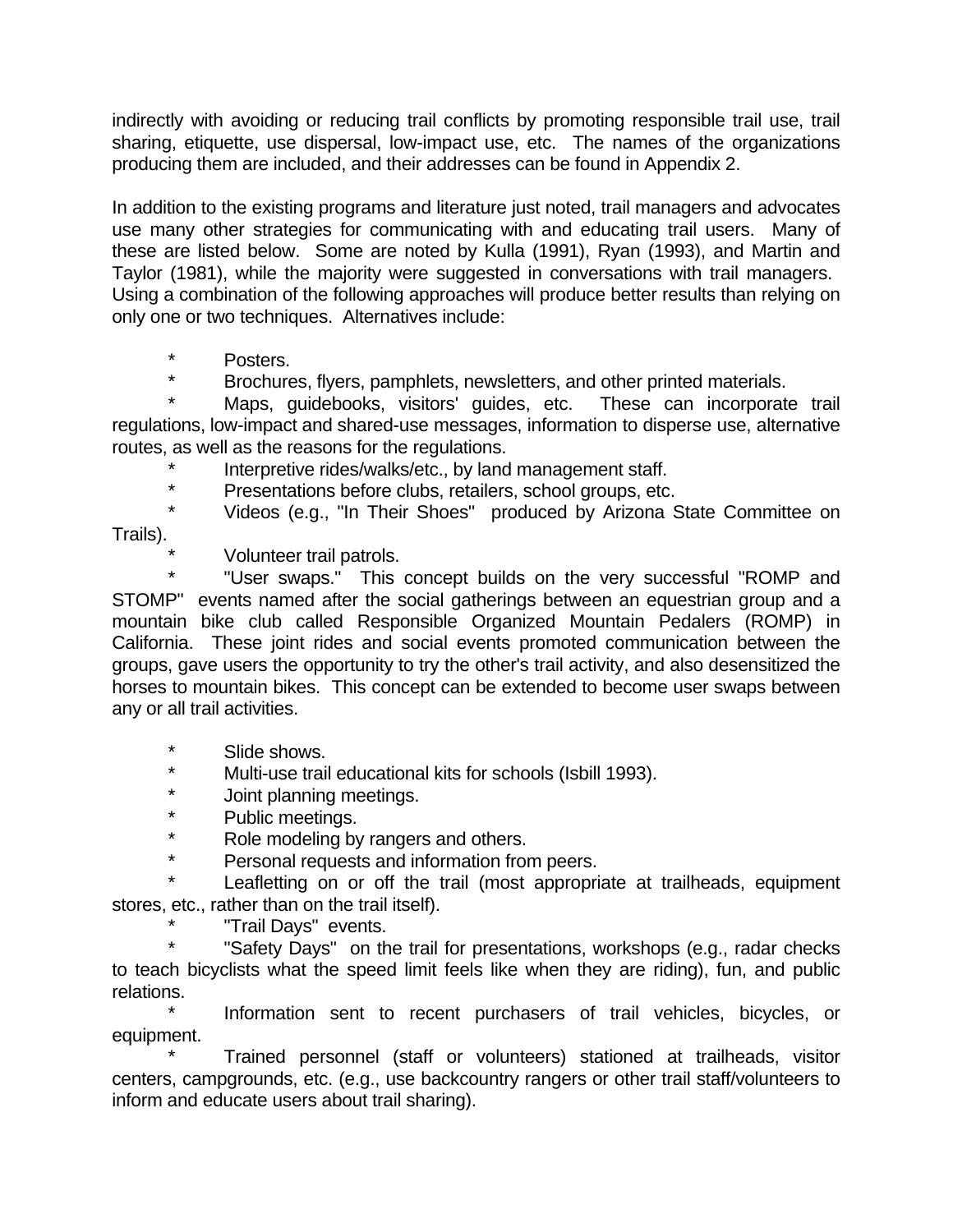\* Fact sheets.

\* Articles in magazines, newspapers, and other mass media outlets.

\* Educational "roadblocks" on trails.

Classes by retailers, land managers, or trail groups to teach trail techniques and trail ethics, communicate area policies, etc.

\* Multi-use surveys at trailheads.

Similarities among user groups communicated and emphasized. The "Mountain Bike Action Kit," for example, suggests that bicyclists attending meetings or hearings "try not to look like bicyclists at all!" (Bicycle Federation of America 1990, 7).

Understanding of other user groups' concerns.

\* Attendance at other trail-user groups' meetings.

\* One-on-one peer education on the trail.

Bumper stickers or window stickers.

"Hang tags," developed by LIMB for bikes sold or repaired in its area, have a mountain bike code of etiquette on one side and a "positive people interaction" or "care for the land" message on the other. This approach is also used by Recreational Equipment, Inc. (REI).

\* Workshops on low-impact use, trail sharing, etc.<br>\* Theme events to enhance activity image (e.g. "b

Theme events to enhance activity image (e.g., "bike for birds").

\* New users recruited and educated.

Public service announcements (PSAs).

\* Informational signs.

Signs with positive messages and images for sport (e.g., promoting responsible mountain biking).

"Burma Shave" signs (i.e., an entertaining, sequential series of signs).

"No Trace Race" or "No Trace Ride" events to provide a fun way to communicate low-impact messages (Kulla 1991).

Positive messages/images promoted by equipment manufacturers in their advertising. This is done effectively by the National Off-Highway Vehicle Conservation Council.

Accurate information provided to users so they know what encounters to expect on particular trails.

\* Water bottles printed with "Rules of the Trail."

Contests and awards for individuals or groups.

When asked how they promoted trail etiquette, a survey of rail-trail managers conducted by the Rails-To-Trails Conservancy in 1991 found that numerous methods were being used on rail-trails. The 78 managers responding listed the following techniques. They are arranged here from the most to the least frequently reported: signs, brochures, ranger patrols, trail guides, presentations to civic groups, presentations to children, visitor contact areas, volunteer patrols, surveys, striping the trail surface, press releases, and trail-user groups/word of mouth. When asked which of these were the most effective, ranger patrols were mentioned most frequently followed by signs and brochures.

**User Involvement** -- In many respects, user involvement is a special, intensive kind of active, hands-on user education. By actively involving users in trail planning,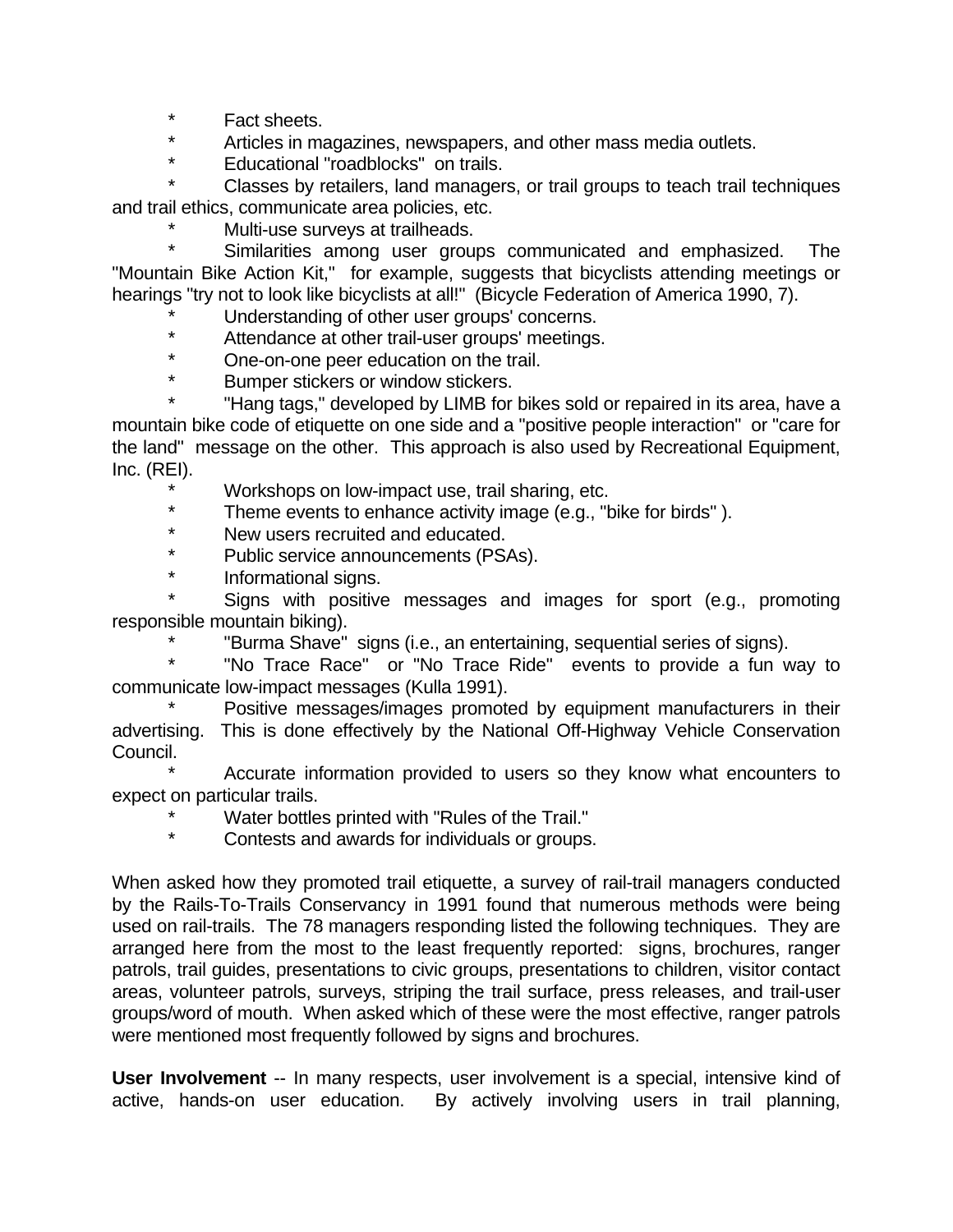management, or conflict resolution, they are forced to work together and, as a result, can begin to better understand and appreciate one another's needs, expectations, and perspectives (e.g., user swaps such as "ROMP and STOMP" events). Trail advocates, planners, and managers should attempt to work with unaffiliated individual users and/or with organized user groups before resorting to obtrusive regulations or trail closures. There are obvious efficiencies in working with organizations, but attempts should also be made to involve unaffiliated users. These independents are often less informed and more in need of education. There may also be cases, however, where members of an organized group have negative attitudes toward other users or are uncooperative (Owens 1985). In these cases as well, working with unaffiliated users is essential.

There are many compelling reasons to involve trail users in trail planning and management. Most important, involving users does the following:

Gives different users the opportunity to learn about and work with one another.

\* Gives different users the opportunity to understand one another's needs and see their similarities with one another.

\* Builds understanding, cooperation, and trust through working together.

\* Gives trail advocates, planners, and managers an efficient channel to learn from users and communicate with them.

There are numerous options for *how* to involve trail users. The following strategies are effective ways of involving users in any aspect of trail planning or management. They can be used to involve any trail-user group or can be used as ways to get different user groups to interact constructively. Options include:

Public meetings (although this approach often is not seen as a means for involving users for the long term, it can be used as one way of initiating many of the approaches that follow).

Trail advisory councils composed of representatives of various user groups.

\* Joint trail construction or maintenance projects among different user groups.

Joint trail construction or maintenance skills workshops among different user groups.

"Trail Days" events sponsored jointly by different user groups.

Joint fundraising or lobbying efforts.

\* "Adopt-a-trail" efforts.

Volunteer trail groups. They can be organized around a particular trail (the Bay Area Ridge Trail Council is an excellent example), a single trail activity, a coalition of different activities, etc.

- \* Cooperative lobbying for trails.
- Cooperation among organizations on trail planning.
- \* Volunteer trail patrols.
- \* "ROMP and STOMP" events.
- \* Volunteer "Host" programs.
- \* Land manager trail walks with affected user groups to discuss problems and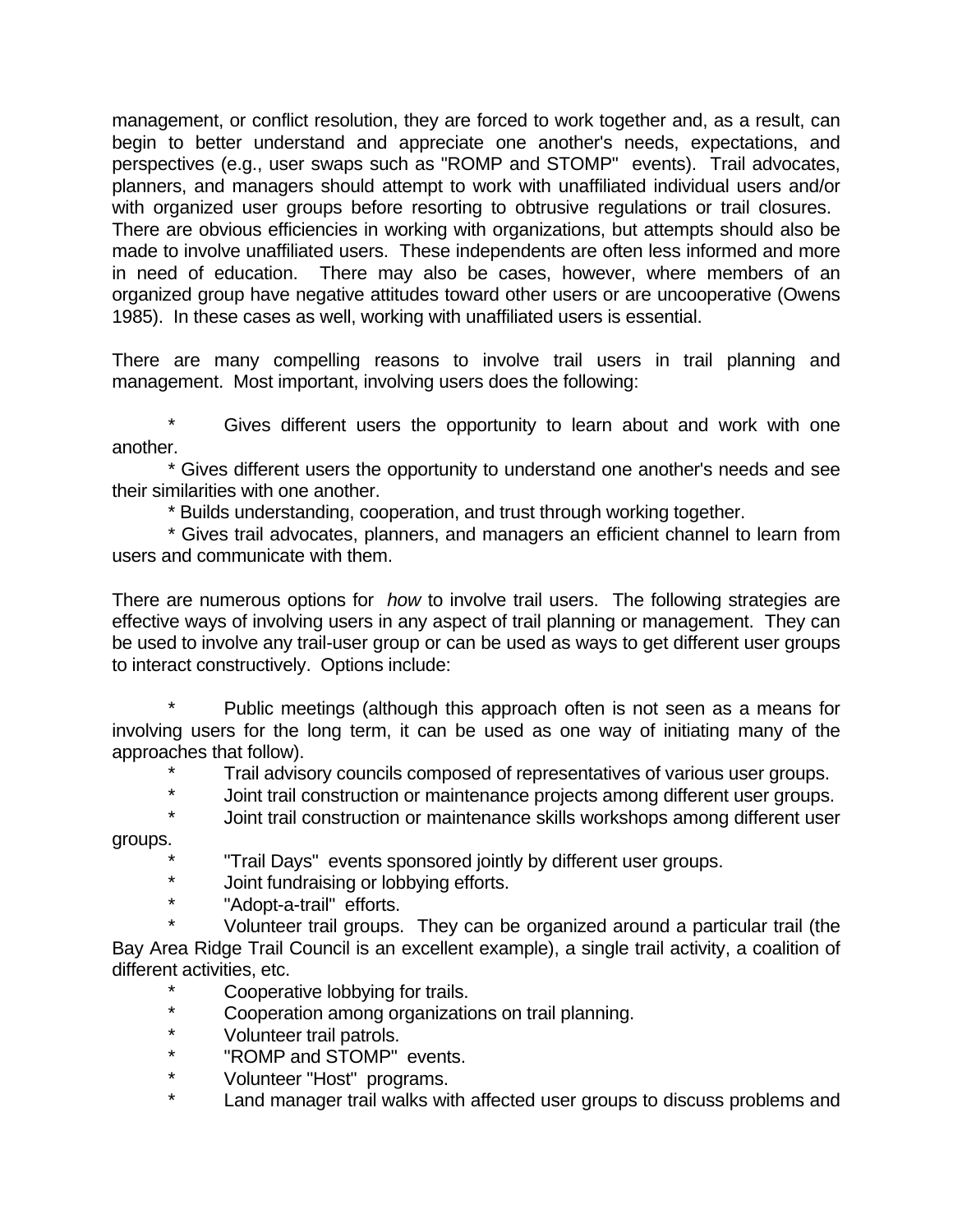explore solutions (Keller 1990).

Issues identification workshops, community design workshops, public hearings, citizen advisory committees, surveys, and mass media outreach are all suggested as effective public involvement tools for creating or managing multi-use trails (Ryan 1993).

With any user involvement effort, it is essential to involve the right users early on. Recruiting users who are open-minded, constructive, and willing to work together will make creative and successful solutions much more likely. The East Bay Regional Park District, for example, credits much of the success of its volunteer trail patrol to the hand-picked group of constructive equestrian and mountain bike leaders they recruited to head up the program.

 Involving trail users early on sometimes means that the users themselves must initiate their own involvement efforts. For example, the International Mountain Bicycling Association (IMBA) and the Sierra Club, a vocal opponent of mountain bikes on trails, recently began a series of meetings to try to resolve their differences. The meetings are being facilitated by professional mediators and will attempt to establish an ongoing dialogue, develop mutually agreeable standards and policies, and begin a joint public mountain biking education program. Recreation Equipment, Inc. (REI), is underwriting the meetings (IMBA 1993).

**Regulations and Enforcement** -- There will always be some who cannot be influenced by positive, less forceful means of persuasion (Baker 1990; Watson, Williams and Daigle 1991). Most trail-sharing programs will not succeed without regulations and effective enforcement for those whose lack of consideration could negate the positive impact made by the majority. Regulations and enforcement efforts are most effective when developed and implemented with the input and cooperation of affected user groups (Ryan 1993 Kepner-Trego Analysis 1987). It is also important to communicate to users the *reasons* for any regulations adopted. This will help minimize misunderstandings and confusion among those affected (McCoy and Stoner 1992). However, it is important to re-emphasize that excessive regulations and enforcement can spoil recreation experiences for many users. Conflict with other users could be effectively reduced through elaborate surveillance systems and heavy-handed enforcement where all inconsiderate users were immediately "cuffed and stuffed" into awaiting police cruisers. But the freedom and sense of escape so many trail users seek would be lost. Only the minimum intrusion necessary to achieve area objectives should be employed.

\* *Regulations* -- Well thought out regulations provide managers and their staffs with the authority to enforce safe and courteous trail behavior (Flink and Searns 1993) and help clarify for users what is expected of them. Regulations should be posted prominently at trailheads and other appropriate locations. There are three broad areas of regulations that managers often consider.

\* *Speed limits* -- Controlling vehicle speeds on trails is essential for user safety as well as the peace of mind of other users. Although education can be effective in this regard, speed regulations are sometimes necessary. Ryan (1993) cautions that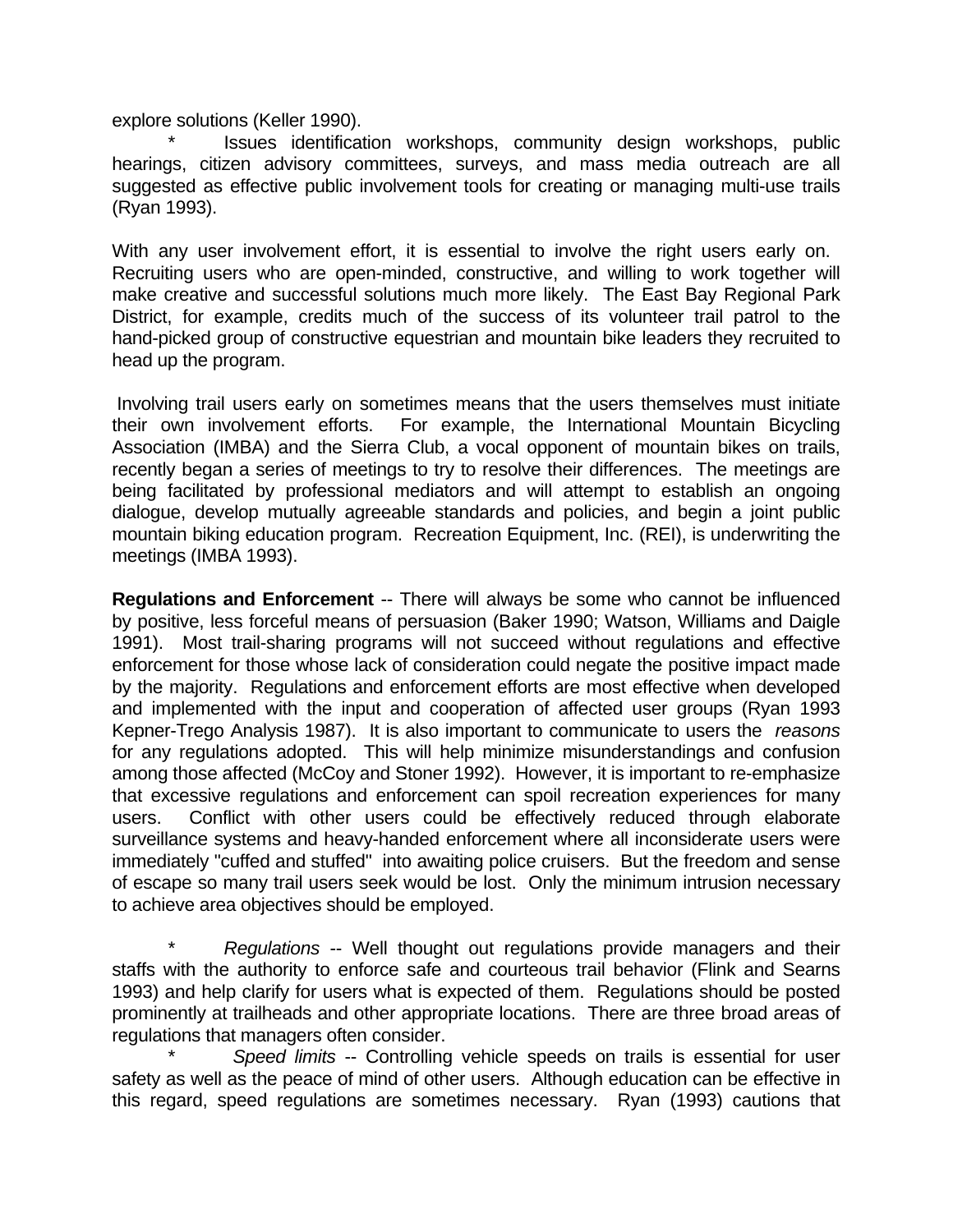speed limits should be used only as a last resort since they require consistent, ongoing enforcement, may not improve real or perceived safety on the trail, and may discourage bicyclists from using trails for commuting. Addressing mountain biking in particular, Kulla (1991) suggests that speeds must allow riders to stop in one-half the distance they can see. Keller (1990) considers a single speed limit for an entire trail unreasonable and advocates basing limits on sight distances and other trail features.

\* *Zoning* -- Separating users can be an effective way of minimizing contacts and reducing conflicts. This approach is not without its critics, however. Arbitrary zoning may unnecessarily restrict use if the potential for conflict is low (Owens 1985). Segregating, restricting, or prohibiting users is advocated only as a last resort by Keller (1990), who suggests dispersing use to guard against concentrating mountain bikes on a small number of trails and possibly increasing impacts there. Where appropriate, zoning can be organized around:

Time of use (by day/week/month/season/year/etc.).

Trail section (e.g., snowmobiling on half of a trail and cross-county skiing on the other half).

Activity.

Type of trail experience sought. For example, some areas can be set aside where conditions are best for solitude, self-reliance, and challenge while other areas can be managed for more comfortable, secure, and social experiences. The USDA Forest Service and Bureau of Land Management accomplish this by using the Recreation Opportunity Spectrum (ROS) to plan for and zone a continuum of different settings areas where conditions are most conducive for achieving different types of experiences (Clark and Stankey 1979). The six classes of settings are "Primitive," "Semi-Primitive Non- Motorized," "Semi-Primitive Motorized," "Roaded Natural," "Rural," and "Urban." The following factors are considered and managed when assigning areas to particular classes and managing them to provide the desired experiences: access, remoteness, naturalness, facilities and site management, social encounters, visitor impacts, and visitor management. Acknowledging that the products of recreation (and trail) outings are *experiences*, and planning and managing to provide for a wide range of opportunities for different experiences is more realistic than managing for different *activities* (e.g., hiking, off-road motorcycling, hunting, etc.). Trail users participating in the same activities do not all desire the same trail experiences. See Hammitt (1988) for use of the ROS as a means of analyzing and managing conflict potential.

*Right-of-Way* -- Regulations on who must yield to whom are helpful. For example, the IMBA "Triangle" could be enforced, whereby bicyclists yield to pedestrians, and pedestrians and bicyclists both yield to horseback riders. Some managers would also like to see this modified into a "Yielding Square" that would include the responsibilities of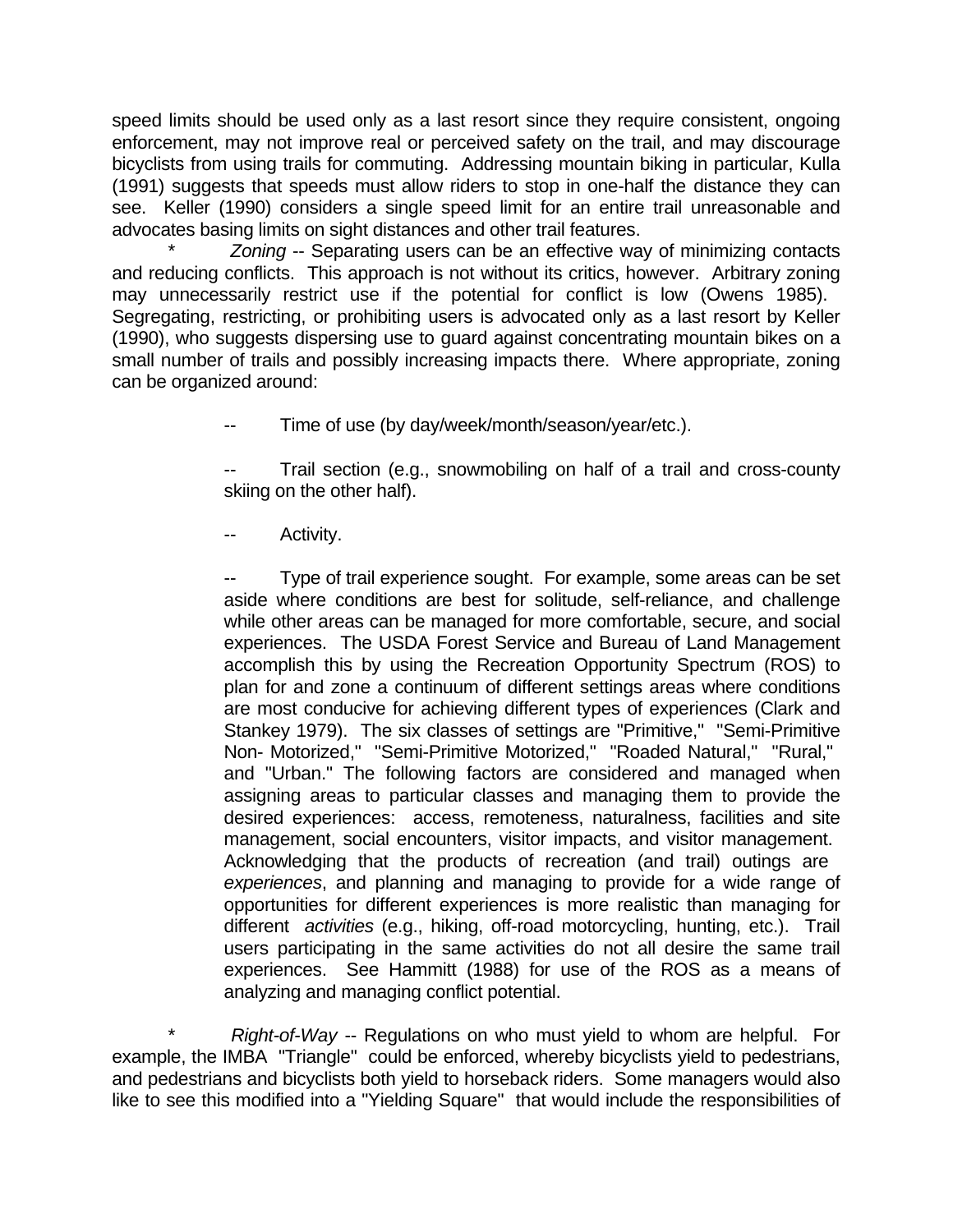motorized users to those they meet on the trails.

The following are other examples of regulations that have been or could be established for multiple-use trails:

\* Forbid cutting of switchbacks.

Mandate one-way travel on certain trails.

Require bicyclists to walk their bikes in congested or conflict-prone areas or during congested times.

Require bicycles to have bells as is now the case on trails managed by the East Bay Regional Park District in California.

Close trails or trail sections during sensitive seasons (e.g., muddiest times or wildlife breeding times).

Charge user fees (to help fund trail programs or disperse use).

\* Designate appropriate places to tie horses.

Require completion of a trail-sharing and/or minimum impact course to be eligible for a mandatory trail permit.

Require users to repair any impacts their use might have caused (e.g., after a major motorcycle event or large group equestrian event).

Require users to stay on the trails.

Close certain sections, areas, or types of trails (e.g., no mountain bikes on crowded single-track trails).

Enact a "Model Path User Ordinance" like that of King County, Washington, which contains 10 articles covering issues from littering to respect for other users.

Enforcement -- How to gain compliance with necessary regulations has been a great challenge in many trail areas. This is especially true where land areas are large and budgets are lean. The following are important considerations for determining how to enforce regulations on trails:

Inform users of the regulations:

Post regulations at trailheads and include them in trail brochures and on maps (Ryan 1993). Ryan also suggests communicating why and how the regulations will be enforced and what the applicable penalties are.

Post and enforce regulations from the very beginning on newly opened trails. Establishing desirable patterns of behavior from the start is far easier than trying to change bad user habits later on.

Some feel using wordings such as "Not Recommended" rather than "No" in messages produces a more cooperative atmosphere and better compliance (McCoy and Stoner 1992). Many managers, however, feel that offending users will take advantage of more lenient wordings.

\* Communicate the *reasons* for regulations to the users affected. For example, communicating to mountain bikers that "up trail and down road" rules for travel directions are enforced to help keep speeds at safer levels and skidding at a minimum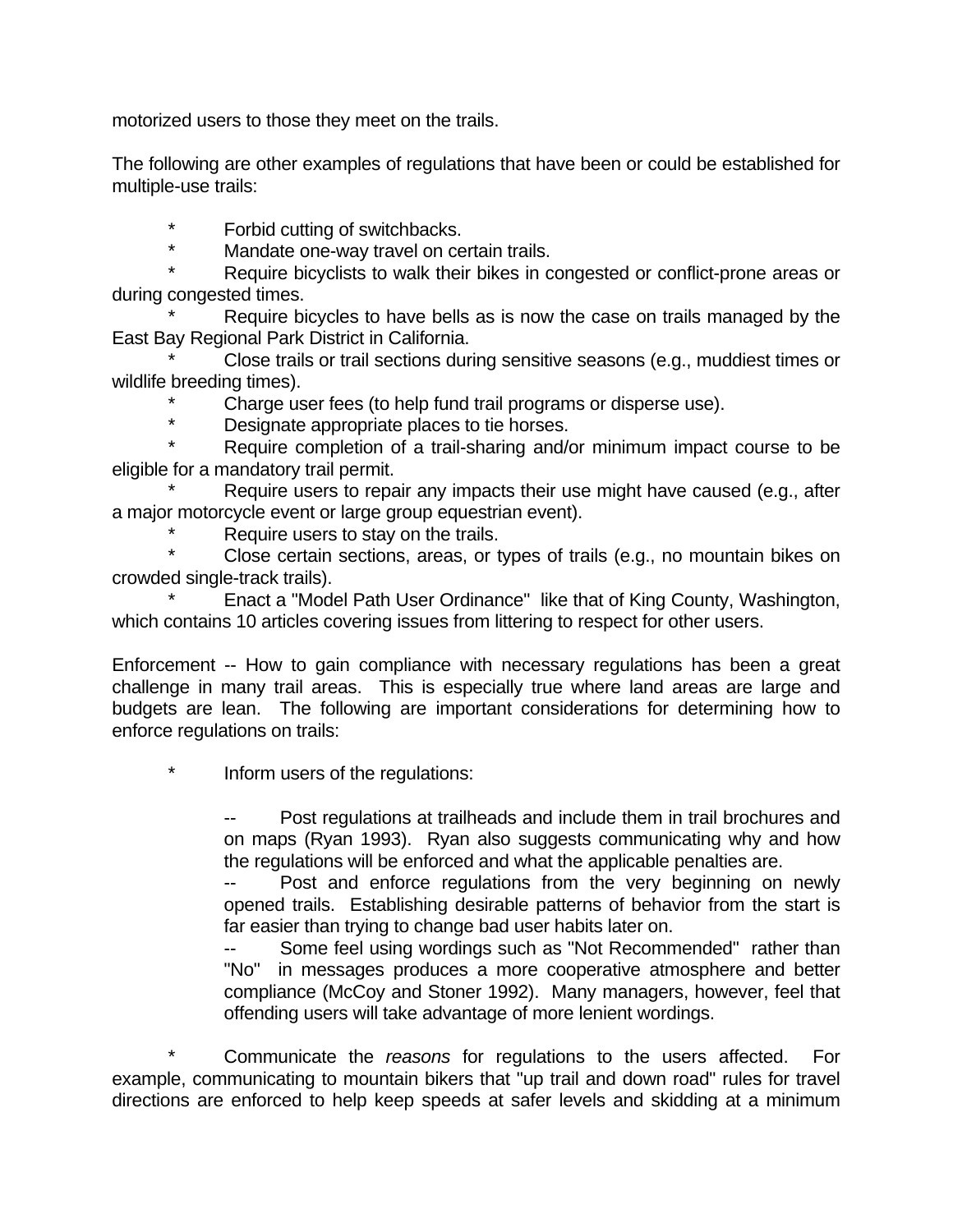may help with compliance.

Enforce rules and regulations consistently to assure that there is no perception of discrimination among different user groups.

Employ a variety of on-site enforcement personnel if possible and appropriate:

- -- Peer policing programs (e.g., peer pressure).
- -- Volunteer trail patrols.
- -- Uniformed enforcement officers.

-- Cooperative agreements with local law enforcement and fire protection agencies.

Consider sentencing trail offenders to work service on the trail as part (or all) of their penalty (Goldstein 1987 as cited in Keller 1990).

Communicate emergency procedures for users and emergency personnel.

### *Summary*

The previous section presents some of the many physical and management responses available to attempt to avoid and minimize conflicts on multiple-use trails. All of these have been employed on multiple-use trails with varying degrees of success. The right choice for any particular situation will depend on many local factors and involve some experimentation. General principles to guide responses are offered in the next section. In general, though, using a strategy that employs a combination of techniques with a long-term perspective is best. The city of Edmonton, Alberta, for example, has had good results with an integrated program of design, social marketing, education, regulation, and enforcement for its trail system.

Unfortunately, there are cases where conflict has degenerated to the point where the only feasible recourse is direct intervention by experts trained in conflict resolution. Even binding arbitration may be necessary and appropriate in some cases where the techniques mentioned above were employed too late or too tentatively.

## **C. Conclusion**

Multiple-use ("shared-use" ) trails are an efficient, economical, and increasingly common way to provide trail opportunities. Due to limited rights-of-way, multiple-use trails are sometimes the only alternative. Through thoughtful planning and diligent management, such trails can provide safe, high-quality recreation experiences without unacceptable damage to natural resources. However, the conflicts that sometimes accompany shared use of trails can be very emotional and are not issues that managers are likely to eliminate altogether. With time, patience, commitment, and cooperation among users and between users and managers (McCoy and Stoner 1992) as well as diligent and aggressive planning and management, shared-use trails can be an excellent way to accommodate many types of users with minimal conflict.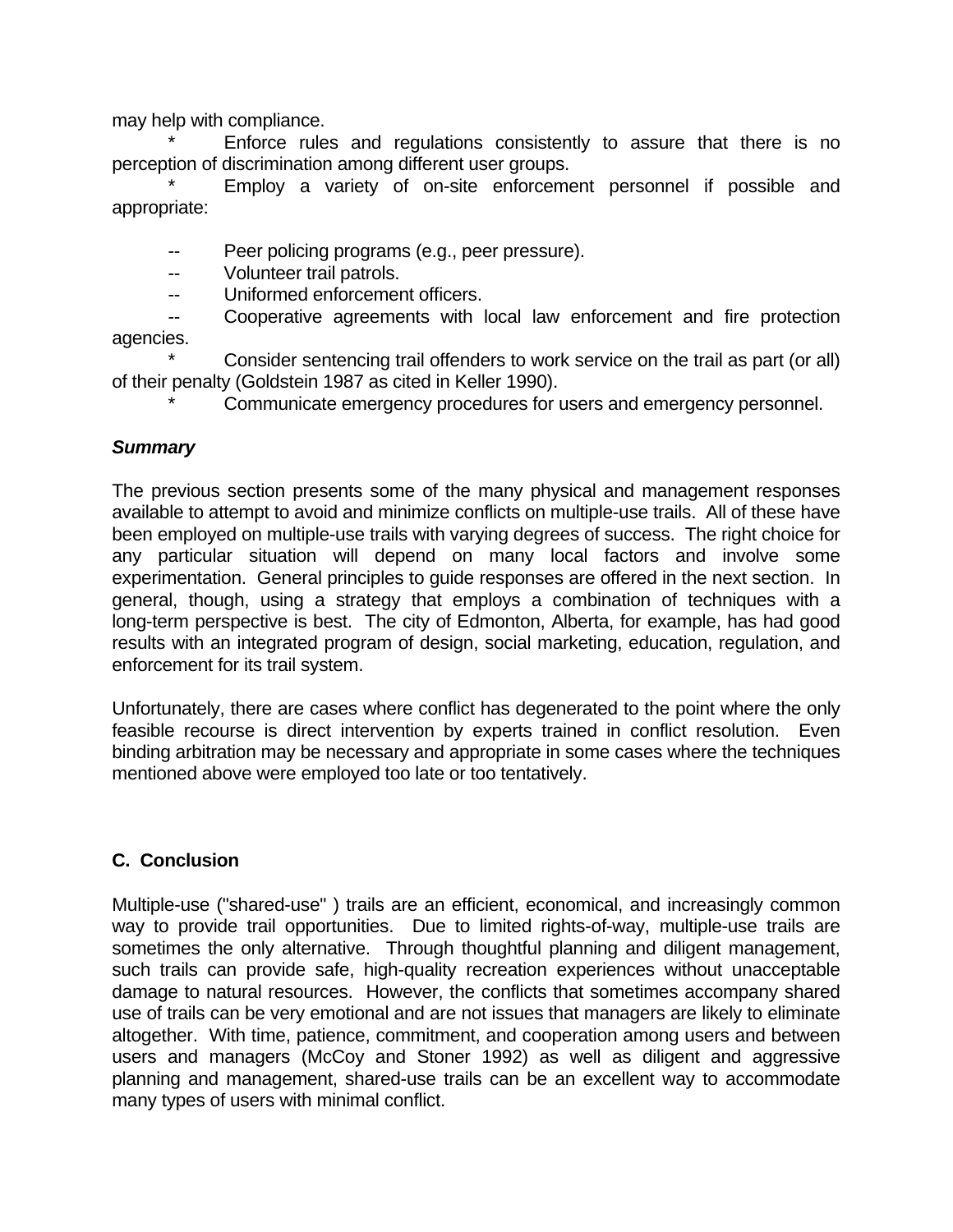There is no one best way to accommodate multiple uses on the same trail while at the same time avoiding (or at least minimizing) conflicts. The best approach will always be dictated by local conditions and the resources available. However, the literature reviewed and the trail manager input received do provide considerable guidance. Based on this information, 12 principles are offered for minimizing conflicts on multiple-use trails.

**1. Recognize Conflict as Goal Interference** -- Recreational conflict can best be understood as "goal interference attributed to another's behavior" (Jacob and Schreyer 1980, 369). Therefore, trail conflicts are possible among different user groups, among different users within the same user group, and as a result of factors (e.g., lack of tolerance for others) not related to a user's trail activity at all.

 **2. Provide Adequate Trail Opportunities** -- Offer adequate trail mileage and provide opportunities for a variety of trail *experiences*. This will help reduce congestion and allow users to choose the conditions that are best suited to the experiences they desire. As in the Recreation Opportunity Spectrum (ROS), this will require a focus on trail *experiences* as opposed to trail activities. Opportunities for different trail experiences can be maximized by providing trails that vary in terms of terrain, difficulty, access, remoteness, naturalness, facilities and site management, social encounters, visitor impacts, and visitor management.

**3. Minimize Number of Contacts in Problem Areas** -- Each contact among trail users (as well as contact with evidence of others) has the *potential* to result in conflict. So, as a general rule, reduce the number of user contacts whenever possible. This is especially true in congested areas and at trailheads. Disperse use and provide separate trails where necessary after careful consideration of the additional environmental impact this may cause. Recognize that separating trail users may limit opportunities for communication, understanding, and eventual cooperation among different user groups.

**4. Involve Users as Early as Possible** -- Identify the present and likely future users of each trail and involve them in the process of avoiding and resolving conflicts as early as possible, preferably before conflicts occur. For proposed trails, possible conflicts and their solutions should be addressed during the planning and design stage with the involvement of prospective users (Ryan 1993, 79). New and emerging uses should be anticipated and addressed as early as possible with the involvement of participants. Likewise, existing and developing conflicts on present trails need to be faced quickly and addressed with the participation of those affected.

**5. Understand User Needs** -- Determine the motivations, desired experiences, norms, setting preferences, and other needs of the present and likely future users of each trail. This "customer" information is critical for anticipating and managing conflicts. This process must be ongoing and will require time, patience, effort, and sincere, active listening.

**6. Identify the Actual Sources of Conflict** -- Help users to identify the specific tangible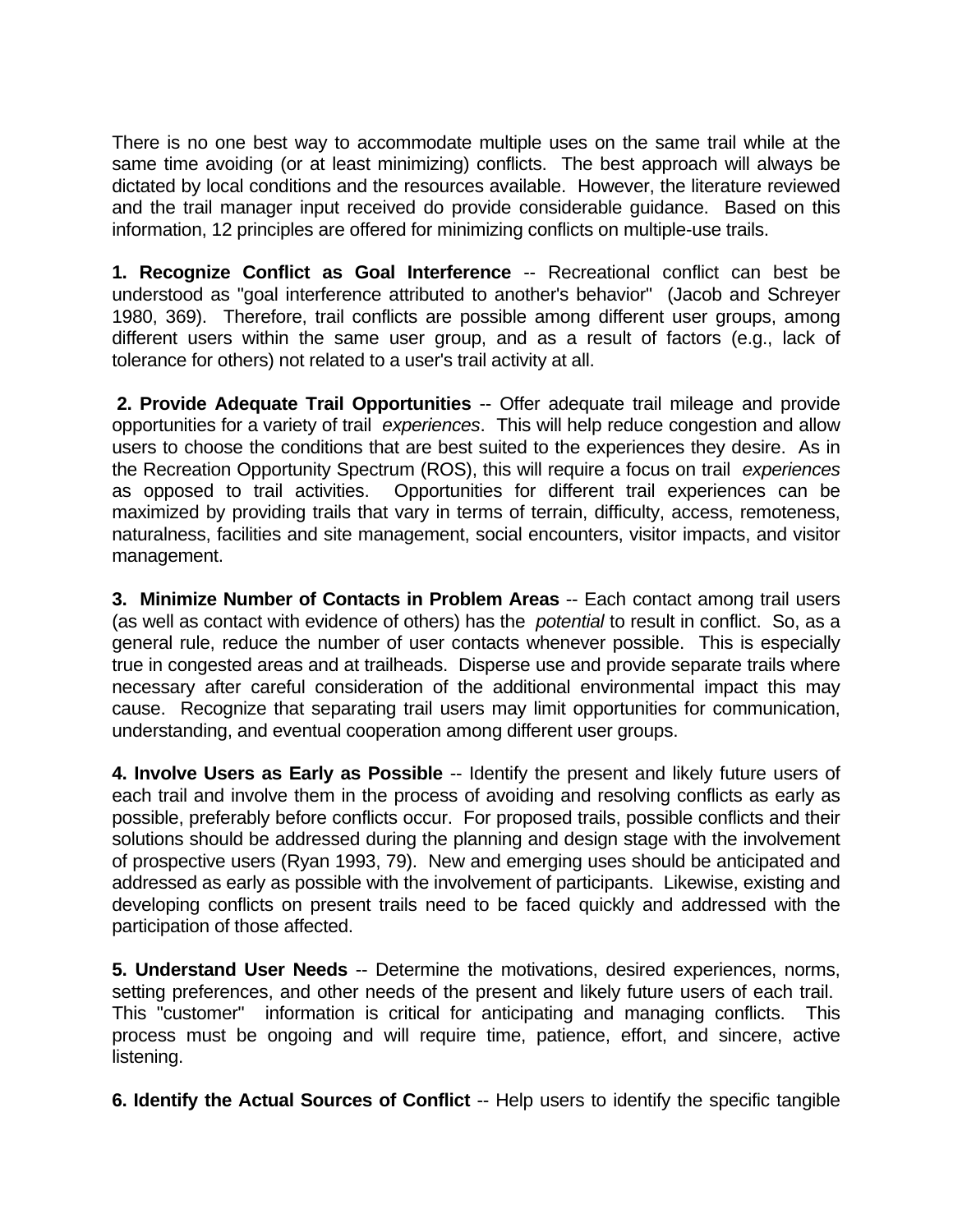causes of any conflicts they are experiencing (e.g., "teenagers partying and littering at Liberty Campground," "horses fouling the water at Peabody Spring," "mountain bikers speeding down the last hill before the Sills Trailhead," etc.). In other words, get beyond emotions and stereotypes as quickly as possible, and get to the roots of any problems that exist.

**7. Work With Affected Users** -- Work with all parties involved to reach mutually agreeable solutions to these specific issues. Users who are not involved as part of the solution are more likely to be part of the problem now and in the future. For example, the Bay Area Ridge Trail Council is considering "full and balanced representation" of key user groups on its county committees as it plans sections of its new trail (Isbill 1993).

**8. Promote Trail Etiquette** -- Minimize the possibility that any particular trail contact will result in conflict by actively and aggressively promoting responsible trail behavior. Use existing educational materials or modify them to better meet local needs. Target these educational efforts, get the information into users' hands as early as possible, and present it in interesting and understandable ways (Roggenbuck and Ham 1986).

**9. Encourage Positive Interaction Among Different Users** -- Trail users are usually not as different from one another as they believe. Providing positive interactions both on and off the trail will help break down barriers and stereotypes, and build understanding, good will, and cooperation. This can be accomplished through a variety of strategies such as sponsoring "user swaps," joint trail building or maintenance projects, filming trail-sharing videos, and forming Trail Advisory Councils.

**10. Favor "Light-Handed Management"** -- Use the most "light-handed approaches" that will achieve area objectives (Hendee, Stankey, and Lucas 1990). This is essential in order to provide the freedom of choice and natural environments that are so important to trail-based recreation. Intrusive design and coercive management are not compatible with high-quality trail experiences.

**11. Plan and Act Locally** -- Whenever possible, address issues regarding multiple-use trails at the local level (Keller 1990; Kulla 1991). This allows greater sensitivity to local needs and provides better flexibility for addressing difficult issues on a case-by-case basis. Local action also facilitates involvement of the people who will be most affected by the decisions and most able to assist in their successful implementation.

**12. Monitor Progress** -- Monitor the ongoing effectiveness of the decisions made and programs implemented. It is essential to evaluate the effectiveness of the actions designed to minimize conflicts; provide for safe, high-quality trail experiences; and protect natural resources. Conscious, deliberate monitoring is the only way to determine if conflicts are indeed being reduced and what changes in programs might be needed. This is only possible within the context of clearly understood and agreed-upon objectives for each trail area. Two existing visitor impact management frameworks do consider area objectives and offer great potential for monitoring trail settings and trail use impacts: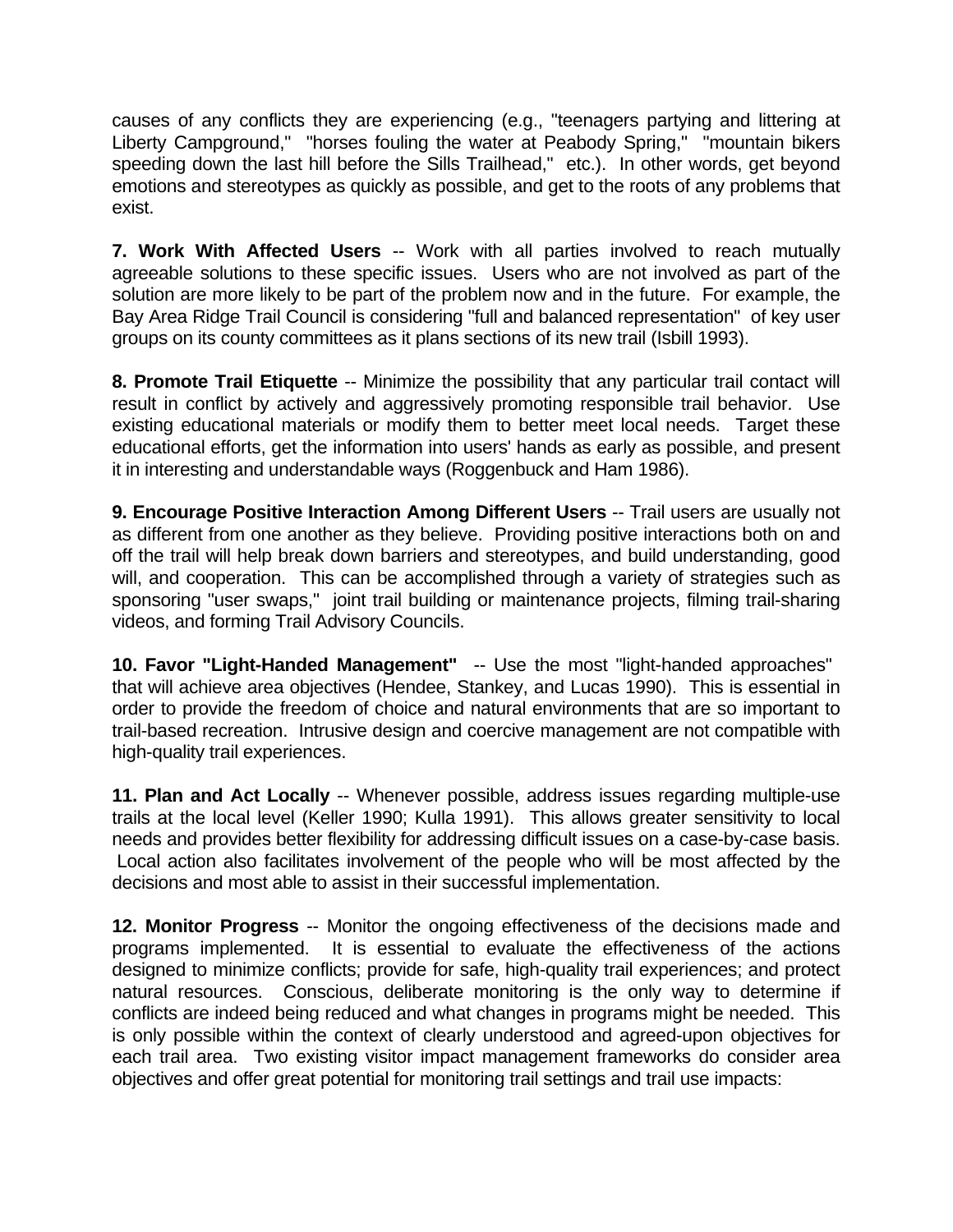\* Visitor Impact Management System (VIM) -- This model, developed for the National Park Service by the National Park and Conservation Association, assists managers in setting objectives, selecting impact indicators, and monitoring impacts against measurable standards set for each area (Graefe, Kuss and Vaske 1990).

Limits of Acceptable Change (LAC) -- This system was developed by and for the USDA Forest Service and operates much like the VIM framework (Stankey, Cole and Lucas 1985).

## **II. RESEARCH NEEDS IN AVOIDING AND MINIMIZING CONFLICTS ON MULTIPLE-USE TRAILS**

Part I of this document reviewed and synthesized the existing research and state of the practice regarding conflicts on multiple-use trails. This review revealed gaps in our present understanding of how to avoid and resolve conflicts on multiple-use trails. The following section identifies research questions that could be examined in order to fill these gaps in what we know. Some of the suggested research is theoretical in nature, and some is suggested for applied experimentation by managers in the field. Part II is organized around an outline similar to that used for Part I:

## **A. The Challenges Faced by Multiple-Use Trail Managers**

*Maintaining User Safety*

*Protecting Natural Resources*

*Providing High-Quality User Experiences*

## **B. Ways to Avoid or Minimize Conflicts on Multiple-Use Trails**

*Physical Responses*

*Management Responses*

Information and Education

User Involvement

Regulations and Enforcement

*Overall Approach*

*Other Research Needs*

There is some overlap among the research topics suggested in these sections, and no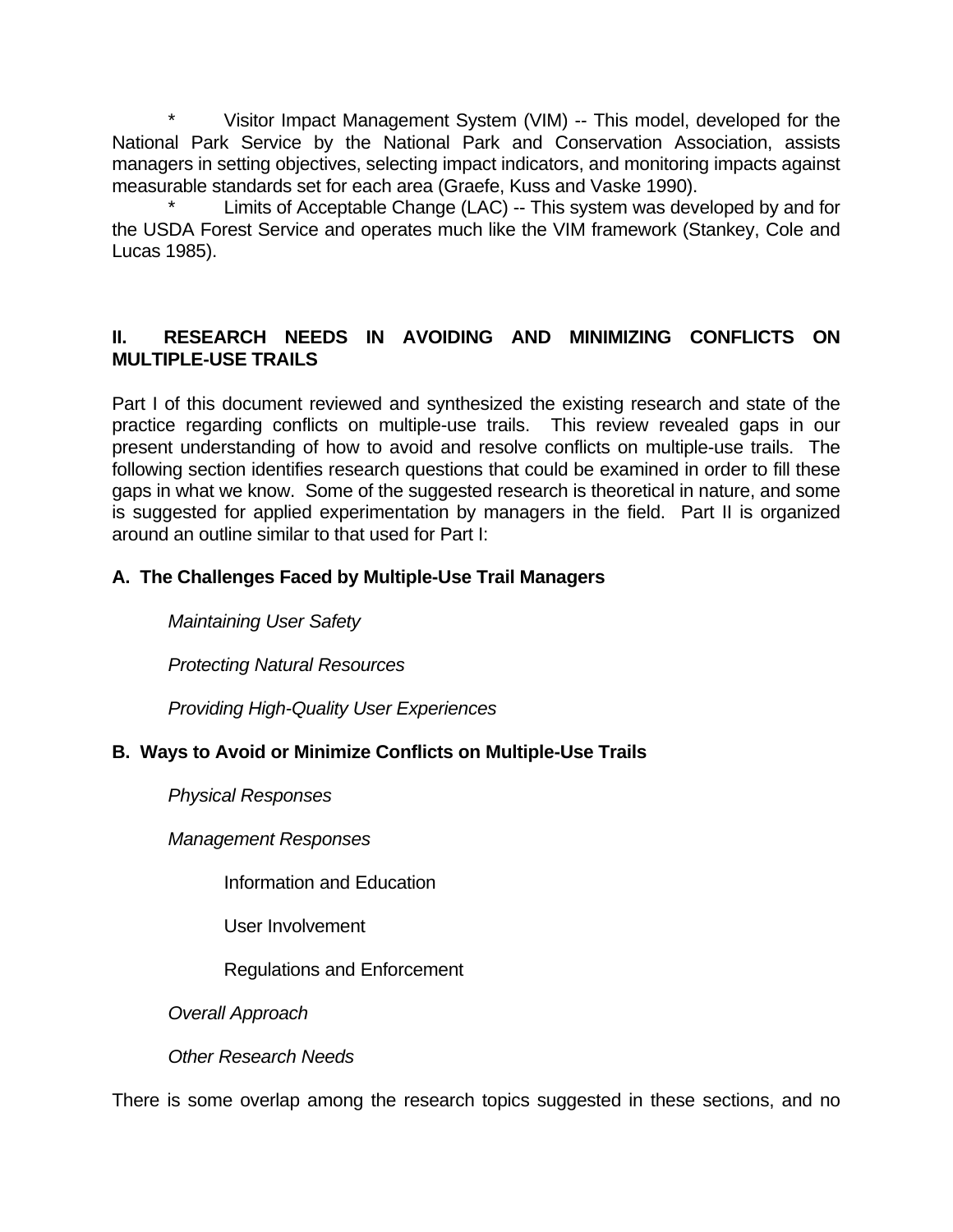attempt has been made to put the suggestions in any priority order.

## **A. The Challenges Faced by Multiple-Use Trail Managers**

## *Maintaining User Safety*

Develop a more uniform and acceptable "passing alert" word or phrase for faster users to use to alert others (regardless of their activity) of their desire to pass. "Passing on the left," "Excuse me," "Thank you," and many others are possibilities (Kulla 1991).

How to pass other users (from ahead and behind) in the least intrusive ways possible should be examined. How to alert other users and when to do so should be examined from the perspective of the person being passed. This applies to passing other types of users or passing people engaged in the same activity.

What are the stopping distances and safe operating speeds of various trail travel modes under various trail conditions? These data could be used to better establish or justify safe operating speeds and \line speed limits.

It has been suggested that bells be supplied on new bikes as standard equipment (Kulla 1991). How accepted are bells by trail bicyclists? Are bells effective safety equipment when used? How should bikers be instructed to use bells to alert others of their intention to pass? Would a new, more stylish bell design (or other sound-making device) encourage more riders to install and use them? Would some other sound-making device be more effective or accepted?

## *Protecting Natural Resources*

Better studies of the environmental impacts (on soils, wildlife, vegetation, water quality, air quality, etc.) of various trail activities in different environments and under different conditions are needed. Although some fear that such research would fuel unconstructive arguments about "who causes the most damage," a better understanding of what and how damage occurs under different conditions could help in designing and targeting physical and management strategies to minimize impacts.

A "Statement of Principles Concerning Multi-Use Recreational Trails by Non-Motorized Users" (as presented in Keller 1990, 39) calls on Federal and State land management agencies to "undertake a cooperative research project to comprehensively analyze the impact of different users on different types of trails and other users, together with the development of a handbook on trail design practices that can help accommodate multiple user types" (Keller 1990).

Guidelines and procedures for assessing environmental impact and public safety in an objective way are called for by Keller (1990). The Visitor Impact Management (VIM)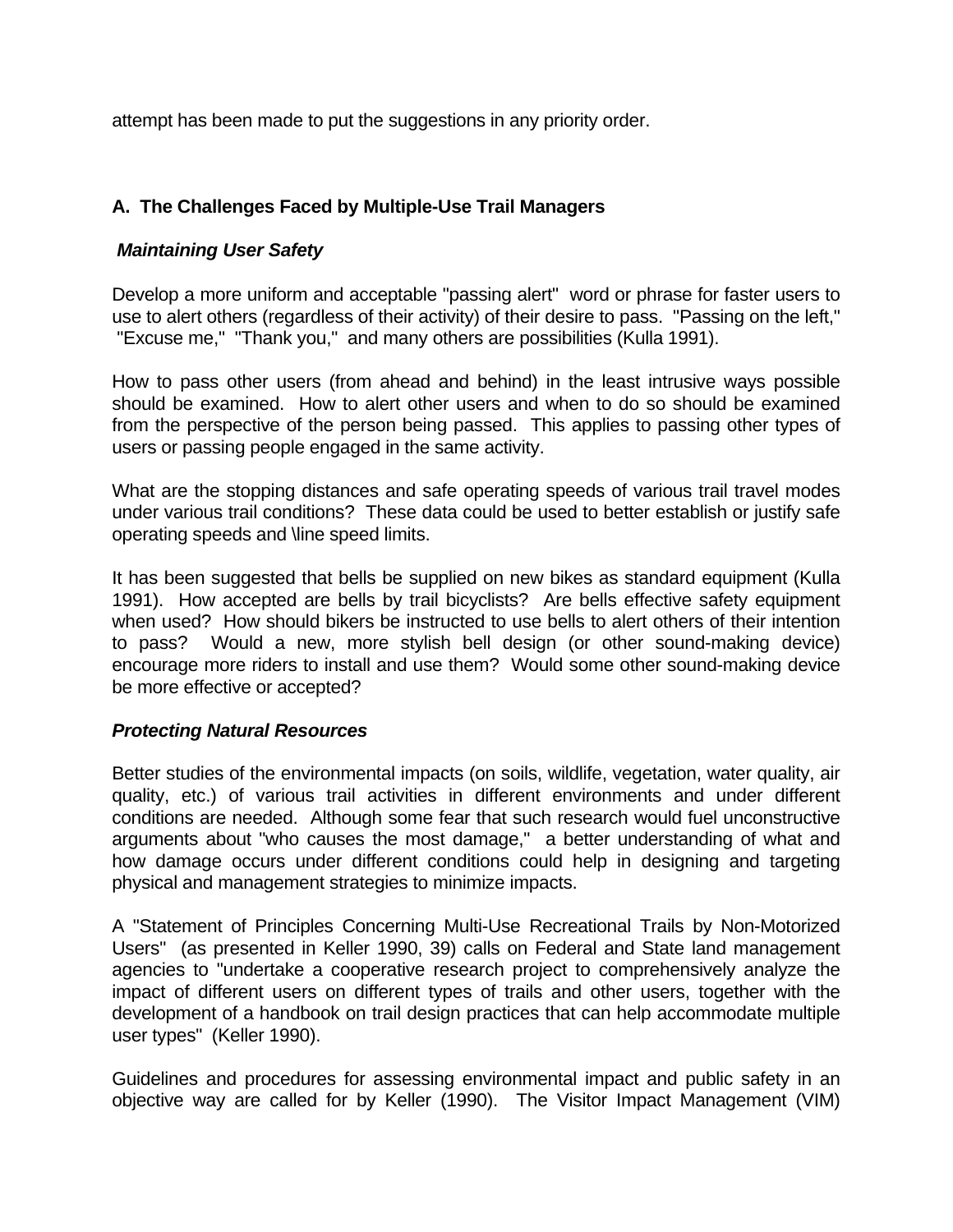(Graefe, Kuss, and Vaske 1990) and Limits of Acceptable Change (LAC) (Stankey, Cole, and Lucas 1985) approaches would be excellent frameworks to apply to trail environments. Test applications of these approaches should be undertaken for trail systems of different types in different parts of the country.

More research and experimentation on the merits of dispersed versus concentrated use should be undertaken (Cole 1986). Experiments comparing these two strategies for trails are needed to better understand the relationship between trail use levels and impacts.

### *Providing High-Quality User Experiences*

More theoretical research is needed to understand and define what conflict is. The best definitions should be refined and applied specifically to trail-based recreation so that managers, users, and researchers can improve understanding and communication in this area.

Better ways to actually measure and evaluate conflicts, as well as satisfaction, are needed. Meaningful comparisons across studies will not be possible until more valid and reliable instruments are available. Measurement tools more in line with the definition proposed by Jacob and Schreyer (1980) would be most helpful (Watson et al. in press).

We need to understand how recreationists go about determining how satisfied they are with a certain experience. In particular, how and to what extent are their feelings and emotions attributable to the product, the individual, and the situation (Williams 1988).

Studies that determine the types of experiences different types of users are seeking would be useful to managers as they attempt to provide opportunities for those experiences. For example, are the users of a particular park more interested in solitude or challenge on the trails?

What are the norms (standards of behavior) of various trail groups? How consistent and stable are these norms among participants in various activities and within various geographic trail areas? How different are these norms among conflicting groups? We cannot effectively attempt to modify behavior or influence norms until we have a better understanding of just what each group considers to be inappropriate behavior in various situations. How are the normative "rules" for trail areas established (Owens 1985)?

Substituting another site or activity is thought to be a common coping strategy employed by trail users who experience conflict. More research, especially leading to improved theory, is needed on recreation substitution.

What factors are *most* important to how sensitive a trail user is to conflict -- individual differences, situational factors, or activity influences?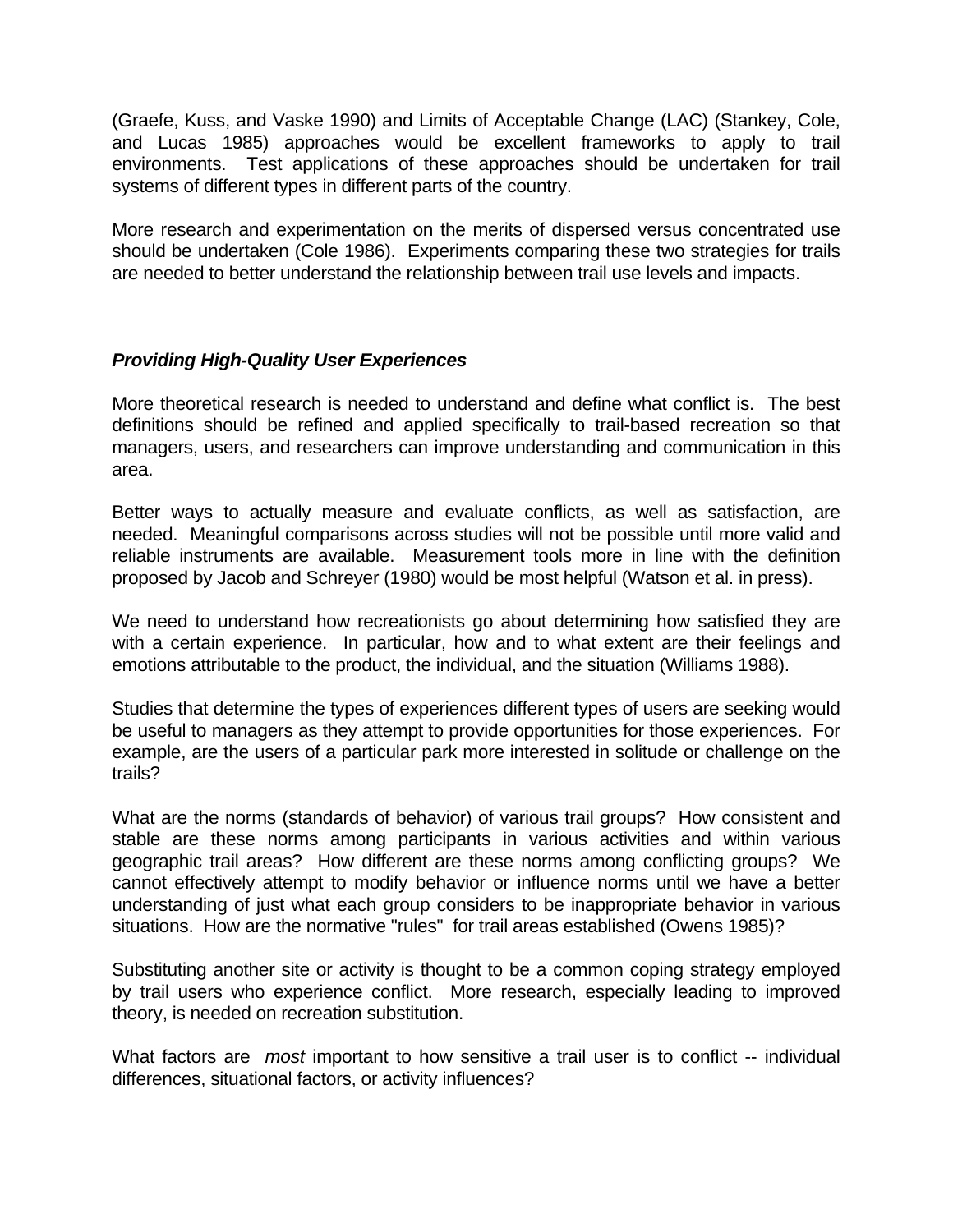Do individuals and groups that are experiencing conflict perceive trail areas and the purposes of these areas differently? In what ways?

Existing theoretical models of what causes conflict need to be better tested so that managers can understand and thereby anticipate conflict before it becomes entrenched (Owens 1985).

What is the relationship between satisfaction (and conflict) and the density of other users? Is the behavior of other trail users more important than the number of others on the trail (Owens 1985)?

Research involving long-term monitoring of areas is needed to see if conflict is really distinct from crowding. Owens (1985) suggests that this would be best undertaken in intensively used areas where some users are dependent upon that particular resource.

More research should examine the relative importance of social and psychological aspects of conflict versus the physical aspects (e.g., competition for resources) of conflict.

What psychological processes take place when the normative "rules" of an area are broken (Owens 1985)?

A better understanding of the coping strategies trail users employ is needed. What are these strategies; how and when are they triggered? How can we better predict displacement, substitution, and dissatisfaction caused by conflict so we can manage accordingly?

Coping strategies to reduce conflict are thought to change the recreation experience for those needing to employ them. What are these changes, and how do they occur?

More studies of conflict are needed in nonwilderness and nonbackcountry locations.

Who are the most conflict-sensitive users, and what makes them different from others (Owens 1985)?

What is happening to the most conflict-sensitive users? Are they being displaced, accepting second-rate places and times, or staying and having less satisfying experiences (Owens 1985)?

Studies of the long-term users of an area might be revealing. Are they continuing to use the area because they are the most tolerant and are experiencing little conflict, or are they experiencing high conflict and are just unwilling to substitute other times or places (Owens 1985)?

To what extent is conflict related to personal characteristics, level of commitment, and level of experience (Owens 1985)?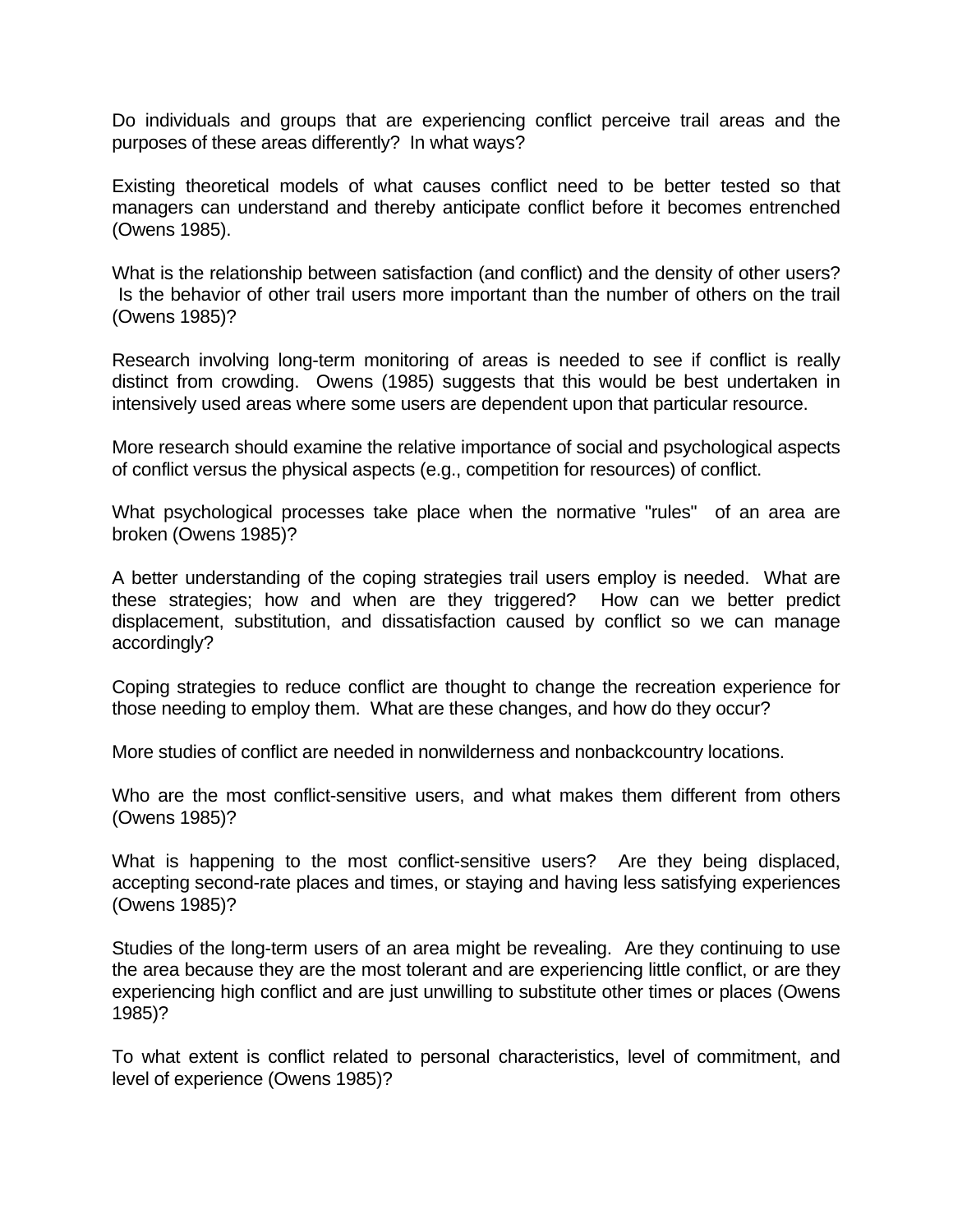### **B. Ways to Avoid or Minimize Conflicts on Multiple-Use Trails**

#### *Physical Responses*

The best and most natural ways to screen trails for sight, sound, smell, etc., should be determined. This could help reduce the level, duration, and intensity of trail-user contacts.

Better research should be conducted regarding the durability of different trail surface materials.

More research into the best ways to control and repair erosion is needed along with a better understanding of how to protect and restore vegetation. Important criteria for all these techniques are that they be natural-looking, safe, and as unobtrusive as possible.

 How are speeds and use patterns affected by different trail widths, surfaces, shoulders, signs, etc.? For example, what are the best widths for greenways in various environments and at various expected use levels?

A thorough review of American Association of State Highway and Transportation Officials (AASHTO) standards should be conducted to determine if they can be improved to avoid and reduce trail-user conflicts more effectively.

 Better empirical data on the behavior of trail users is needed to improve design and safety standards. Some of these could be modeled after studies conducted by the auto industry.

Continued advances in reducing noise and pollution levels of motorized trail vehicles are needed.

#### *Management Responses*

**Information and Education** -- What are the best and most cost-effective means of communicating with trail users? What are the most effective means of unobtrusively influencing the attitudes and behaviors of trail users? Research should be conducted on which modes (e.g., brochures, signs, volunteer trail patrols, uniformed officers, etc.) and what messages (e.g., positive, negative, short, long, etc.) are most effective in influencing attitudes and changing the behavior of trail users.

Better ways to provide information to users early in their trips and during their trip-planning process should be developed. Computerized systems should be considered for this purpose (Roggenbuck and Ham 1986).

We need to improve our understanding of users' characteristics, behavior, and information needs. This will aid in the development of information programs (Roggenbuck and Ham 1986).

Who are the users within each user group who are most in need of behavior changes?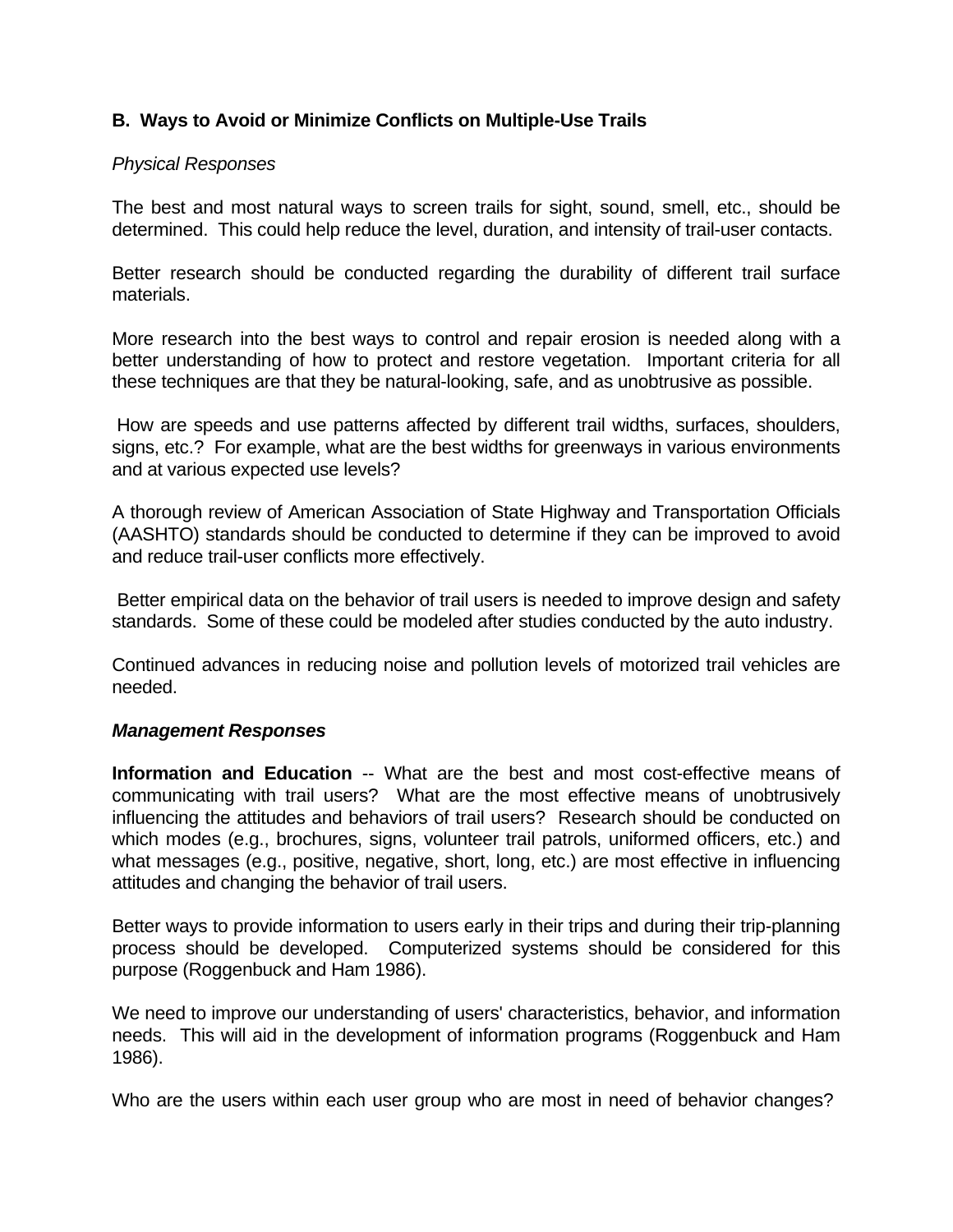Which users are most likely to be uninformed or commit unintentional, unskilled, or careless acts that lead to conflict?

What are the characteristics of "renegade" users, and how can they best be targeted and reached?

What are the best ways to break down false impressions different user groups often hold of one another? How can we get users to appreciate (or try) activities that are new to them?

Research on the extent of crossover among different trail activities is needed. Watson, Williams, and Daigle (1991) found that mountain bike riders in certain parts of the Rattlesnake National Recreation Area were similar to hikers in many respects. Determining the similarities among different user groups and documenting the extent to which trail users participate in multiple trail activities could ease "us and them" feelings and reduce conflict.

How can manufacturers of trail-related equipment and supplies be encouraged to become more involved in education programs, resolving conflicts, and helping to address other trail issues? Is a bike shop or manufacturer "tax" on new mountain bikes or a license fee feasible and acceptable (Kulla 1991)?

More uniform trail ethics or etiquette guidelines should be developed (Kulla 1991). The perspectives of all major user groups need to be considered when drafting these.

**User Involvement** -- What are the barriers to users becoming involved in trail clubs and trail coalitions? What are the best ways to involve the public in long-term, constructive trail efforts? How effective are trail outings, on-trail work projects, meetings, working groups, etc., in this regard? What skills do managers need to involve the public effectively in planning and managing trails for \line shared use?

**Regulations and Enforcement** -- How can trail speed limits most effectively be enforced?

Experiments with personal identification of trail users (suggested by Sharon Saare and related in Keller 1990) should be carried out. Name tags, license plates, or other means could be tried in problem areas to encourage accountability and responsibility. It might also be worth experimenting with messages similar to the "I'm a professional, how's my driving?" stickers on many commercial trucks. Trail groups might produce and market tee shirts, buttons, etc., with an "I'm a Responsible Trail User -- How's my Riding (Walking, Skiing, etc.)?" statement.

### *Overall Approach*

What are the tangible issues that result in conflict among and within trail uses? These facts could help users and managers get beyond stereotypes and identify the issues among and between activities that most commonly result in conflict.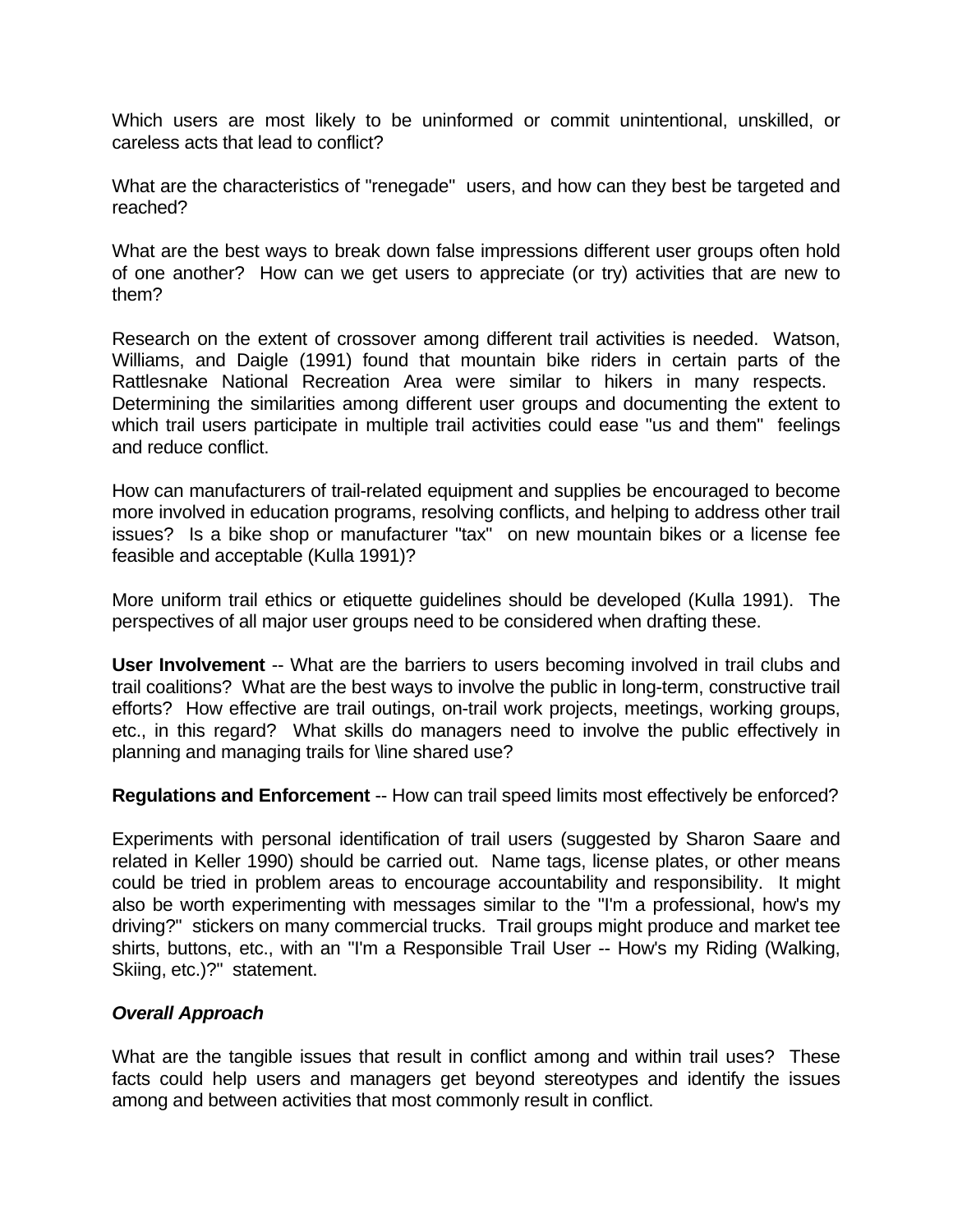Case studies should be conducted comparing approaches and conditions between areas where conflict has been avoided (or managed well) and areas experiencing severe problems with user conflict. Such research could begin to objectively identify promising approaches and favorable conditions for successful trail sharing.

Conflict resolution and conflict avoidance success stories for multiple-use trails should be better documented and publicized.

Chavez, Winter, and Baas (1993) suggest a national exchange of ideas among land managers to help establish what works regarding mountain bike management in various areas and under various conditions.

How effective would various professional conflict resolution and binding arbitration techniques be in cases of intense conflicts between user groups in particular areas?

### *Other Research Needs*

More accurate and cost-effective ways to measure trail use levels are needed (Krumpe and Lucas 1986). Similarly, more accurate and cost-effective ways to gather trail use and trail impact information need to be developed. These methods should gather information on manageable user characteristics such as party size, length of stay, activities, time of use, distribution of use, etc. (Kuss et al. 1990).

What are the long-term participation patterns of trail users in terms of frequency, types of trips, and activities? How common is it for users to change activities over time?

What are the trends in terms of trail activities and patterns of use? What will be the most popular activities at various points in the future? What new activities are emerging that managers will need to plan for?

What are the best ways to anticipate how popular particular emerging trail activities will become? What are the best ways to predict the levels and types of use particular trails will receive?

### **C. Conclusion**

The research suggested above covers a very wide range of topics. Some of these topics will interest university-based researchers while others will be more intriguing to trail managers working in the field. Some will be priorities for both. Identifying the most pressing studies and forging the partnerships necessary to carry them out will require communication, cooperation, and time. It will also require resources in terms of staff, money, a nd equipment. Improving our ability to avoid and manage conflicts on trails will not be easy, and it will not be quick. However, improved trail safety, natural resource protection, and trail experiences for users will make it worth the effort.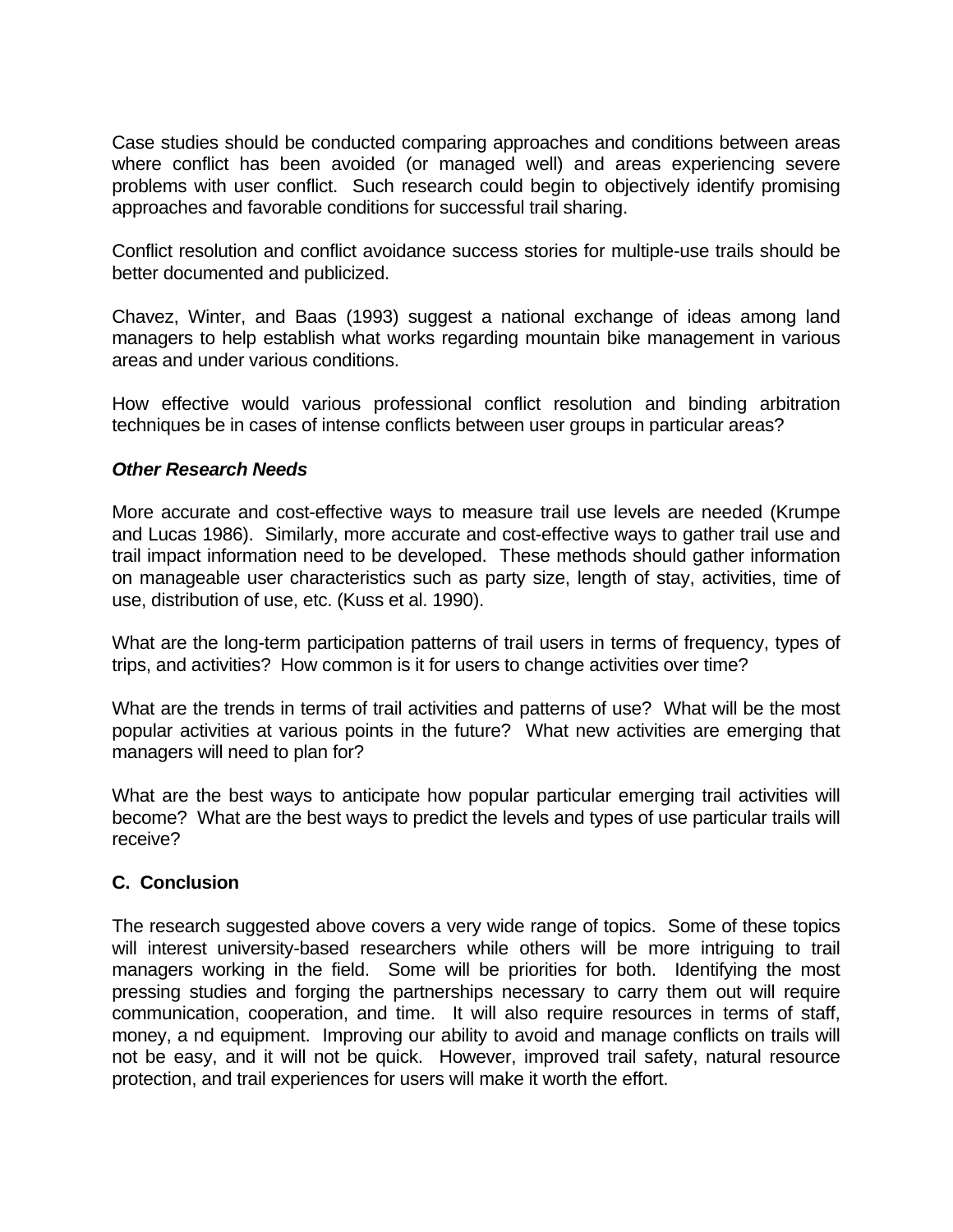### **Appendix 1**

### **National Recreational Trails Advisory Committee**

#### **Government (Chair)**

Stuart H. Macdonald State Trails Coordinator Division of Parks & Outdoor Recreation 1313 Sherman Street, Rm 618 Denver, CO 80203 (303) 866-3203 ext 306 FAX (303) 866-3206

#### **4-Wheel Driving**

Henry Agonia North Bakersfield Recreation and Park District 405 Galaxy Avenue Bakersfield, CA 93308 (805) 392 2000 FAX (805) 392-2041

#### **Disabilities**

Jeffrey L. Butson State of Wisconsin, State Trails Council 5002 Sheboygon Avenue #148 Madison, WI 53705 (608) 266-9600 FAX (608) 266-3957

#### **Snowmobiling**

Donald M. Carlson 2649 Randy Avenue White Bear Lake, MN 55110 (612) 429-1041

#### **Bicycling**

Bill Flournoy Chief, Environmental Assessment North Carolina Dept. of Environment, Health and Natural Resources P.O. Box 27687 Raleigh, NC 27611 (919) 715 4191 FAX (919) 733-2622

### **Water Trail**

Bruce T. Kerfoot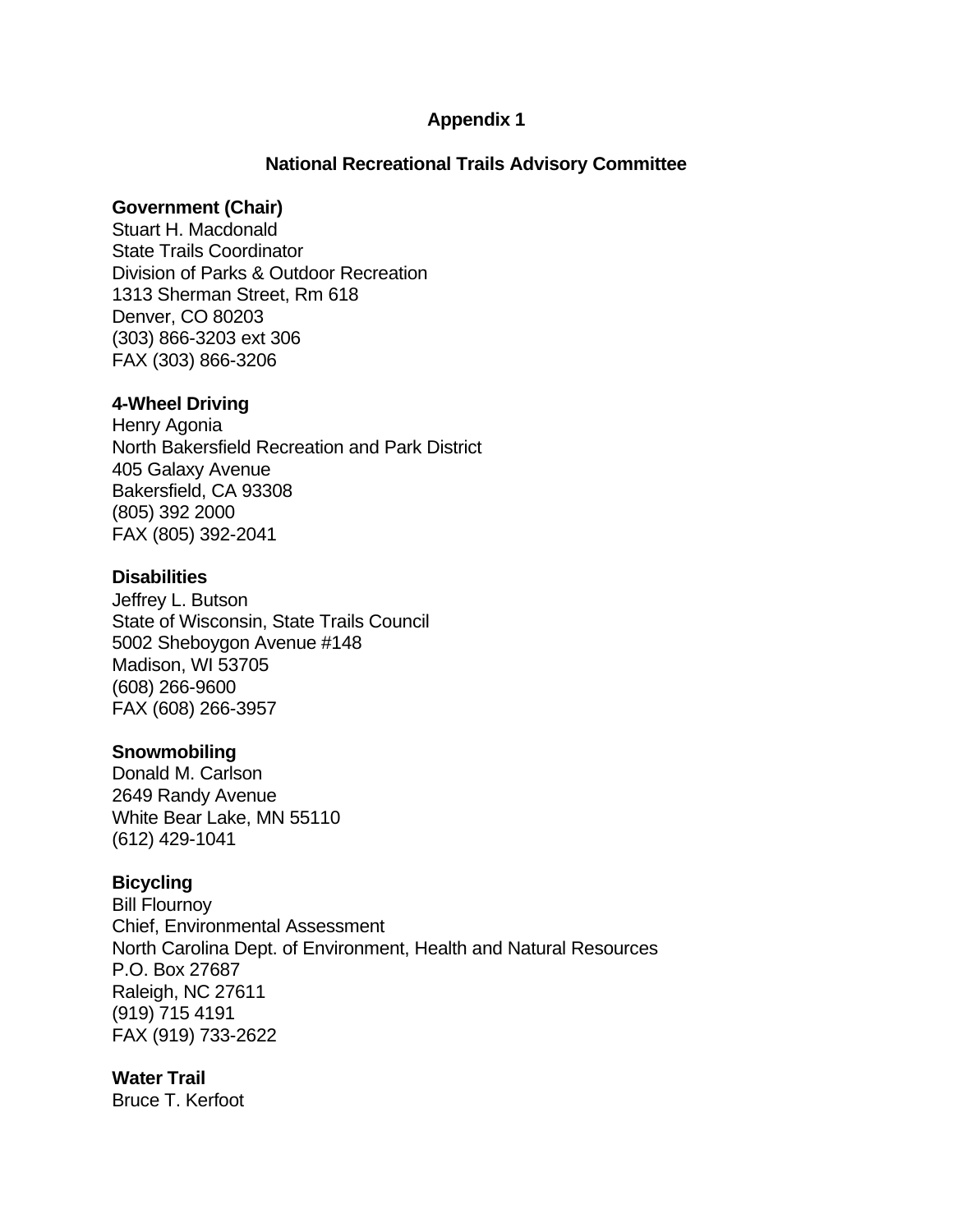750 Gunflint Trail Grand Marais, MN 55604 (218) 388-2294 FAX (218) 388-9429

### **All-Terrain Vehicle Riding**

George M. Lear 15119 Old Dale Road Centreville, VA 22020 (703) 818-7169

### **Equestrian**

Roberta "Bobbi" Lipka American Horse Council Director 6171 Chili Riga Center Rd. Churchville, NY 14428 (716) 293 2561

### **Cross-Country Skiing**

Anne Lusk Vermont Trails & Greenways Council 1531 River Road Stowe, VT 05672 (802) 253 7758 FAX (802) 244-1481

### **Hunting & Fishing**

Loren Lutz 3113 Mesaloa Lane Pasadena, CA 91107 (818) 797 1287

### **Hiking**

Bernice E. Paige Idaho Trails Council P.O. Box 1629 Sun Valley, ID 83353 (208) 622-3046

### **Off-Road Motorcycling**

Roger C. Pattison Clovis Sportcycle Association, Inc. P.O. Box 2007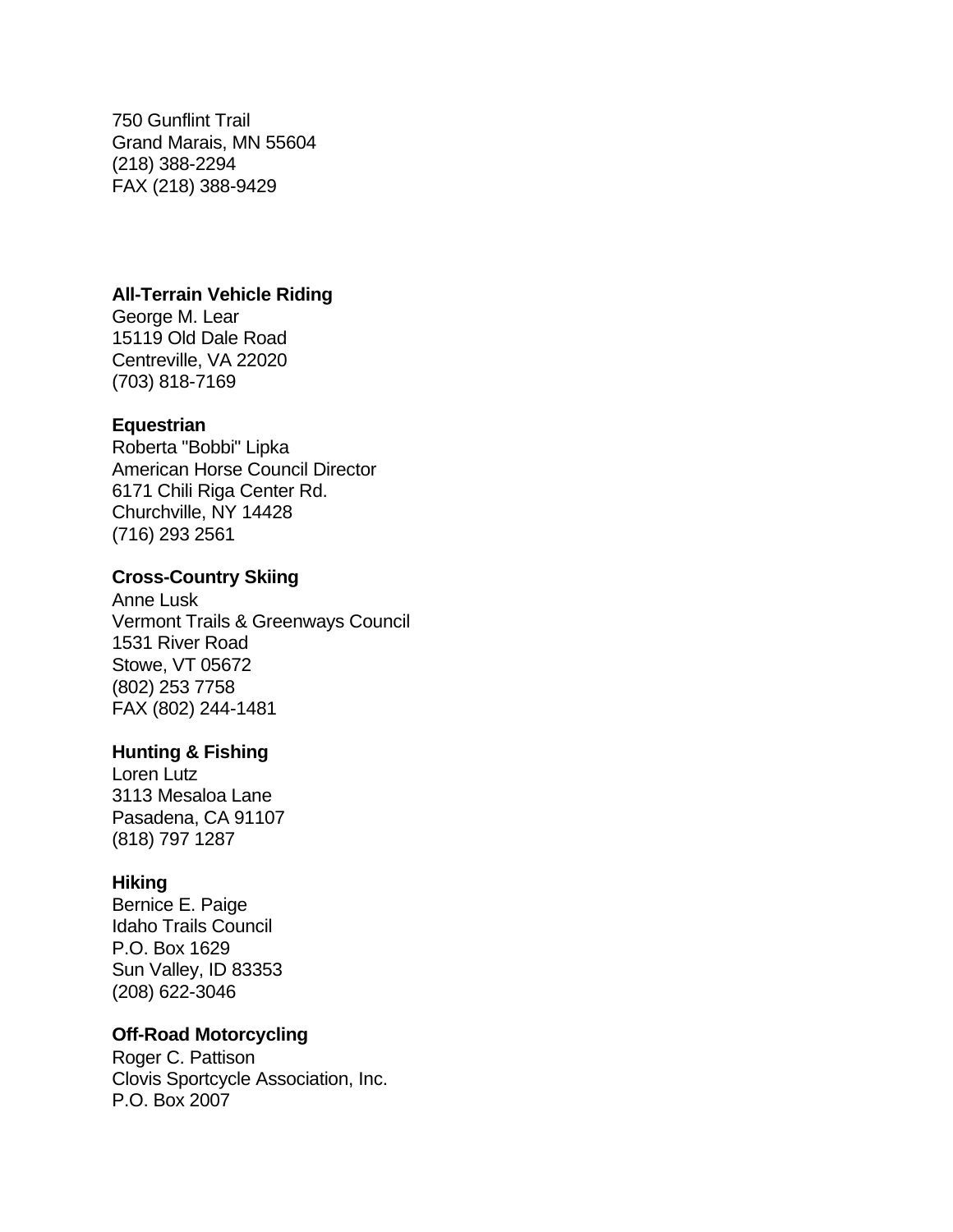Clovis, NM 88101 (505) 389-5269 FAX (505) 389-5357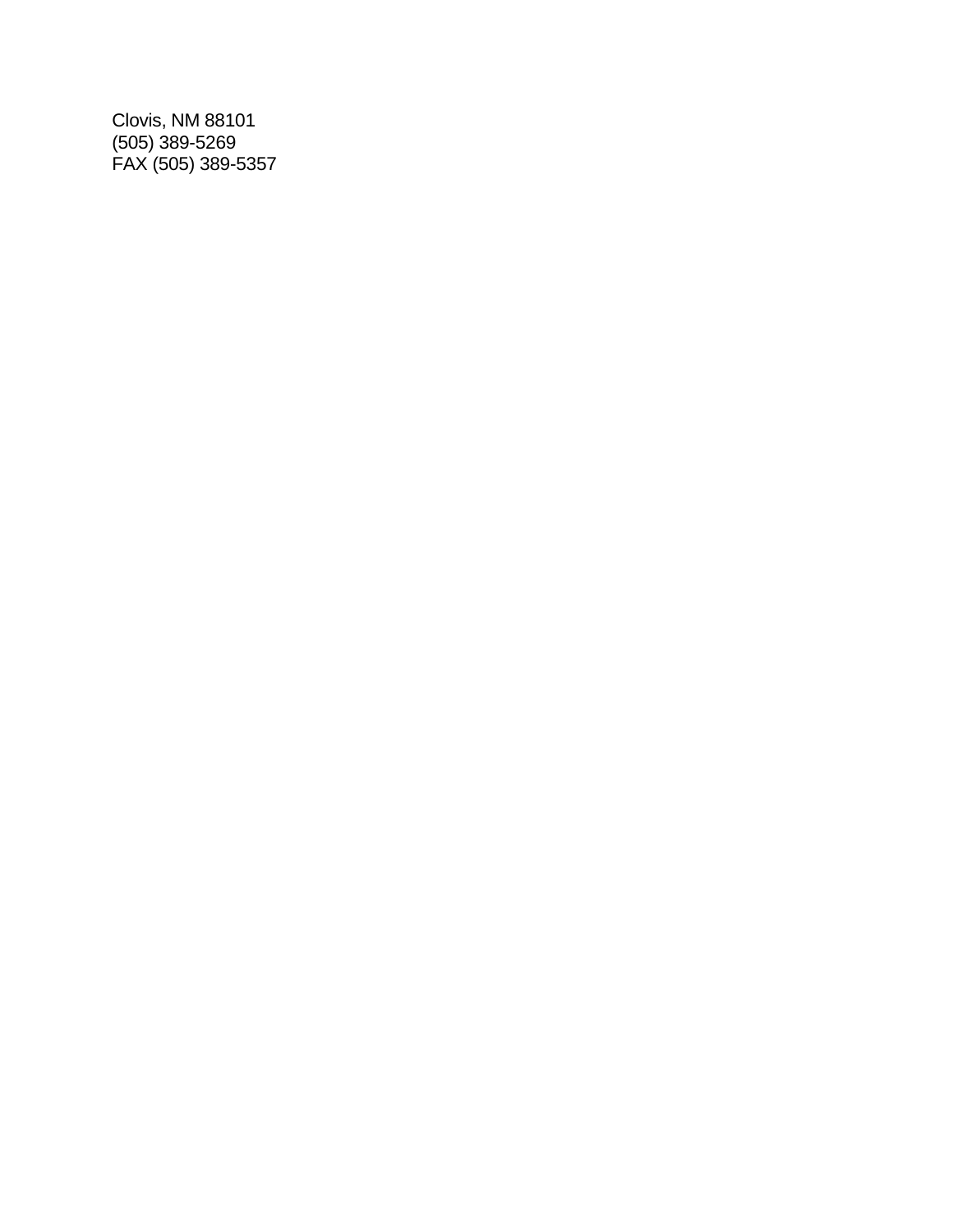### **Appendix 2**

### **Organizations to Contact for Additional Information**

### **Adventure Cycling Association**

(formerly Bikecentennial) P.O. Box 8308 Missoula, MT 59807 (406) 721-1776

### **American Hiking Society**

P.O. Box 20160 Washington, DC20041 (703) 255-9304

### **American Honda**

1919 Torrance Boulevard Torrance, CA 90501-2746 (310) 783-3786

### **American Horse Council**

1700 K Street, NW Washington, DC 20006 (202) 296-4031

### **Appalachian Mountain Club**

5 Joy Street Boston, MA 02108 (617) 523-0636

### **Appalachian Trail Conference**

P.O. Box 236 Harpers Ferry, WV 25425 (304) 535-6331

## **Arizona State Parks**

1300 W. Washington Phoenix, AZ 85007 (602) 542-4174

### **Back Country Horsemen of America**

P.O. Box 597 Columbia Falls, MT 59912 (406) 755-2014

#### **Backcountry Horsemen of Idaho**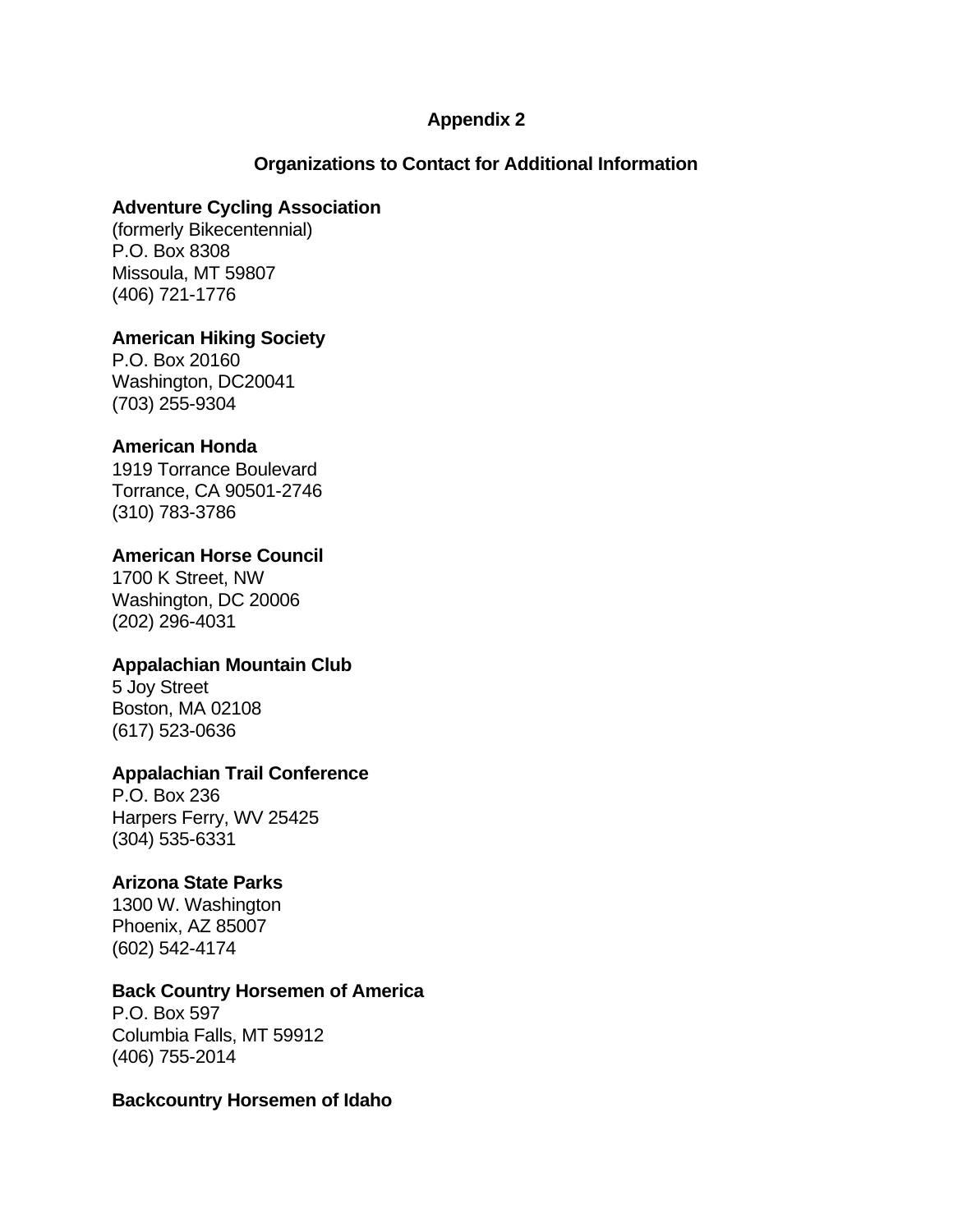P.O. Box 513 Salmon, ID 83467

#### **Backcountry Horsemen of Washington**

P.O. Box 563 Leavenworth, WA 98826 (509) 763-3470

### **Backcountry Horsemen of Washington**

Olympic Chapter P.O. Box 434 Burley, WA 98322

### **Bay Area Ridge Trail Council**

311 California Street, Suite 300 San Francisco, CA 94104 (415) 391-0697

### **Bicycle Federation of America (BFA)**

1506 21st Street, NW, Suite 200 Washington, DC 20036 (202) 463-6622

### **Bicycling Magazine**

C/O Rodale Press P.O. Box 6098 Emmaus, PA 18098 (800) 845-8050

#### **Blue Ribbon Coalition**

P.O. Box 5449 Pocatello, ID 83202 (208) 237-1557

### **California Department of Parks and**

Recreation Off-Highway Motor Vehicle Recreation Division P.O. Box 942896 Sacramento, CA 94296-0001 (916) 653-9072

### **Cascade Bike Club**

(206) 522-3222 For recording, 206-522-BIKE

#### **East Bay Regional Park District**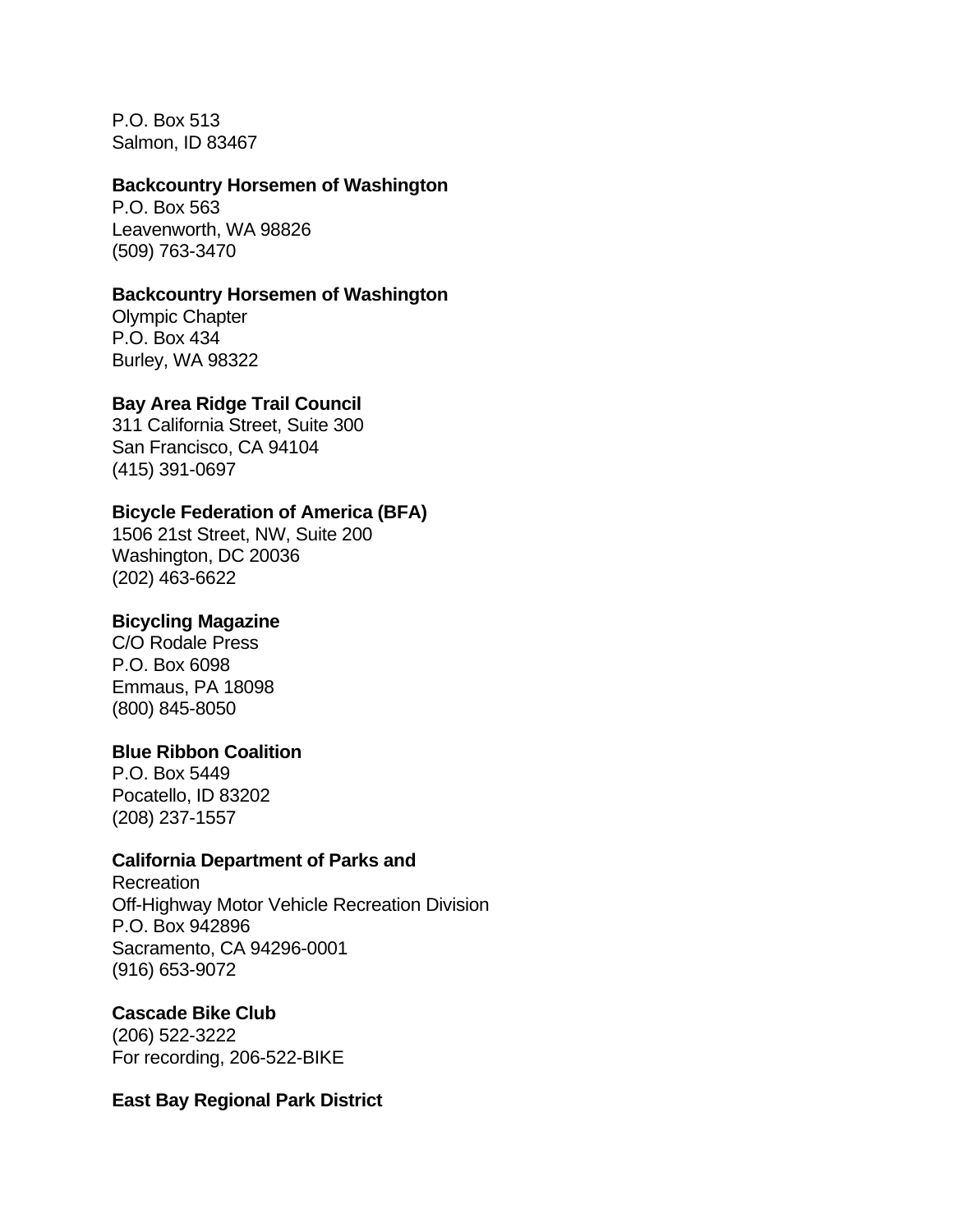2950 Peralta Oaks Court P.O. Box 5381 Oakland, CA 94605-0381 (510) 635-0135

#### **Greenways, Inc.**

121 Edinburgh South, Suite 210 Cary, NC 27511 (919) 380-0127

#### **Idaho Department of Parks and Recreation**

Statehouse Mail Boise, ID 83720-8000

#### **Idaho Trails Council**

P.O. Box 1629 Sun Valley, ID 83353 (208) 622-3046

#### **International Mountain Bicycling Association (IMBA)**

P.O. Box 7578 Boulder, CO 80306-7578 (303) 545-9011

#### **International Snowmobile Council**

3975 University Drive, Suite 310 Fairfax, VA 22030 (703) 273-9606

### **International Snowmobile Industry**

Association 3975 University Drive, Suite 310 Fairfax, VA 22030 (703) 273-9606

#### **Izaac Walton League of America**

1401 Wilson Blvd., Level B Arlington, VA 22209 (703) 528-1818

#### **Izaac Walton League of America**

Milwaukee Chapter 3540 N. Maryland Avenue Shorewood, WI 53211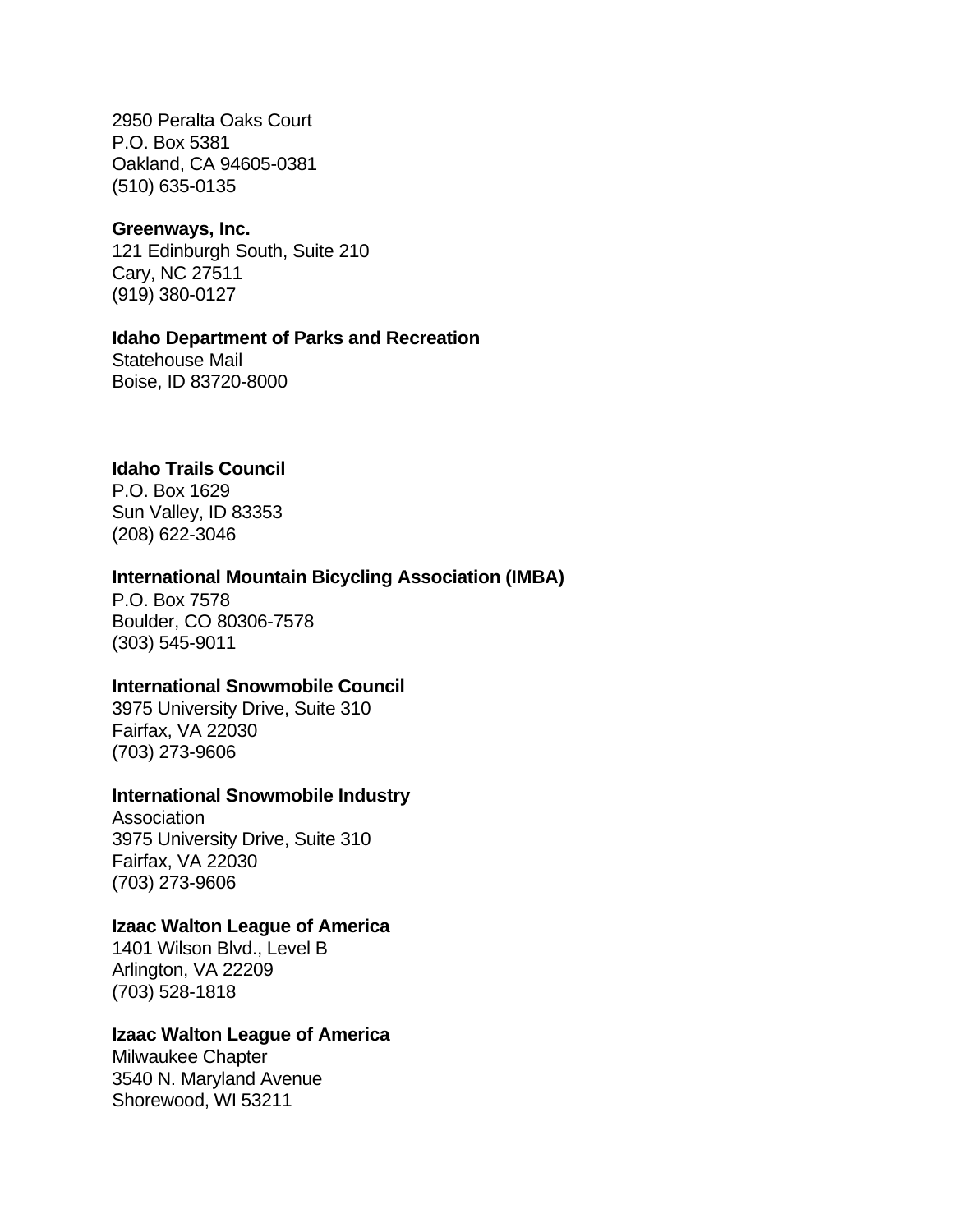#### **League of American Bicyclists**

(formerly League of American Wheelmen) 190 W. Ostend St., Suite 120 Baltimore, MD 21230 (410) 539-3399

#### **Low Impact Mountain Bicyclists of Missoula (LIMB)**

P.O. Box 2896 Missoula, MT 59806

#### **Metro Trail System Committee**

6631 South University Blvd. Littleton, CO 80121 (303) 795-6531

#### **Midpeninsula Regional Open Space District**

330 Distel Circle Los Altos, CA 94022-1404 (415) 691-1200

#### **Motorcycle Industry Council, Inc.**

2 Jenner Street, Suite 150 Irvine, CA 92718 (714) 727-4211

#### **National Off-Highway Vehicle Conservation Council**

P.O. Box 2225 Torrance, CA 90509-2225 (310) 783-3888

#### **National Off-Road Bicycling Association (NORBA)**

1 Olympic Plaza Colorado Springs, CO 80909 (719) 578-4717

#### **National Park Service\emdash Rivers, Trails, and Conservation** Assistance Program

800 North Capitol St. NW, Suite 490 Washington, DC 20001 (202) 343-3780

#### **National Outdoor Leadership School (NOLS)**

288 Main Street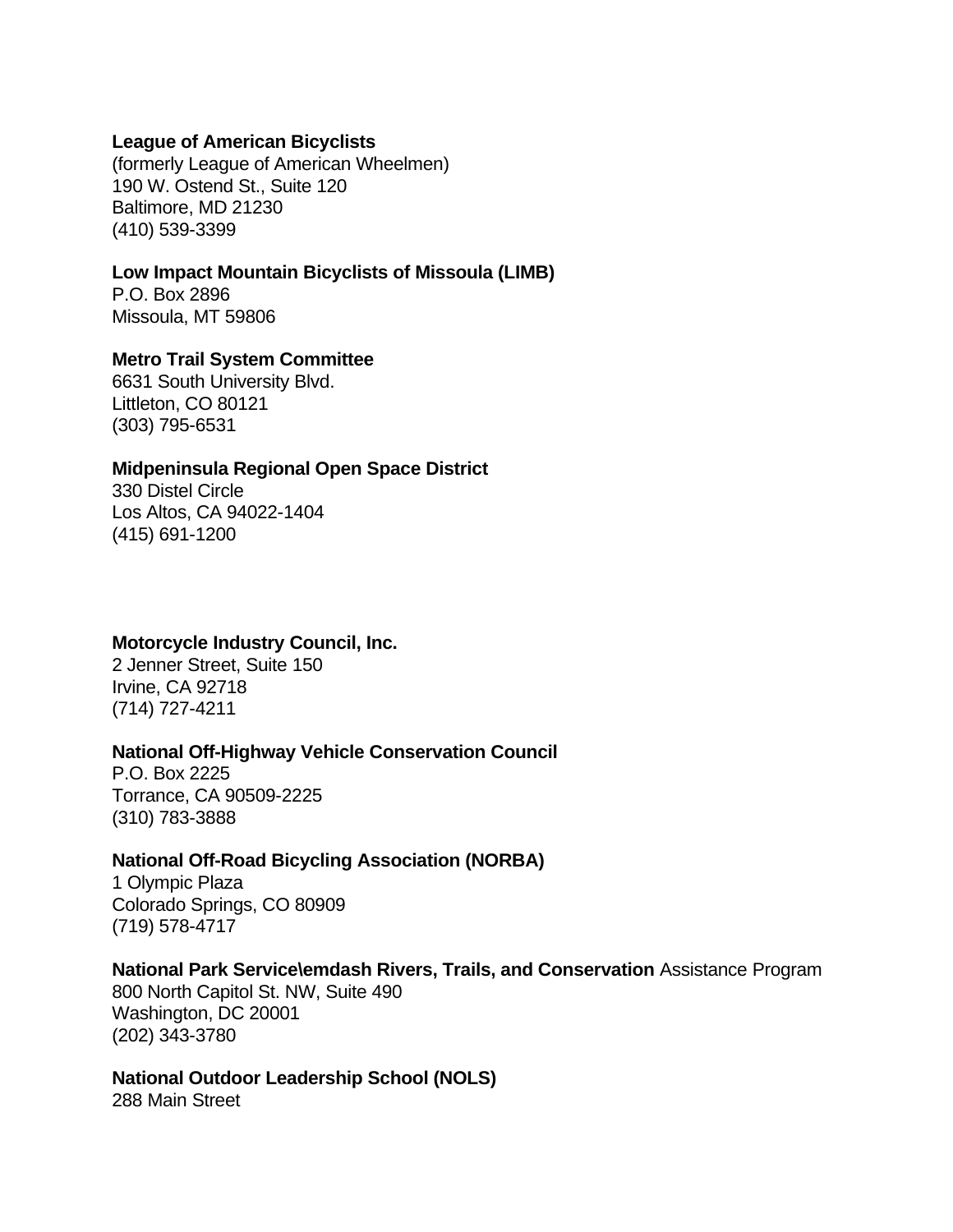Lander, WY (307) 332-6973

#### **National Snowmobile Foundation**

3975 University Drive, Suite 310 Fairfax, Virginia 22030 (703) 273-9606

#### **New England Mountain Bike Association (NEMBA)**

69 Spring Street Cambridge, MA 02141

#### **Pima County Parks and Recreation**

1204 West Silverlake Tucson, AZ 85713 (602) 740-2690

### **PIMA Trails Association**

5660 Paseo de la Tirada Tucson, AZ 85715 (602) 577-2095

#### **Rails-to-Trails Conservancy**

1400 16th Street NW, Suite 300 Washington, DC 20036 (202) 797-5400

#### **Recreational Equipment, Inc.**

P.O. Box 88125 Seattle, WA 98138-2125 (800) 426-4840

#### **Responsible Snowmobiling Program**

(Steer Clear Campaign) 735 North Water Street, Suite 618 Milwaukee, Wisconsin 53202 (414) 276-4242

#### **Southern Arizona Mountain Bike Association (SAMBA)**

3232 East Speedway Tucson, AZ 85715 (602) 327-3232

### **Specialty Vehicle Institute of America**

2 Jenner Street, Suite 150 Irving, CA 92718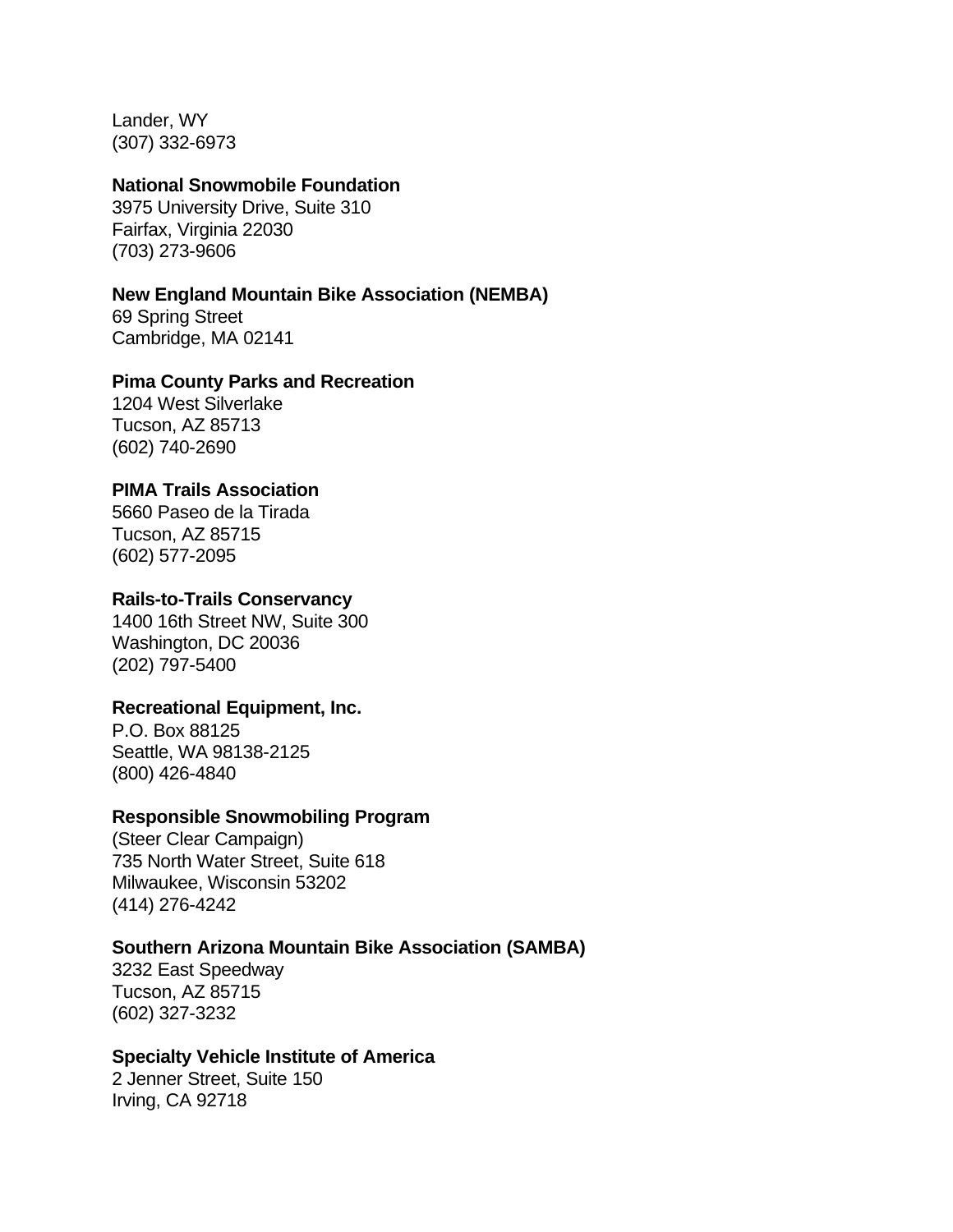### (714) 727-3727

#### **Steer Clear\emdash Responsible**

Snowmobiling Program 625 North Milwaukee Street Milwaukee, Wisconsin 53202 (414) 276-4242

### **Tread Lightly! Inc.**

Suite 325-C 298-24th Street Ogden, Utah 84401 1-800-966-9900 (801) 627-0077

#### **United Four Wheel Drive Associations, Inc.**

4505 W. 700 So. Shelbyville, IN 46176

### **United States Ski Association**

Box 777 Brattleboro, VT 05301

### **Urban Edges**

1401 Blake Street, Suite 301 Denver, CO 80202 (303) 623-8107

### **U.S. Department of Agriculture**

Forest Service America\rquote s Great Outdoors, Suite 726 1331 Pennsylvania Ave., NW Washington, DC 20090

### **U.S. Department of Agriculture**

Forest Service Northern Region P.O. Box 7669 Missoula, MT 59807 (406) 329-3711

### **U.S. Department of Interior**

Bureau of Land Management Unlimited Outdoor Adventure Washington, DC 20240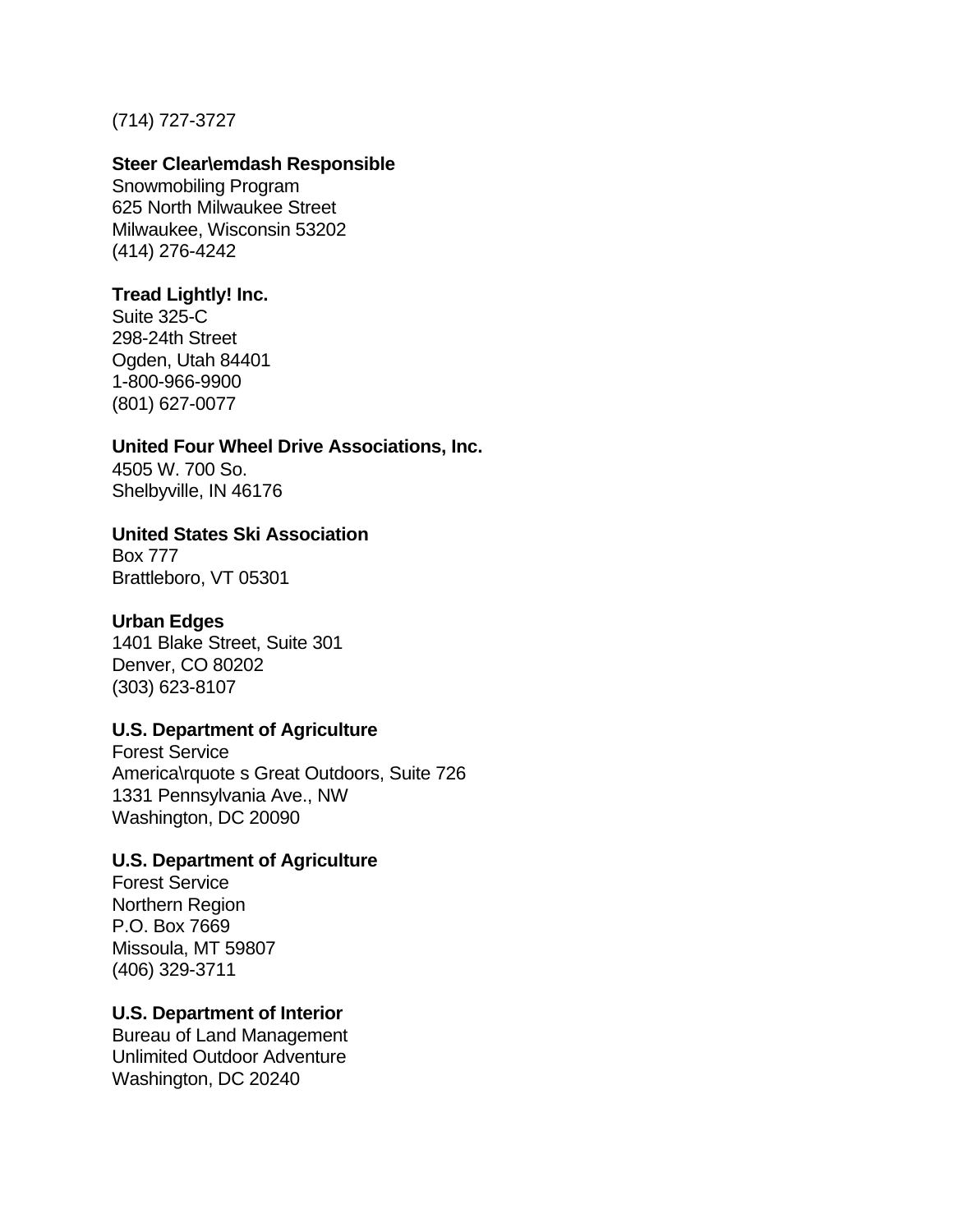## **Utah Department of Natural Resources**

1636 West North Temple Salt Lake City, UT 84111

## **Utah Mountain Bike Association (UMBA**)

476 East South Temple, Suite 246 Salt Lake City, UT 84111 (801) 531-7703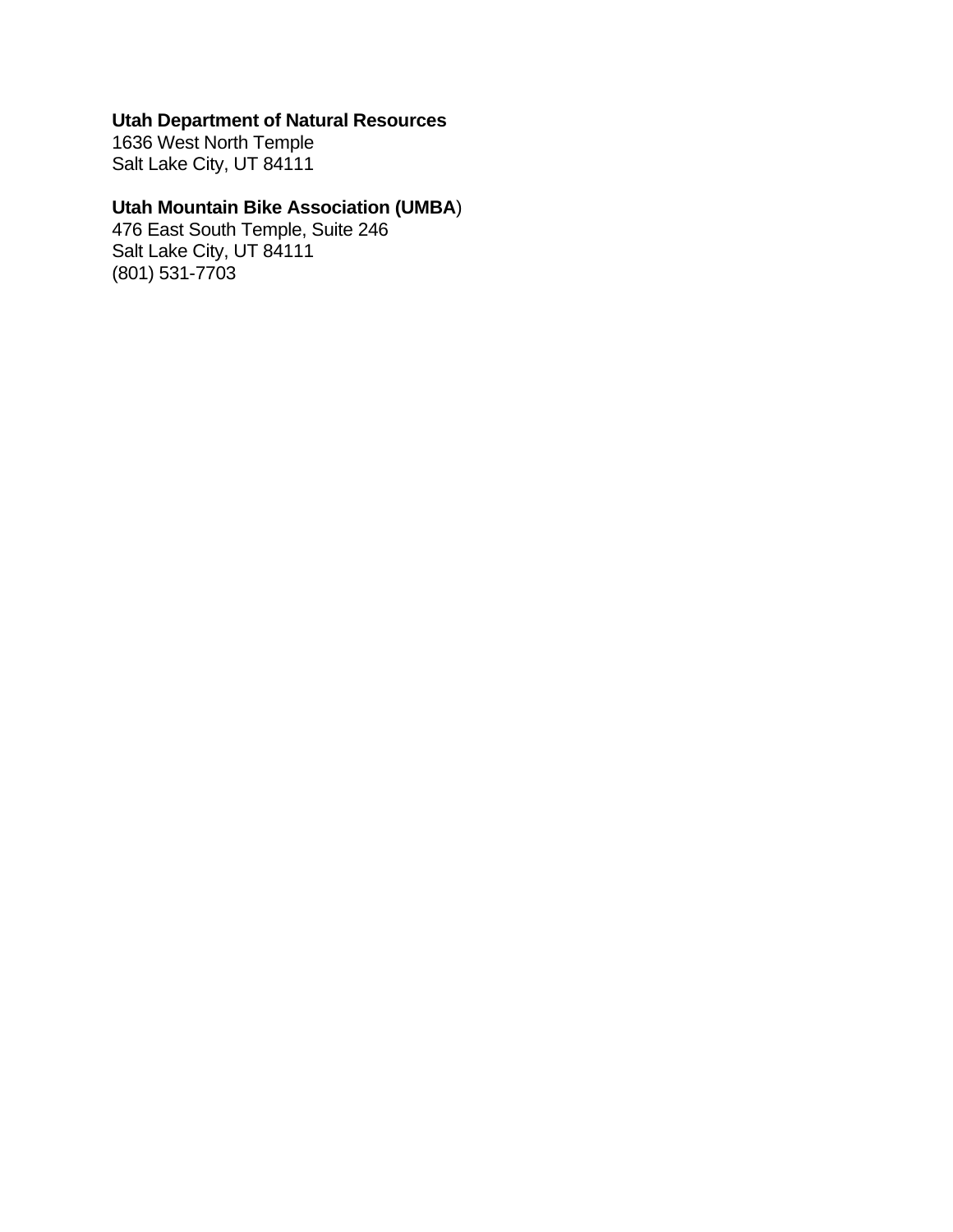### **Appendix 3**

### **Persons Contributing Information for This Report**

**Steve Anderson** PIMA Trails Association (602) 296-2260

**Harry Baker** CA 4WD Clubs Inc. (818) 705-3930

**Attila Bality** National Park Service (505) 988-6775

**Mike Barrow** Boulder Off-Road Alliance (303) 924-2730

**Ron Blakemore** Ventura County, CA (805) 654-3962

**Peter Bluhon** Bay Area Ridge Trail (510) 236-7435

**Brent Botts** USDA Forest Service (202) 205-1313

**Jude Carino** Bureau of Land Management (307) 261-7600

**Debbie Chavez** Pacific SW Experiment Station\emdash USDA (909) 276-6285

**Clark Collins** Blue Ribbon Coalition (208) 237-1557

**Dan Collins**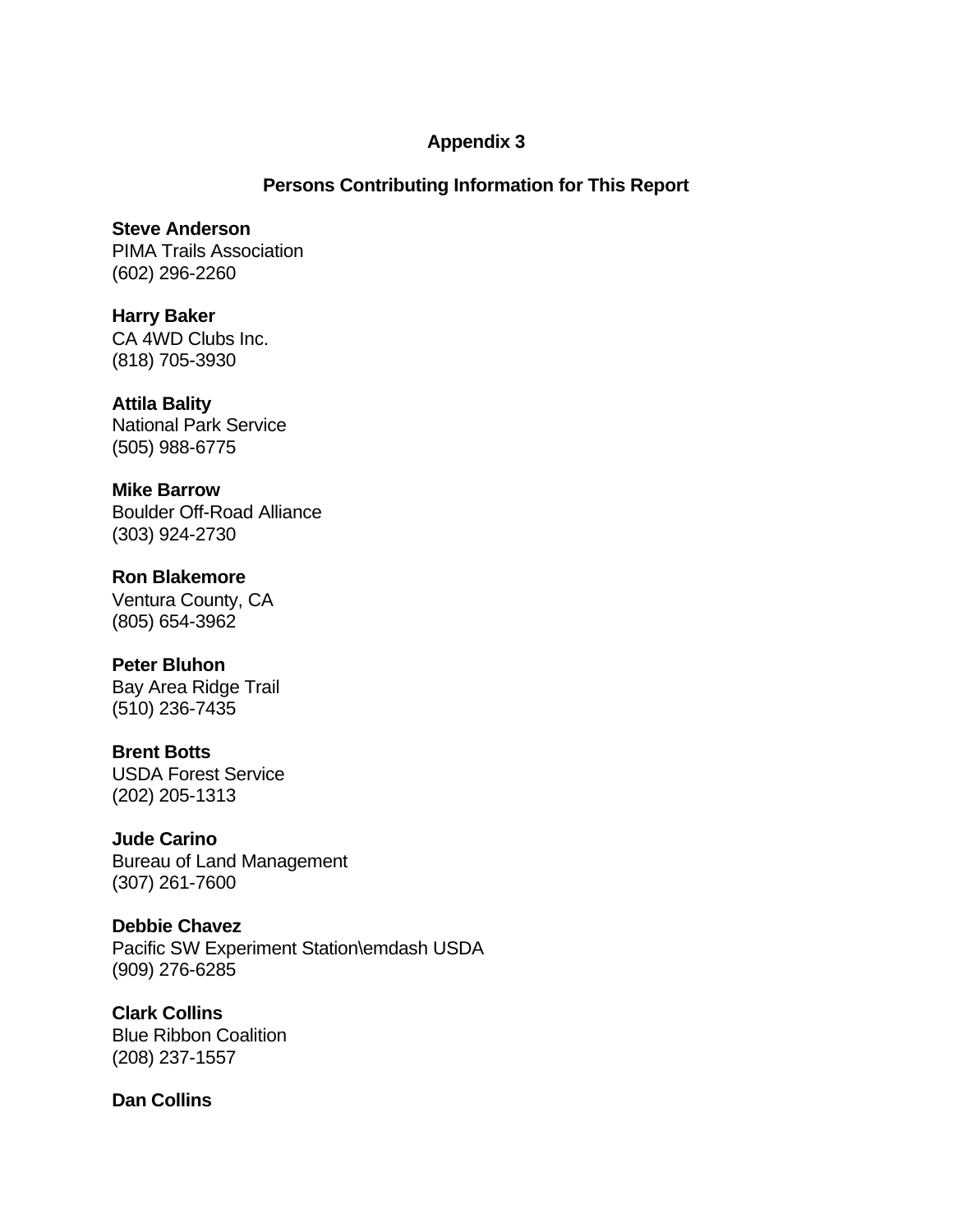Trails & Waterways Unit DNR St. Paul MN (612) 296-6048

**Adena Cook** Blue Ribbon Coalition (208) 522-7339

**Jeff Cook** Idaho Parks and Recreation (208) 327-7444

**Jim Cooper** Bureau of Land Management (707) 462-3873

**Tom Crimmins** USDA Forest Service Region 5 OHV (415) 275-2361

**Cynthia D'Agosta** Los Angeles Parks and Recreation (213) 738-2973

**Rob Dingman** Motorcycle Industry Council (703) 416-0444

**Robert Doyle** East Bay Regional Park District (510) 635-0135

**Steve Elkinton** National Park Service (202) 343-3776

**George Ely** Rails-To-Trails Conservancy of **Pennsylvania** (717) 774-2929

**John Escobar** MidPeninsula Open Space District (415) 691-0485

**Steve Fiala**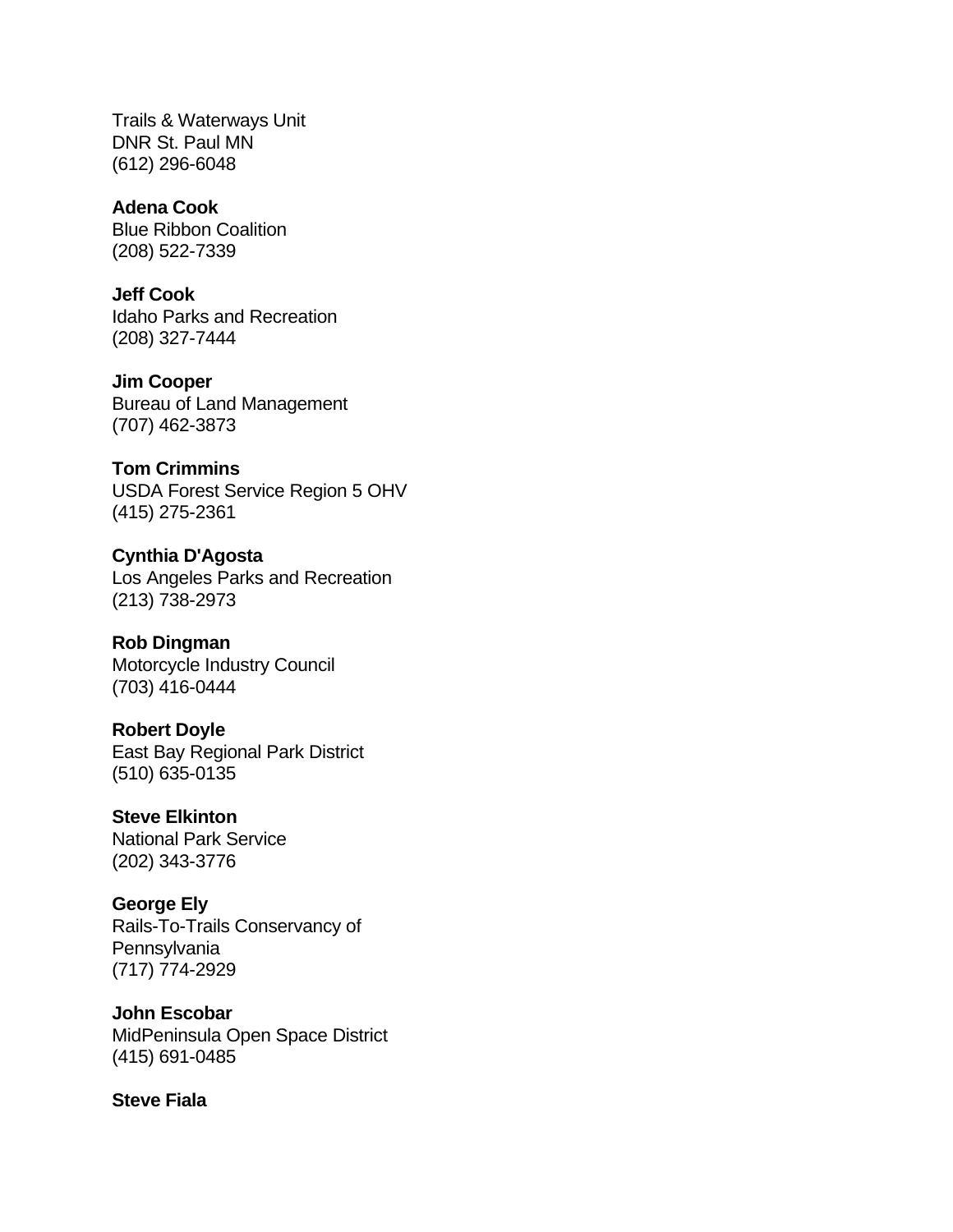East Bay Regional Park District (510) 635-0135

**Mylon Filkins** Backcountry Horsemen of America (805)-832-1150

**Chuck Flink** Greenways, Inc. (919) 380-0127

**Chris Frado** Cross Country Ski Areas Association (603) 239-4341

**Barrie Freeman** (ROMP and STOMP event organizer) (415) 949-3137

**Pam Gilmore** Arizona State Parks (602) 542-1996

**Alan Goldman** Bike Council of Marin (415) 543-3749

**Alan Graefe** Pennsylvania State University (814) 863-8986

**Nora Hamilton** USDA Forest Service (707) 275-2361

**David Hammer** Wisconsin State Parks, DNR (608) 264-6034

**Bob Hammond** N. Virginia Trail Riders (202) 258-1098

**Randy Harden** National Off-Highway Vehicle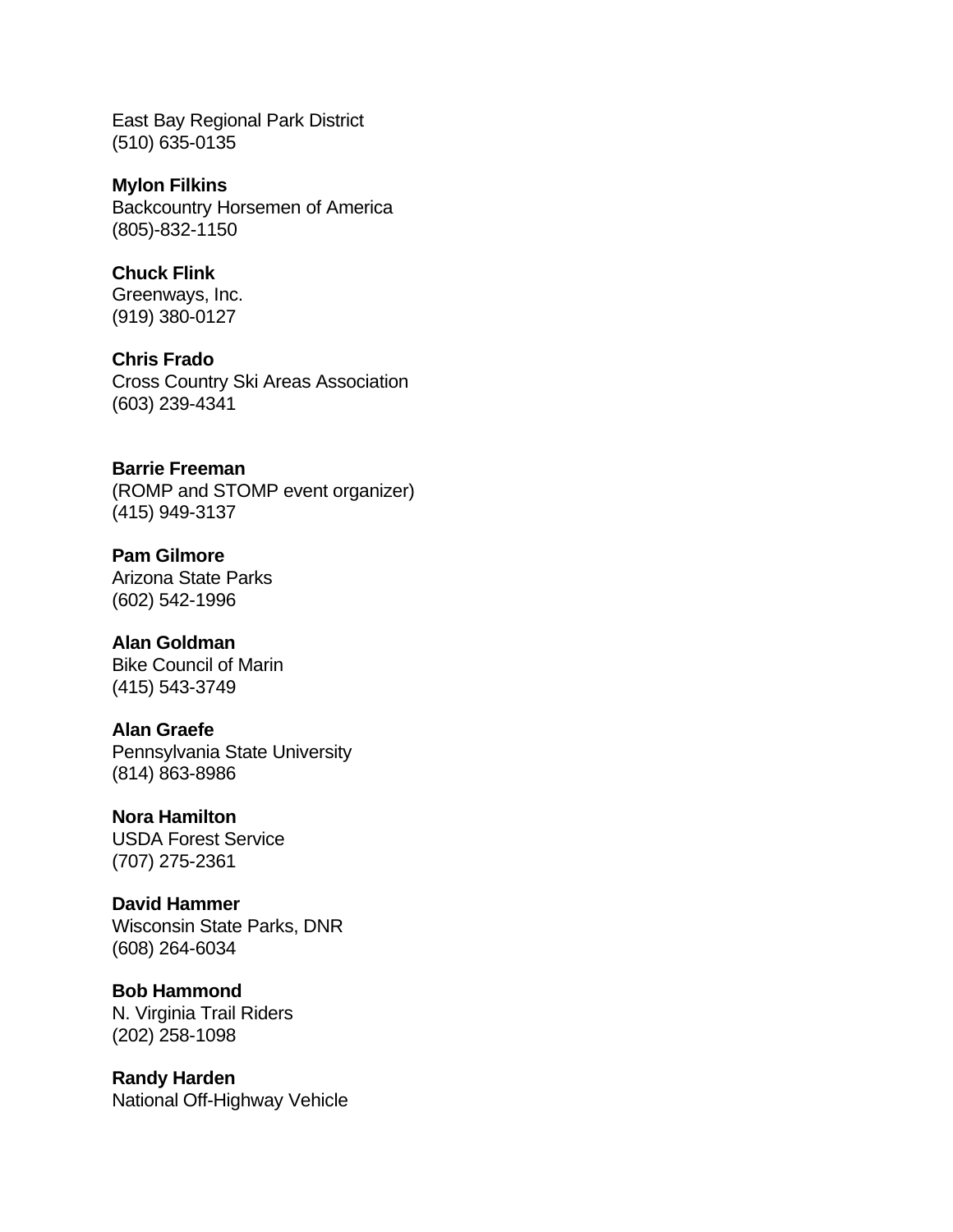Conservation Council (414) 458-3000

### **Bill Harris**

CO Plateau Mountain Biking Trail **Association** (303) 249-8055

#### **Jim Hasenauer**

International Mountain Bike Association (IMBA) (818) 704-7396

#### **Susan Henley**

American Hiking Association (703) 255-9304

#### **Susan Henry**

Oklahoma Tourism & Recreation Dept. (405) 521-2973

## **Charles Huppuch** USDA Forest Service

(404) 347-7392

### **Scott Iverson**

East Bay Regional Park District (510) 635-0135

### **Mark Ivy**

Delaware Div. of Parks & Recreation (302) 739-5285

### **Michael Kelley**

International Mountain Bicycling Association (IMBA) (510) 528-2453

#### **Bill Kruszka**

George Washington National Forest (703) 984-4101

### **Alan Lane**

Indiana 4WD Association (812) 477-7871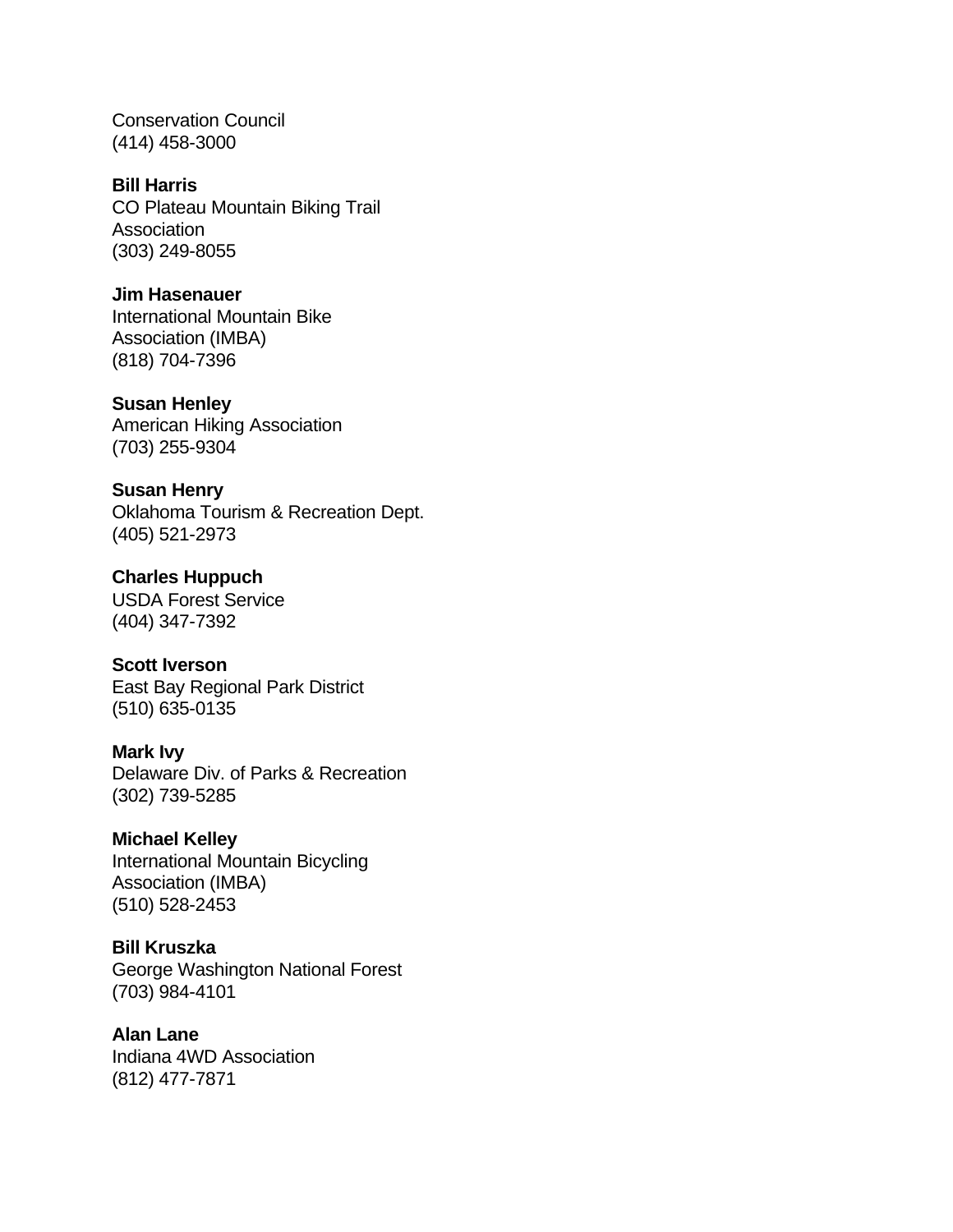**Ursula Lemanski** National Park Service (202) 343-3766

**Bob Lilly** San Juan National Forest (303) 385-1201

**Amy Mann** American Horse Council (202) 296-4031

**Bill Manning** Trails 2000 (303) 259-4682

**Mike McCoy** Adventure Cycling Association (formerly Bikecentennial) (406) 721-1776

**Pennie McEdward-Rand** Catamount Trails Association (802) 864-5794

**Roy Muth** Coalition for Recreation Trails (703) 273-9606

**Katherine Nichols** Texas Parks & Wildlife (512) 389-4680

**Elizabeth Owen** Bureau of Land Management (202) 452-7796

**Hank Park** Rails-To-Trails Conservancy (202) 797-5400

**Wayne Pelkey** VT Association of Snow Travelers (802) 229-4202

**Paul Peterson**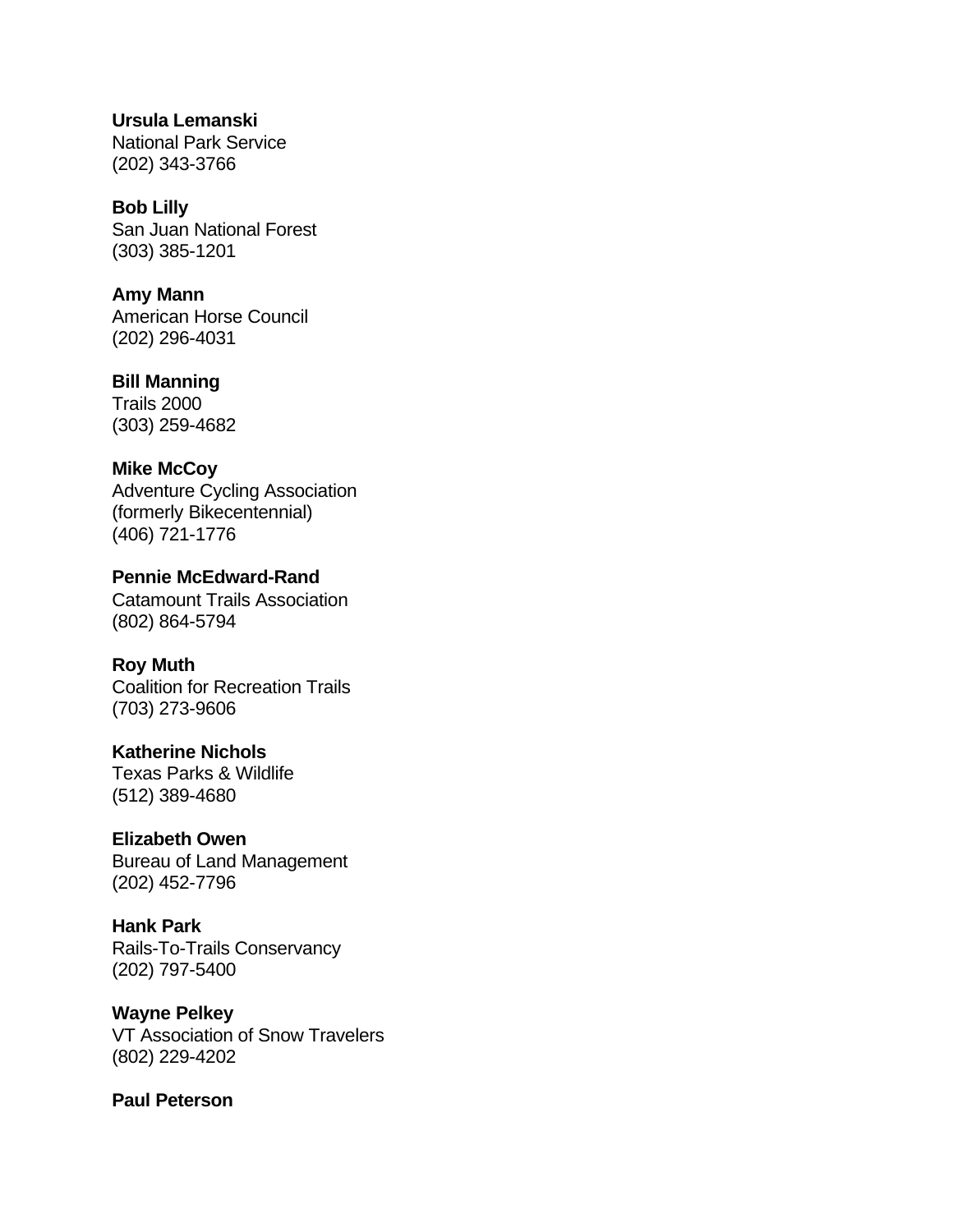Professional Ski Instructors (209) 753-2834

**Elizabeth Porter** National Park Service (202) 343-3766

**Bob Proudman** Appalachian Trail Conference (304) 535-6331

**Reuben Rajala Trailworks** (603) 466-3668

**Barbara Rice** Bay Area Ridge Trail (415) 391-0697

**Karen-Lee Ryan** Rails-To-Trails Conservancy (202) 797-5400

**Jim Schmid** Coronodo National Forest (602) 670-4513

**John Schmill** Dept. of Parks and Recreation, CA (916) 653-4976

**Jeanne Scholl** Boulder Mountain Parks (303) 441-3408

**Robert Searns** Urban Edges (303) 623-8107

**Barbara Sharrow** Bureau of Land Management (303) 239-3733

**Michael Schuett**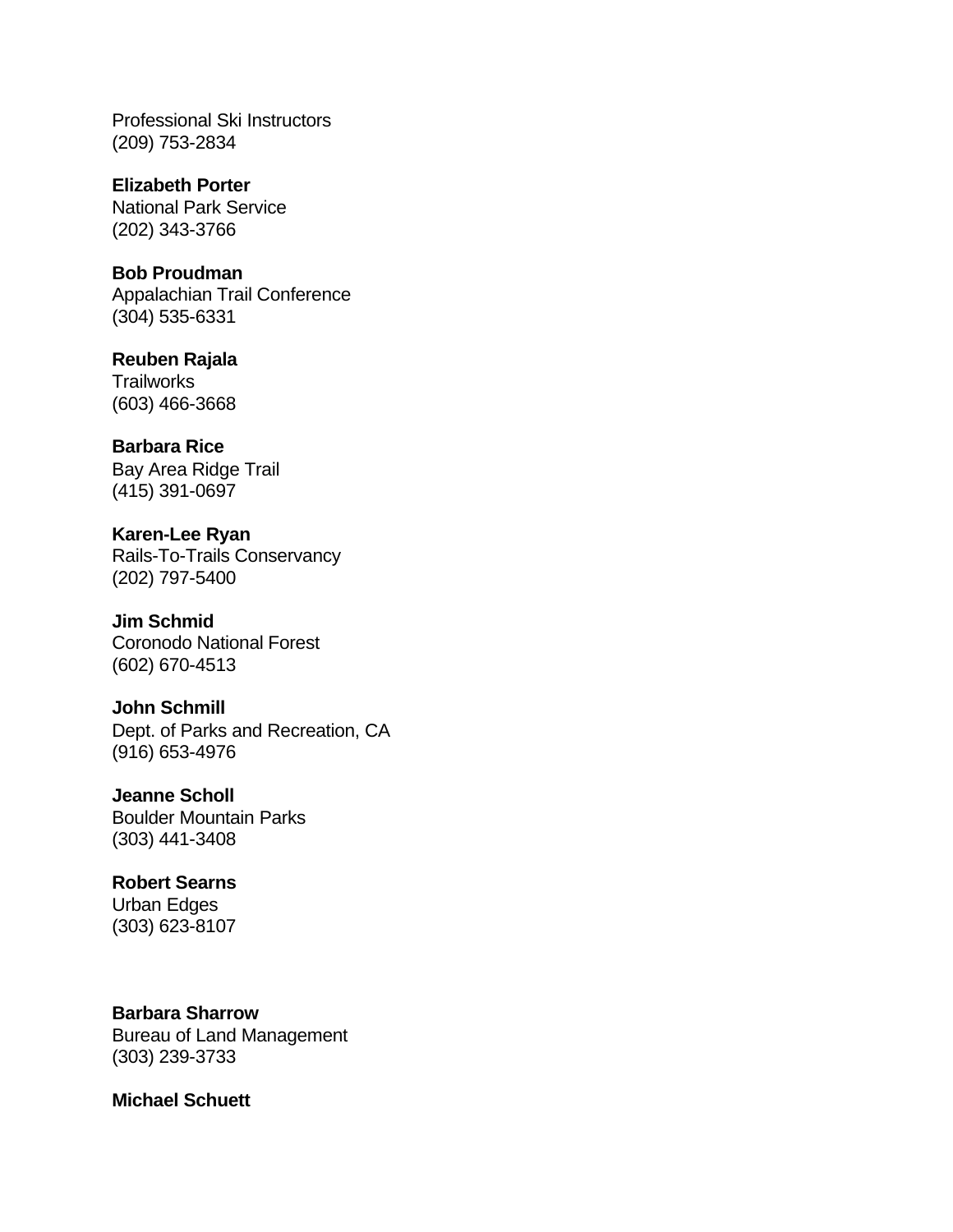South West Texas State University (512) 245-3480

**Mike Singleton** KTU & A Consulting (619) 452-2828

**Paul Slavik** American Honda (310) 783-3786

**Dean Swickart** Bureau of Land Management Folsom Resource Area, CA

### **Merle Van Horne** National Park Service

(202) 343-3780

**Bob Walker** Montana Fish & Wildlife (406) 444-4585

**Bruce Ward** American Hiking Society (703) 255-9304

**Bob Wetzel** Stanislaus National Forest (209) 795-1381

**Lauren Whitehead** Saguaro National Monument (602) 670-6680

## **Charlie Willard**

California Department of Parks and **Recreation** (916) 653-8803

**Jim Williams** Motorcycle Industry Council (714) 727-4211

**Curtis Yates** North Carolina State Bicycle Program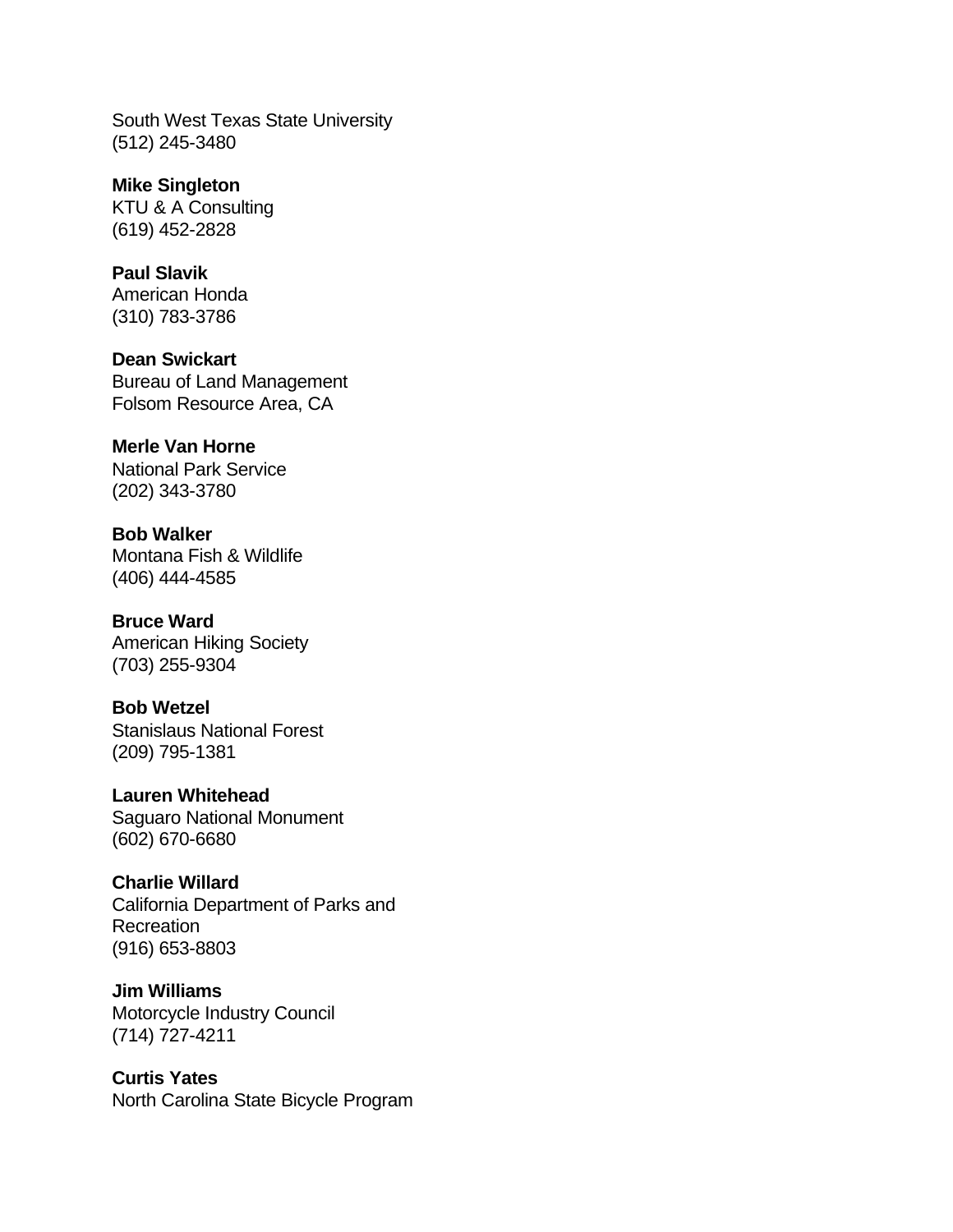(919) 733-2804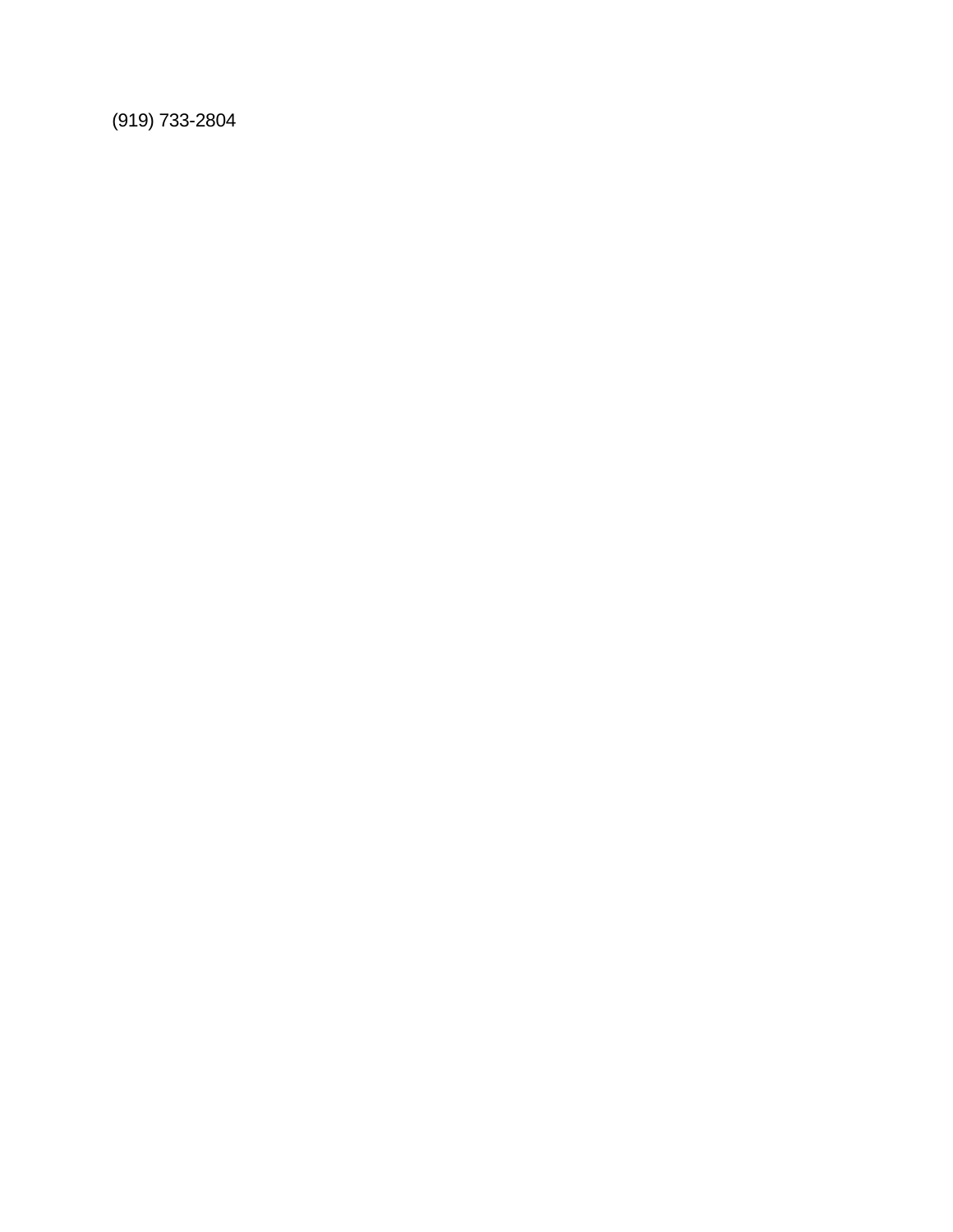## **Appendix 4**

## **List of Existing Trail-Sharing Guidelines and Other**

### **Educational Materials**

The following are examples of trail-sharing guidelines and other educational materials designed to help reduce conflict on trails. The type of material and the organization from which it can be obtained are listed after the title of each. The addresses a nd phone numbers of these organizations are included in Appendix 2.

### **"A Snowmobiler's Code of Ethics"**

Ten snowmobile use guidelines available from International Snowmobile Industry Association.

### "**Back Country Horsemen Commandments"**

Seven guidelines available from Backcountry Horsemen of Washington, Olympic Chapter.

### **" Backcountry Trail Etiquette -- Minimum Impact and Common Courtesy"**

Brochure available from Idaho Trails Council.

### **" Be a Credit to Our Sport"**

Ten mountain biking guidelines contained in Mountain Bike Destinations Guide 1990 (1989, by the editors of Mountain Bike Magazine, Rodale Press, Inc., Emmaus, PA 18098).

### **" Crested Butte's High Country -- To Share and Enjoy"**

Brochure available from USDA Forest Service and local ranchers.

### **" Horse Sense on National Forest Pack Trips"**

Brochure available from USDA Forest Service, Northern Region.

#### **" In Their Shoes"**

Video and accompanying written scenarios for role-playing and small group discussion.Available for a fee from Arizona State Committee on Trails (ASCOT) through Arizona State Parks.

#### **" Keeping the 'Wild' in Wilderness"**

Brochure available from USDA Forest Service, Northern Region.

### **" Know the Right Way to Bicycle Off-Road"**

Two-sided " rack-card"available from the Utah Mountain Bike Association (UMBA) and the Utah Department of Natural Resources.

### **" Leave No Trace Land Ethics"**

Brochure available from the National Outdoor Leadership School (NOLS).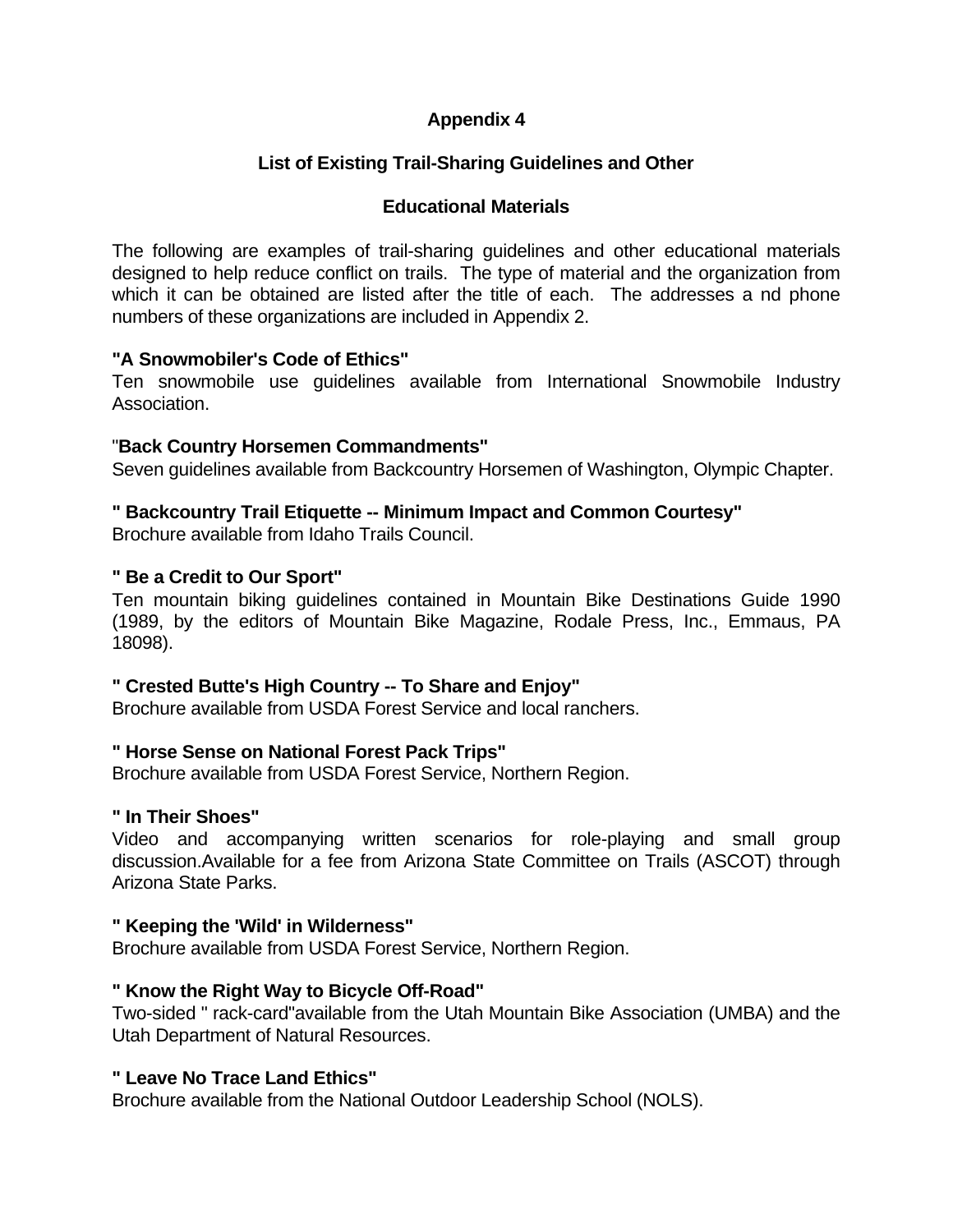### **" Low Impact Mountain Bicycling Education Packet"**

Video and other materials available for a fee from Low Impact Mountain Bicyclists (LIMB) of Missoula .

### **" Mountain Bicycling Etiquette"**

Flier available from Low Impact Mountain Bicyclists (LIMB) of Missoula, USDA Forest Service, and Adventure Cycling Association (formerly Bikecentennial).

### **" Mountain Bike FYI"**

Brochure available from Recreational Equipment, Inc. (REI).

### **" Mountain Manners -- A Stock User's Guide to Common Sense and Courtesy in the Back Country"**

Brochure available from Backcountry Horsemen of Idaho, Nez Perce National Forest, Idaho Horse Board, Idaho Outfitters and Guides Association.

### **" Multiple Use Trail Guidelines"**

Sign presenting the " IMBA Triangle"of which users should yield to whom.Available from International Mountain Bicycling Association (IMBA).

### **" Off-Road Cyclist's Code"**

Ten guidelines available in various forms from National Off-Road Bicycle Association (NORBA).

### **" Operation RPM: Riders Pledge Moderation"**

Educational program and snowmobile etiquette guidelines available from International Snowmobile Council.

### **" Pathways Are for Everyone"**

Two-sided " rack-card"available from Idaho Department of Parks and Recreation and Idaho Trails Council.

### **" Recreation Code of Ethics"**

Eleven recreational use guidelines available in several forms from Blue Ribbon Coalition.

### **" Responsible Trail Use Rules"**

Card available from East Bay Regional Park District, Metropolitan Horsemen's Association, and Bicycle Trails Council.

### **" RightRider -- Trail Etiquette"**

Brochure (No. 1 in a series) available from Motorcycle Industry Council, USDA Forest Service, Bureau of Land Management, American Horse Council, and Specialty Vehicle Institute of America.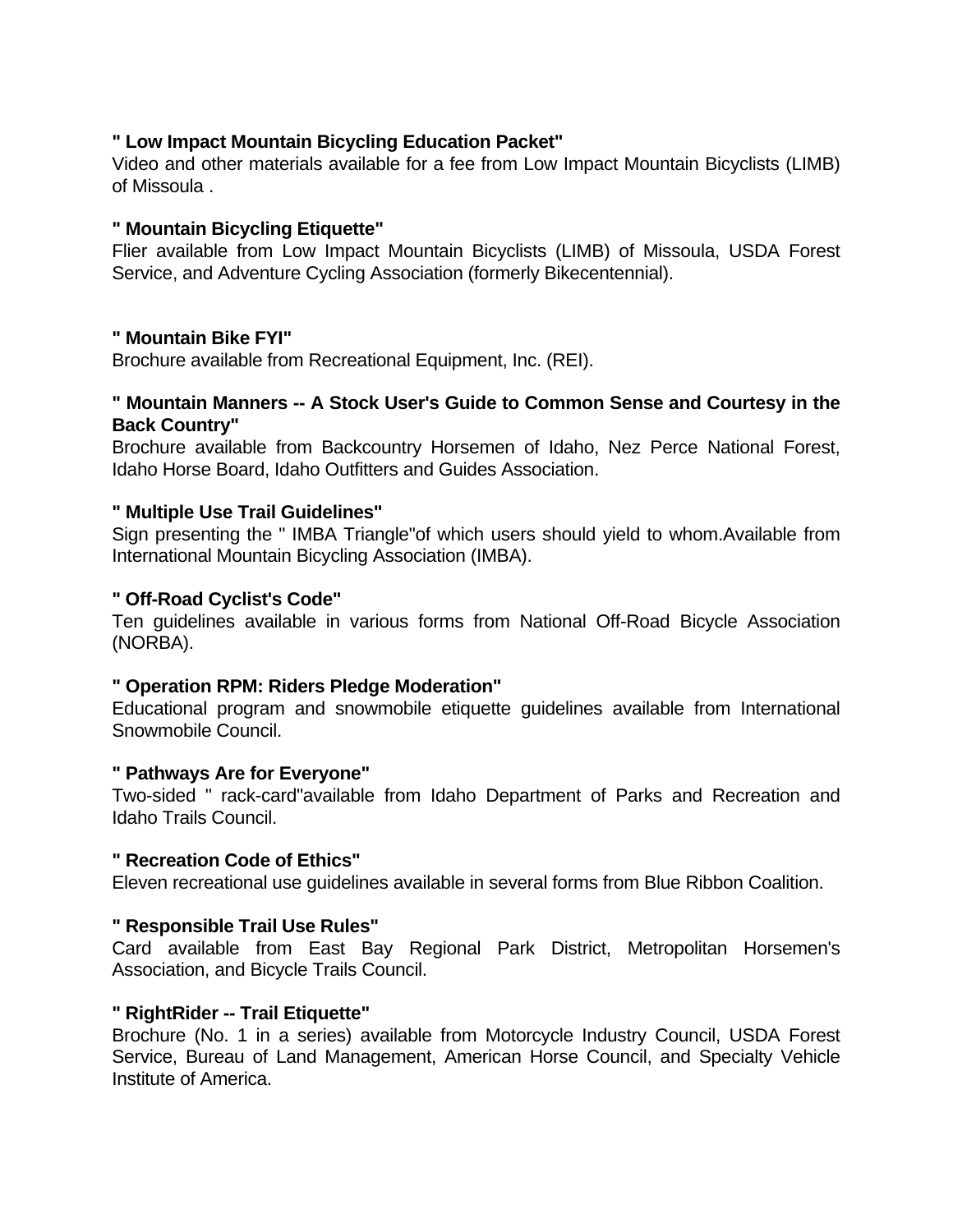### **" Rules of the Trail"**

Six trail use guidelines available in many forms from International Mountain Bicycling Association (IMBA).

### **" Rules Off the Road"**

Brochure available from Bicycling Magazine.

### **" Share the Trail -- Enjoying Your Mountain Bike, Preserving the Land"**

Brochure available from International Mountain Bicycling Association (IMBA) and Specialized Bicycle Components, Inc.

### **" Share the Trail!"**

Brochure available from The Izaak Walton League of America, Wisconsin Chapter.

### **" Share the Trails"**

Brochure available from New England Mountain Bike Association (NEMBA).

### **" Sharing the River Park Trail System"**

Brochure available from Pima County Parks and Recreation Department, AZ.

### **" Sharing the Trail! -- A Brochure on Wise Trail Use"**

Brochure available from Arizona State Parks, Arizona Hiking and Equestrian Trails Committee, USDA Forest Service, and Recreational Equipment, Inc.

### **" Sharing the Trails -- Guidelines for: Bicyclists, Dog Owners, Equestrians, Hikers and Runners"**

Brochure available from Midpeninsula Regional Open Space District, Los Altos, CA.

### **" Steer Clear -- Responsible Snowmobiling Program"**

Brochure available from Responsible Snowmobiling Program, Milwaukee, Wisconsin.

### **" The Rules of the Trail"**

Flier available from PIMA Trails Association and Southern Arizona Mountain Bike Association (SAMBA).

#### **" Trail Mix"**

Brochure available from California Department of Parks and Recreation, Off-Highway Motor Vehicle Recreation Division.

#### **" Trail Safety"**

Brochure available from East Bay Regional Park District, CA.

### **" Trail Safety and Ethics Guidelines"**

Contained in Arizona State Trails Guide available from Arizona Hiking and Equestrian